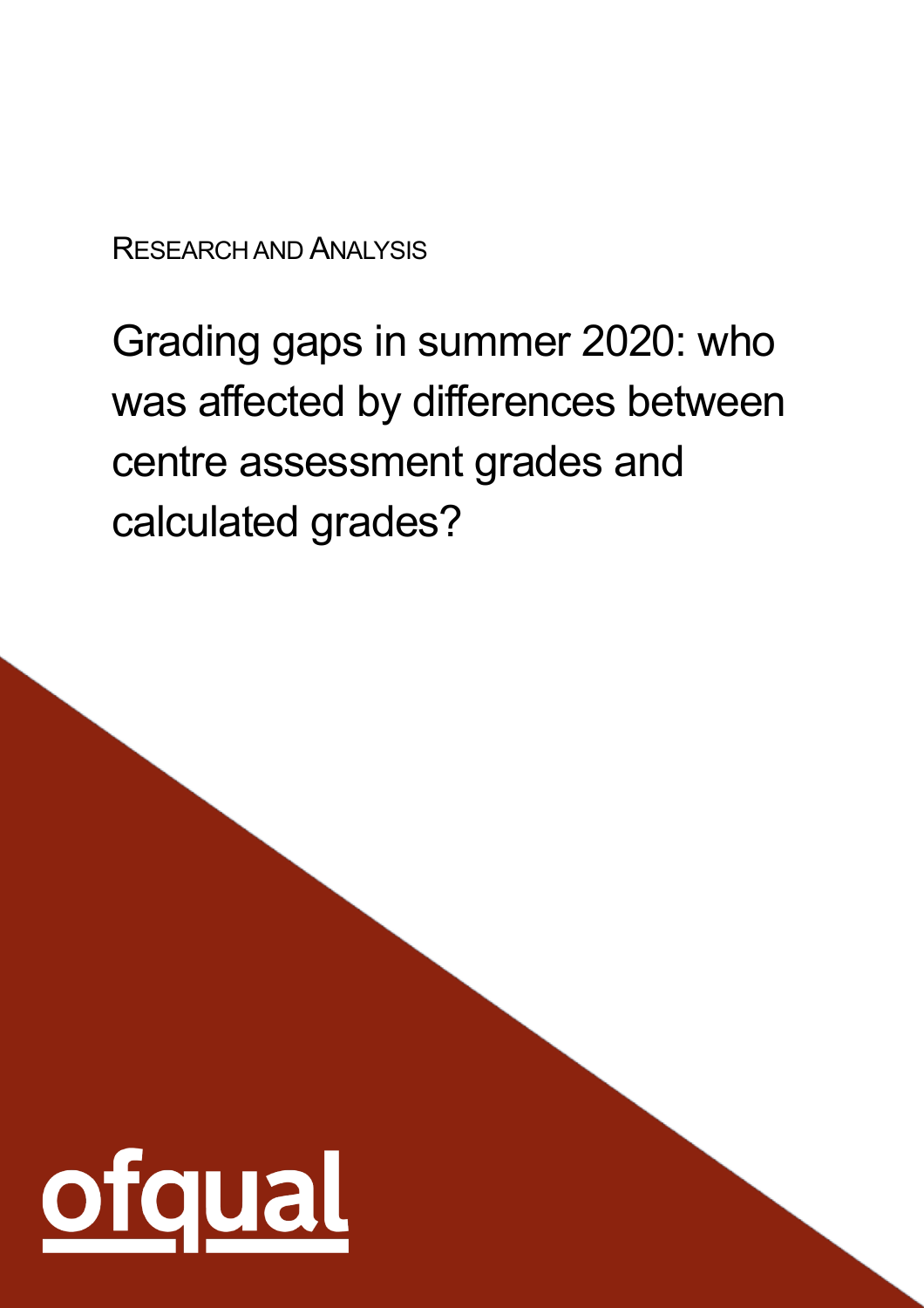### <span id="page-1-0"></span>Authors

Philip Noden, Eleanor Rutherford, Nadir Zanini, Tim Stratton and James Bowsher-Murray

### <span id="page-1-1"></span>Acknowledgements

The authors would like to thank colleagues from Ofsted, the Department for Education and Ofqual for their invaluable input into this research project as part of the GRADE (Grading and Admissions Data for England) joint initiative.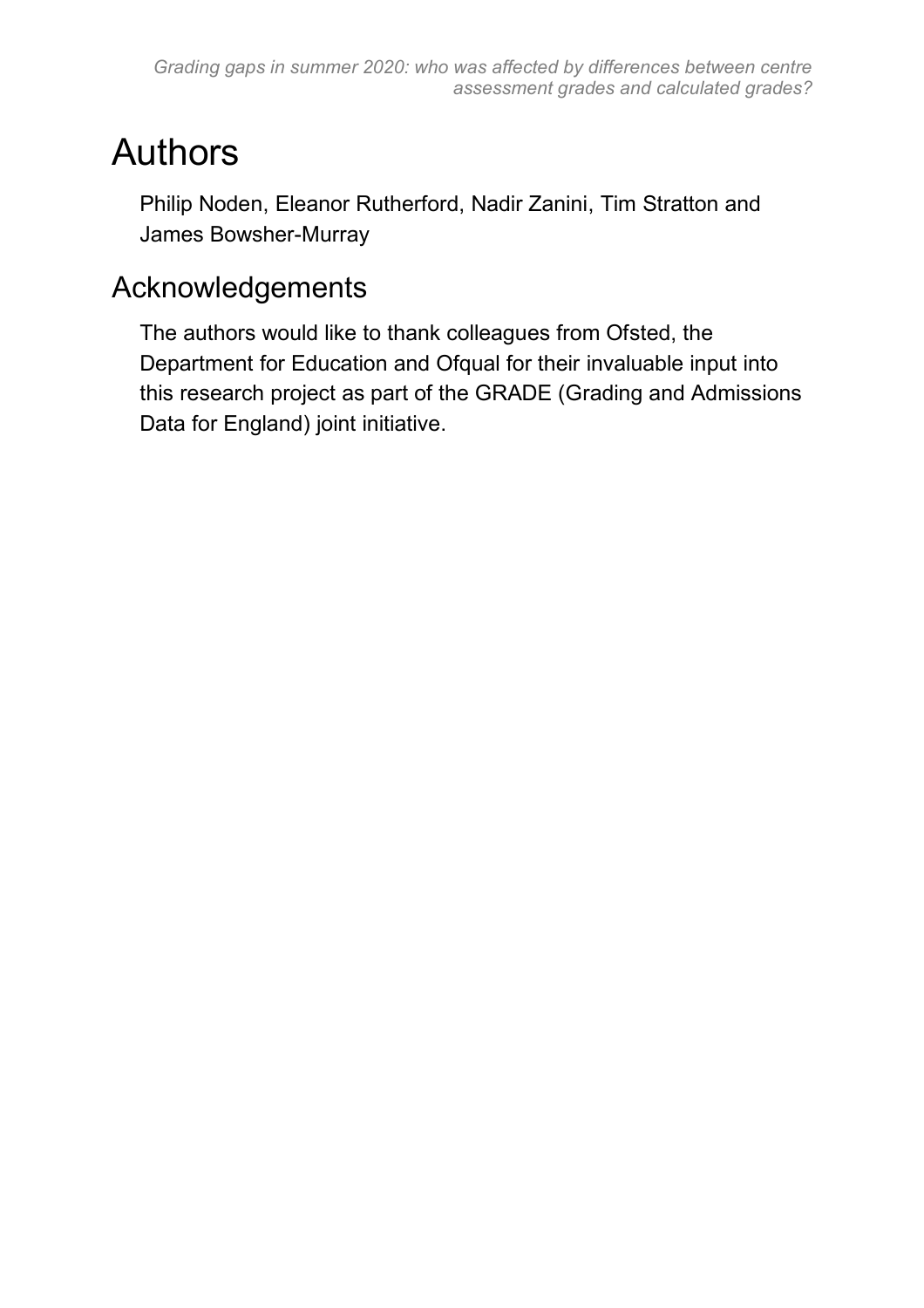### Contents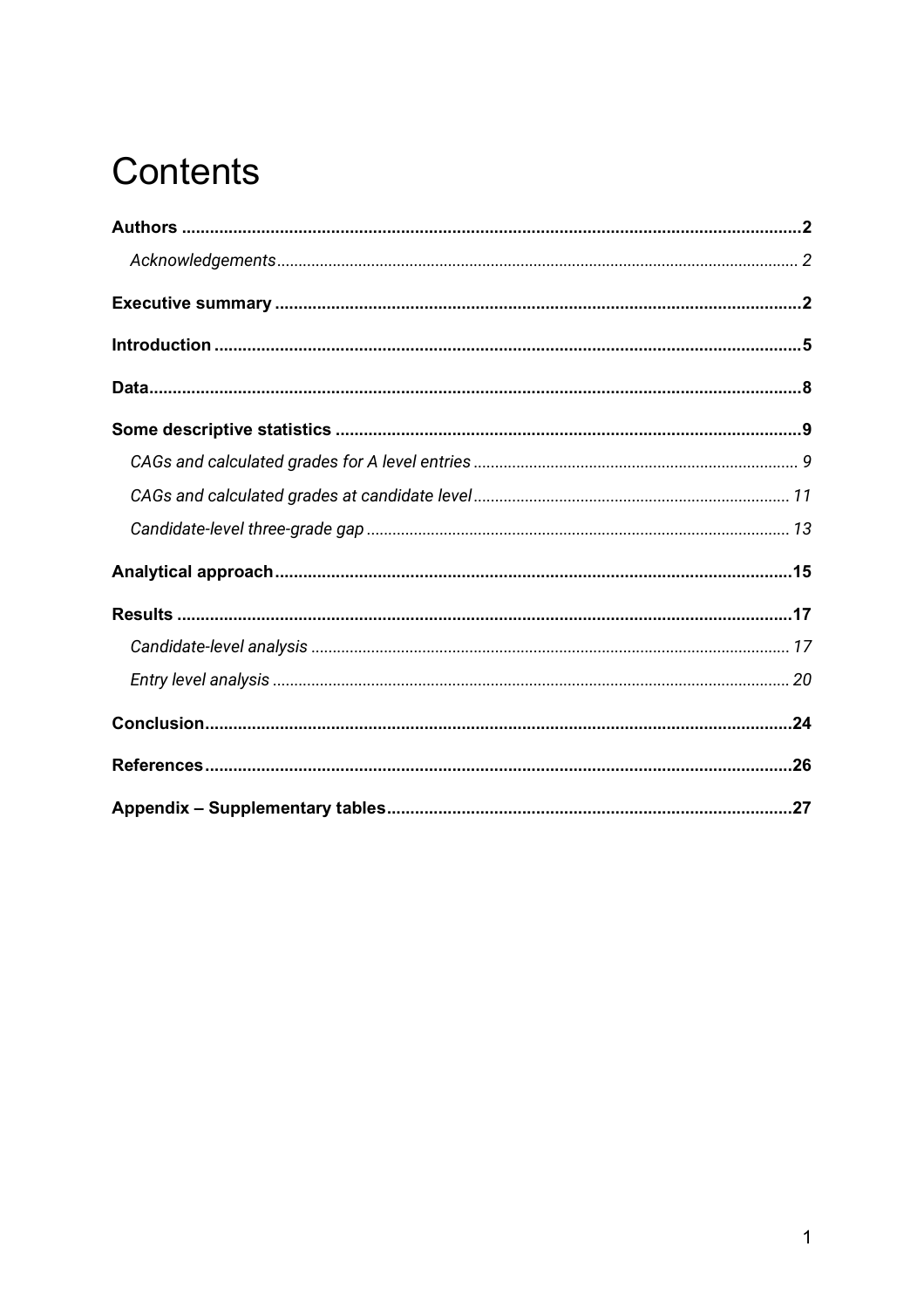### <span id="page-3-0"></span>Executive summary

In response to the COVID-19 pandemic, the government decided that students would not sit public examinations, including A levels, that were due to be taken in May and June 2020. It was planned that A level results would be awarded on the basis of a calculated grade which aimed to standardise teacher assessments. Calculated grades did not command public confidence and Ofqual instructed the exam boards to reissue grades. Instead, the Centre Assessment Grade (CAG) was awarded when this was higher than the calculated grade. In this report, we focus on candidates whose CAGs were higher than the calculated grades which they were initially awarded. In particular, we look at whether candidates with specific characteristics were more likely to be affected by discrepancies in grades between their CAGs and calculated grades.

CAGs were based on teachers' judgements of their students' expected performance; they represented the grades teachers believed candidates would have achieved if exams had taken place. Schools and colleges submitted the expected grade for each of their students for each subject taken. Alongside this information, a rank order of students within each grade was also supplied.

The calculated grade was the outcome of a standardisation method implemented by exam boards following guidance developed with Ofqual. It was derived on the basis of the ranking information provided by centres relating to each student in each subject, alongside the centre's historical performance and the prior attainment of current students in those subjects. This process aimed both to ensure that the overall pattern of results for the 2019/20 cohort mirrored grade distributions of previous years to avoid grade inflation, and also to provide a means of standardising grades across centres.

Calculated grades were issued to A level candidates on results day, Thursday 13 August. For many students, the calculated grades were different to the grades their teachers had proposed as their CAG. Some of these candidates naturally expressed their concerns and it became apparent that calculated grades did not command public confidence. Consequently, on 17 August Ofqual instructed awarding bodies to reissue candidates' grades, awarding whichever was the higher of the CAG and calculated grade for each A level qualification. This is referred to as the 'final grade'.

For most A level entries, the calculated grade was the same as the CAG (59%). Calculated grades were higher than CAGs in a small proportion of cases (just over 2%). But, in most instances where there were differences, teachers' assessments of grades were higher than the results produced by the standardisation method (39% of entries).

As previously highlighted, some 68% of candidates saw at least one of their A level subjects upgraded when final grades were issued. We are unable to identify those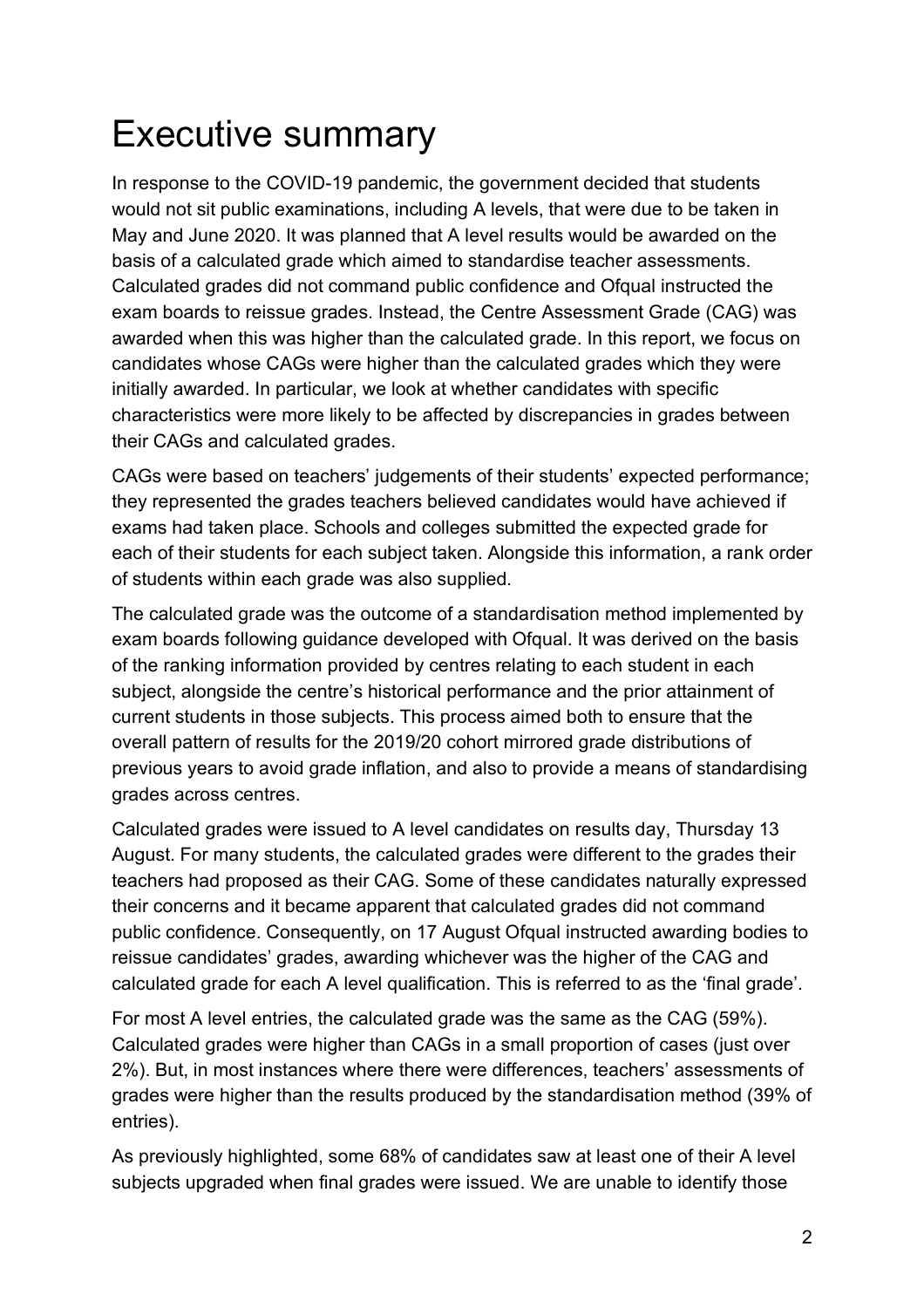for whom the discrepancy between CAG and calculated grades caused greatest distress or had the greatest consequence, but we can identify those for whom the discrepancy was largest. For some candidates, the calculated grade results for their package of A level qualifications were together considerably lower than the grades assessed by their teachers. Overall, 10.3% of candidates received calculated grades that were, in total, three grades or more lower than their CAGs. These candidates could, for example, have received one calculated grade which was three grades lower than the CAG, or three calculated grades that were each one grade lower than the CAG.

Data relating to CAGs and calculated grades will be available to the research community, through a secure process that maintains student confidentiality, and this will facilitate further analysis. As part of this process, Ofqual, Ofsted and the DfE have jointly completed some initial exploration of the data to exemplify potential research and analytical approaches, and to increase our understanding of 2020 assessment outcomes.

This paper presents findings from this initial research, and examines what factors are associated with the likelihood of candidates receiving calculated grades that were different from their CAGs and, in particular, with calculated grades three grades or more lower than their CAGs across their A level qualifications (henceforth referred to as a three-grade gap or three-point grading gap).

Descriptive statistics are presented showing the relationship between candidate characteristics and the likelihood of receiving a three-grade gap. The report then presents multivariate analysis to examine associations between candidate characteristics and the likelihood of a grading gap, using multilevel modelling to reflect the hierarchical structure of the data. First, we examine whether associations remain when candidates are clustered within schools, colleges and other providers. Second, the analysis takes into account the subjects studied by A level candidates. Finally, A level entries are cross-classified within candidates and within subject groups within centres.

The results show that, taking centres and subject choices into account, there is no evidence that candidates' socio-economic background, SEND status or the language spoken at home were associated with the likelihood of receiving a three-grade gap. There was some evidence that females and Asian and British Asian students were more likely to receive a three-grade gap than males and white students respectively, but the effect sizes were very small. More precisely, the model predicts that a white female candidate, attending the median school or college, would have a 15.7% likelihood of experiencing a three-grade gap. If that candidate were male the probability of a three-grade gap would be 14.5%. The corresponding probabilities for female and male Asian candidates would be 17% and 15.6%.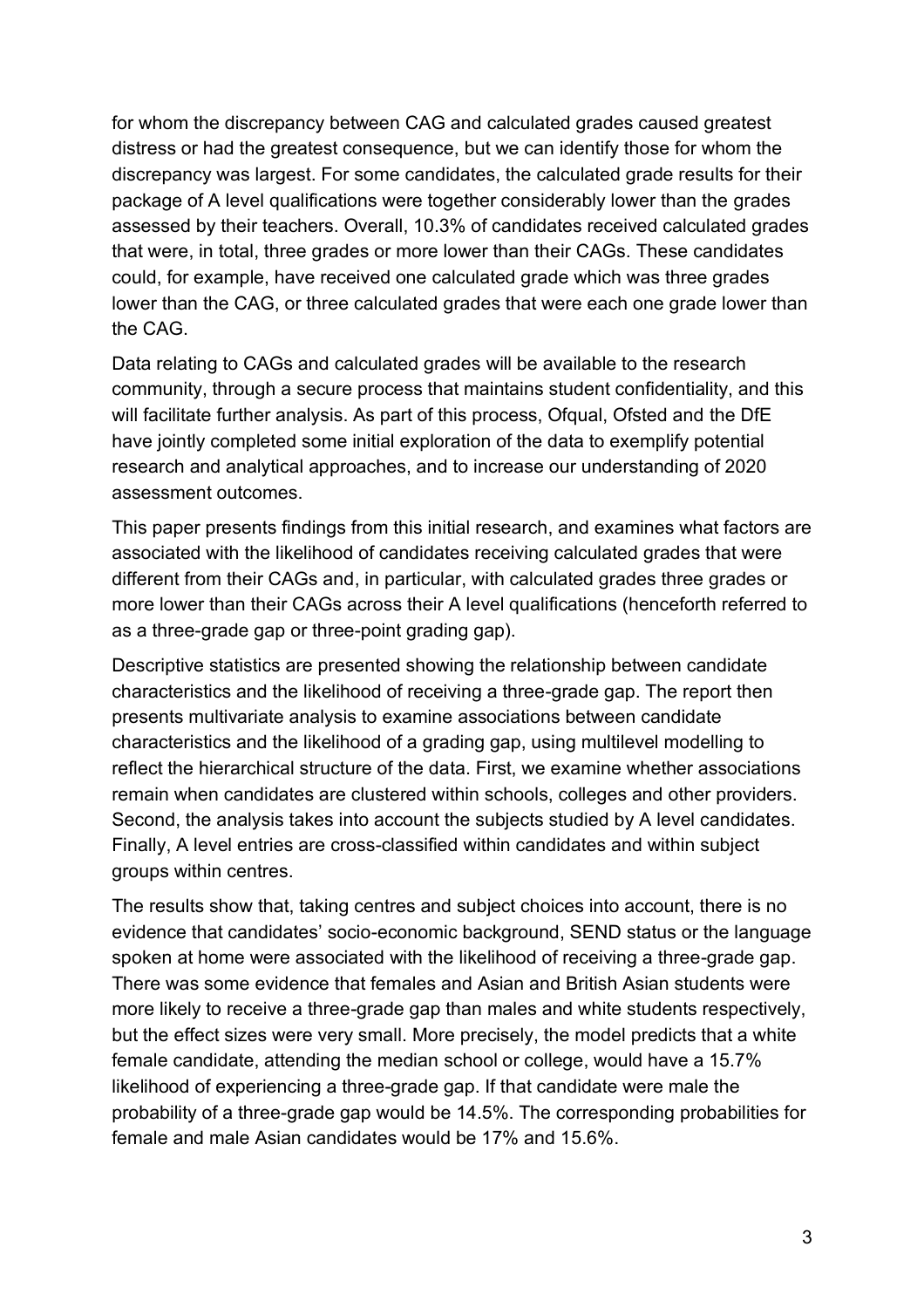It is therefore possible to conclude that in summer 2020 the likelihood of experiencing a three-grade gap between CAGs and calculated grades was not systematically and substantially higher for specific groups of students. These findings echo early evidence that students with protected characteristics or from low socio-economic backgrounds were not disadvantaged (Lee, Stringer & Zanini, 2020). As documented in this report, a large number of A level students may have experienced distress arising from differences between CAGs and calculated grades in summer 2020. It is not possible to know whether the CAG or the calculated grade more accurately reflected the grade students would have achieved had they taken the exams. However, these results are reassuring in so far as they suggest candidates with protected characteristics or from disadvantaged groups were not systematically and substantially more likely to experience grade discrepancies.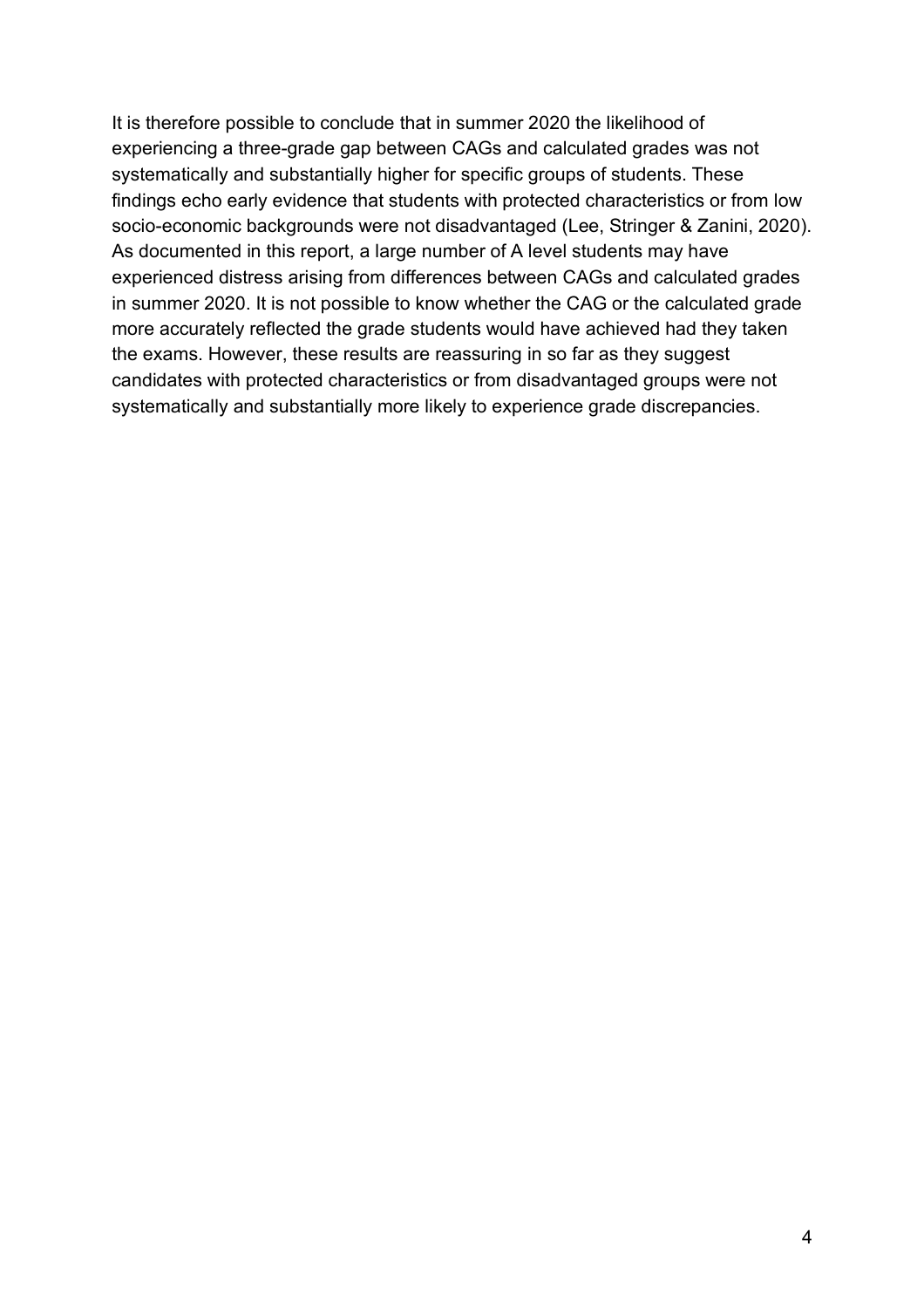### <span id="page-6-0"></span>Introduction

In March 2020, due to the coronavirus pandemic, it was announced that public examinations scheduled for the summer would not take place. To allow candidates to complete their qualifications and progress to their next stage of education or career, it was decided that calculated grades should be awarded on the basis of the best available evidence. In order to protect examination standards, this was to include a method to standardise results across centres and to ensure that the distribution of results had a similar profile to previous years.

To support this process, centres (usually schools and colleges) were asked to provide two pieces of information relating to each qualification entered by each student:

- a Centre Assessment Grade (CAG) which indicated the grade they were judged most likely to have achieved had the exams taken place
- a rank order of candidates within each grade

Each set of CAGs and ranks for an individual subject within a centre was signed off by two teachers, and the head of centre made a declaration that the grades submitted reflected the objective judgements of the centre's staff (Ofqual, 2020a). Qualitative evidence illustrating how teachers arrived at their judgements is presented in Holmes et al (2021).

The development and operation of the standardisation method used by Ofqual is fully described in Ofqual's interim technical report (Ofqual, 2020b). In summary, the method retained the ranking of students which had been provided by centres. However, the grade profiles for individual subjects within centres were adjusted to reflect the historical performance by students at the centre, and the prior attainment (GCSE performance) of the current cohort.

The standardisation method is summarised on page 93 of the interim report in the form shown below. In this formulation,  $P_{kj}$  represents the proportion of students from centre j, achieving grade k or higher.



prediction.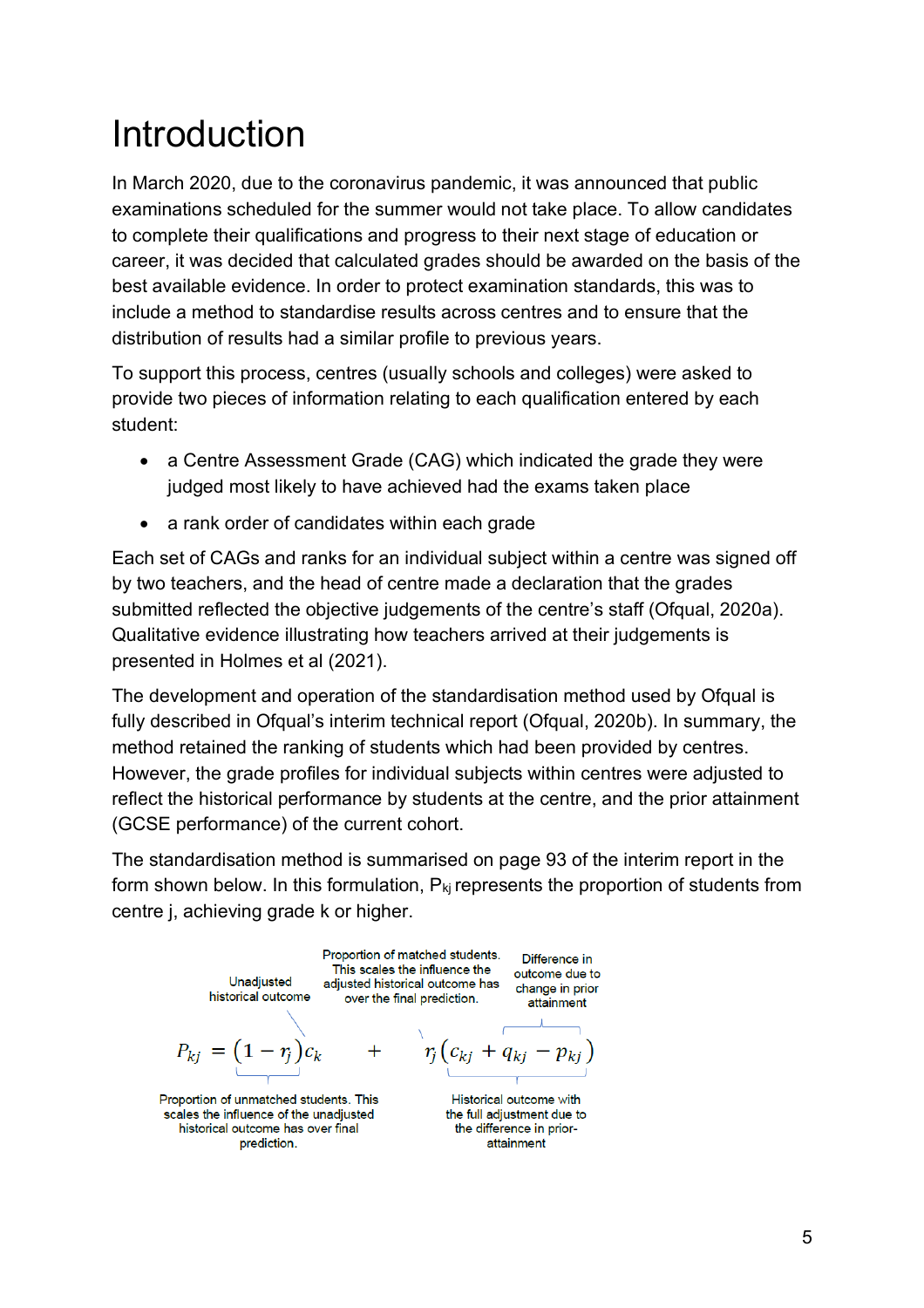For most candidates, the allocated grade was determined by applying this standardisation method to the centre's ranking of candidates. It was decided that this approach would not be applied to very small groups of students (fewer than five candidates studying a subject within a centre) because the statistical basis for calculated grades was deemed to be too weak. In these cases therefore, the CAG was used without standardisation. For subject cohorts with five to 15 candidates, a taper was used which applied a linear weighting between the CAG outcomes and the calculated grades.

On A level results day, 13<sup>th</sup> August 2020, candidates received their calculated grades. However, it became clear that calculated grades did not command public confidence. Even in a normal year, A level results day is highly emotive. Some candidates' plans are realised while others confront new sets of decisions about their future. In 2020 this was made all the more distressing by an unfamiliar grading method and apparent discrepancies between the grade judgements of teachers and the calculated grades which students received.<sup>1</sup> As a result of the lack of public confidence, on Monday 17<sup>th</sup> August Ofqual announced that candidates would receive as their 'final grade' whichever was the higher grade out of their CAG and their calculated grade.

It is important to be clear that the standardisation method was applied at the level of an individual subject within a centre. That is, the calculated grades method was applied to, for example, A level history within a particular school. The ranking within this group of candidates was the same for CAGs as for calculated grade outcomes. It is also important to be aware that it is impossible to know, for any individual candidate, whether the CAG or the calculated grade more accurately reflected the grade that they would have achieved had examinations gone ahead.

We might think of the incidence of discrepancies between CAGs and calculated grades as arising in one of three ways. First, they could arise at the level of the centre. For example, the calculated grades for some schools may have been adjusted to a greater degree in order to bring grades into line with past performance, once prior attainment of candidates at the centre was accounted for. Secondly, subjects within centres could similarly have a larger or smaller incidence of discrepancies. Thirdly, groups of candidates could vary in their probability of being ranked in a position making them more likely to experience a grade discrepancy – for example, if a group of candidates were more likely to be ranked in a lower position within the grade.

This analysis follows on from the equalities analysis published in December 2020 (Lee, Stringer & Zanini, 2020). The equalities analysis compared 2020 A level and

<sup>1</sup> Events surrounding results day are briefly described in Lee, Stringer & Zanini (2020). In addition, a review of lessons learned from the 2020 process is provided in Office for Statistics Regulation (2021).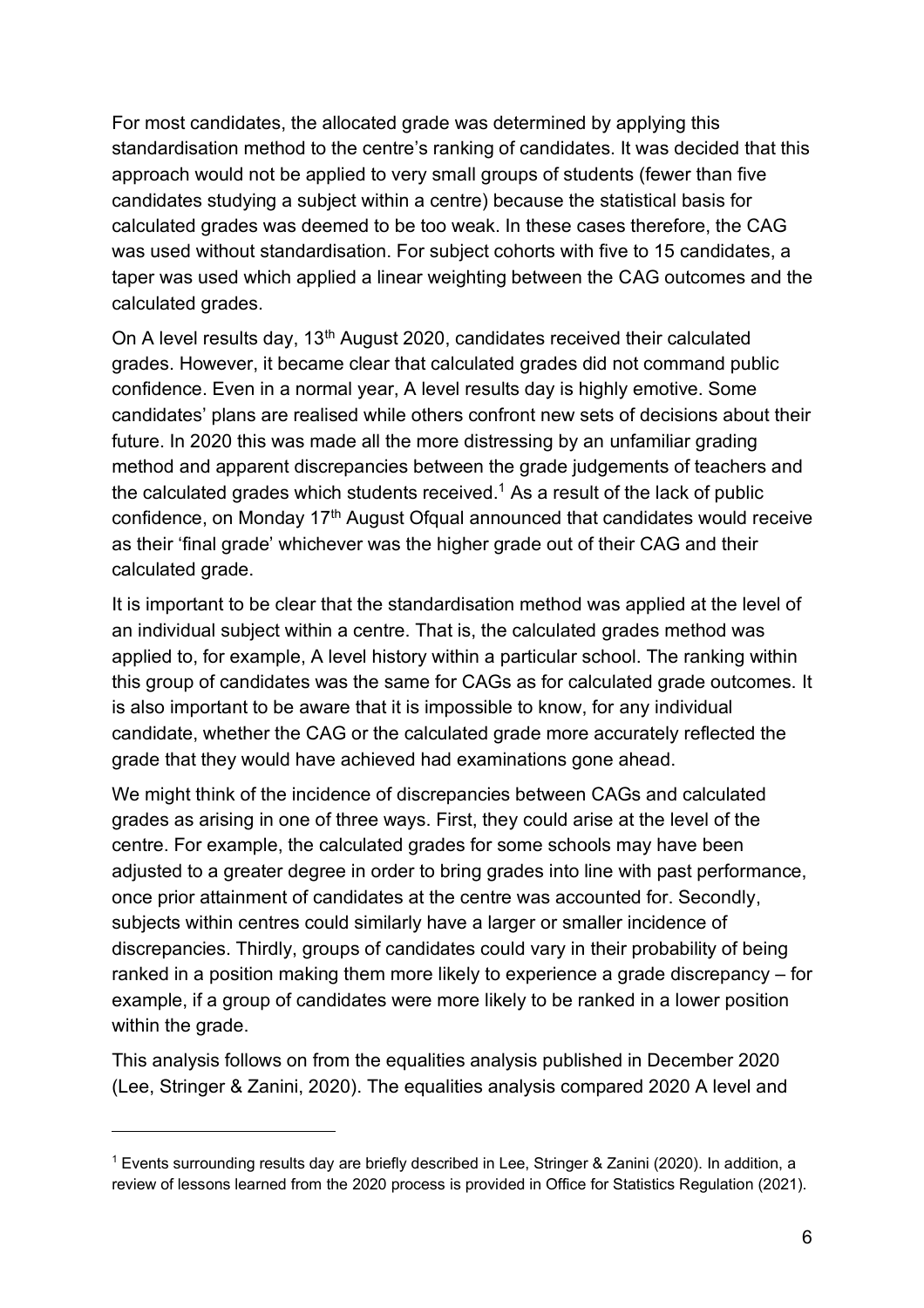GCSE outcomes with outcomes in the two previous years when examinations took place in the normal way. The analysis concluded that, overall, the 2020 grades – whether CAGs, calculated grades, or final grades – did not introduce new or exacerbate existing attainment differences associated with candidate characteristics. At A level there was one statistically significant difference in the relationships between candidate characteristics and outcomes in 2020 compared with previous years. This was a narrowing of the gap between male and female candidates in 2020. In previous years male candidates had received higher grades than female candidates but in 2020 this gap closed.<sup>2</sup>

This report differs from the equalities analysis and focuses specifically on candidates who were affected by discrepant grades. The question we address here is:

#### **Were candidates with different characteristics more likely to receive calculated grades which were lower than their Centre Assessment Grades?**

That is, we focus on candidates whose Centre Assessment Grades were higher than their calculated grades and who therefore may have been disappointed on results day and relieved some days later when final graded were awarded.

The equalities analysis (Lee, Stringer & Zanini, 2020) examined the relationship between prior attainment, candidate characteristics and grade outcomes. The analysis concluded that candidate-level protected and socio-economic background characteristics were comparably predictive of both CAGs and calculated grades.<sup>3</sup>

In the current analysis of grading gaps, presented in this report, we have used the same candidate characteristics, but this time our outcome of interest is the difference between a candidate's CAG and their grade as standardised by the calculated grade method. The outcome variable is whether there was an adjustment made by the standardisation method. Given the findings of the equalities analysis, we might reasonably expect that there would not be strong associations between individual level candidate characteristics and grading gaps. The aim of this report is to provide empirical evidence to confirm whether there is any pattern in the data that may suggest that specific groups of candidates were systematically affected by discrepancies between CAGs and calculated grades.

<sup>&</sup>lt;sup>2</sup> Lee, Stringer and Zanini (2020) note that the closure of this gap could reflect the continuation of a pre-existing trend.

<sup>&</sup>lt;sup>3</sup> That is, in joint analyses of 2018, 2019 and 2020 data, findings suggested that the predictive power of students' protected characteristics and socio-economic background on CAGs, calculated grades and final grades was broadly similar over time (Lee, Stringer and Zanini, 2020).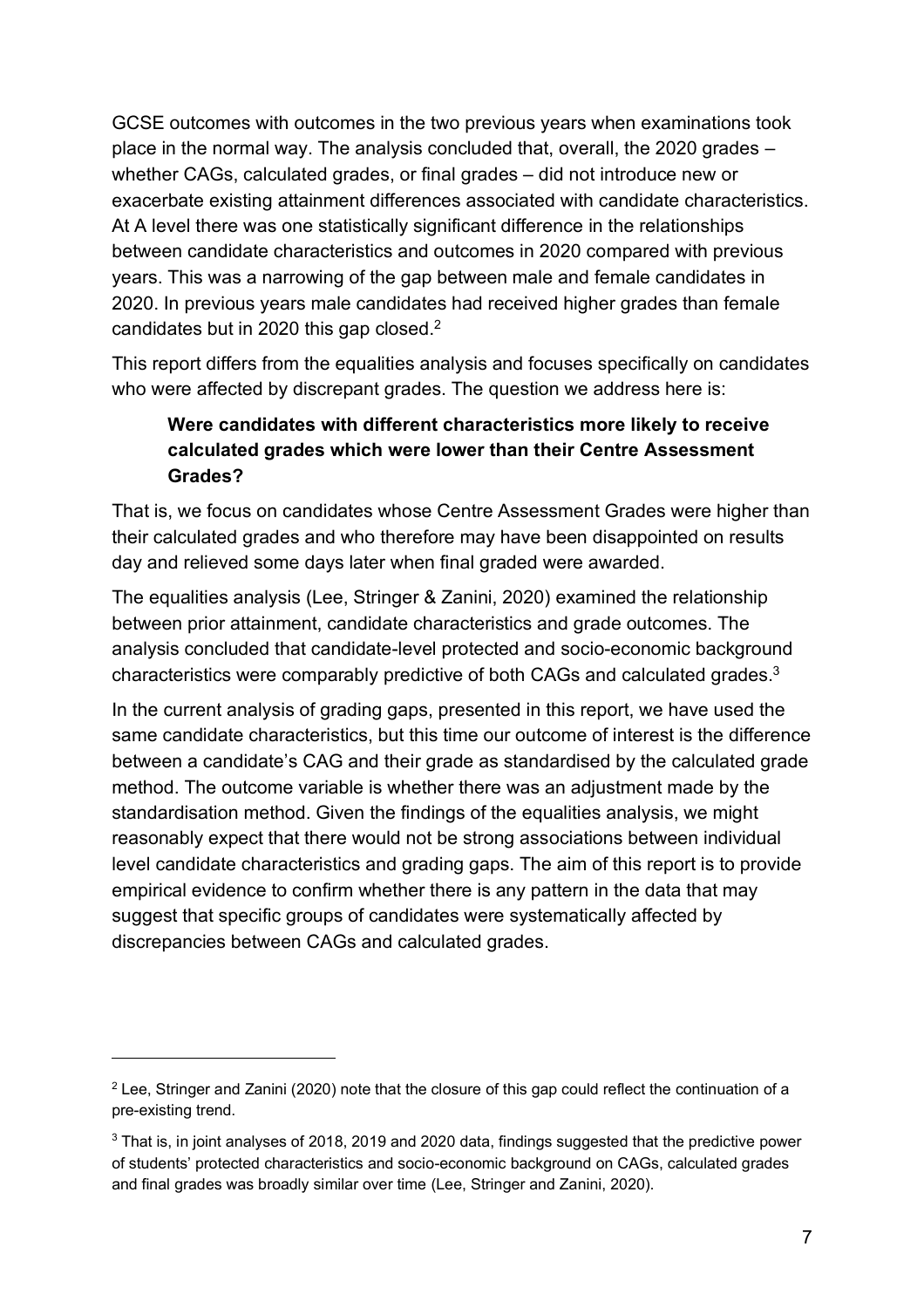This report does not set out to explain the variation in the incidence of grading gaps between centres. Analysis of CAGs, including variation in grades across centres, is however presented in a separate report (Stratton, Zanini & Noden, 2021).

## <span id="page-9-0"></span>Data

This report presents analysis of the same dataset that was used for the Ofqual equalities analysis (Lee, Stringer & Zanini, 2020), and a full description of the data may be found on pages 14-21 of that report. The dataset comprises the Ofqual examination results dataset, matched to socioeconomic and demographic variables from the National Pupil Database provided by the Department for Education. In the current analysis, the dataset was filtered to focus only on candidates from England and aged 18 at the end of the school year. Candidates without valid entries for their unique candidate identifier or their A level grades were excluded. Data included in the analysis comprised 457,420 A level entries from 246,110 candidates<sup>4</sup>.

For 16.8% of candidates, their A level data did not match successfully to the National Pupil Database. Candidates attending independent schools and sixth form colleges were particularly unlikely to match. Consequently, demographic information was missing for more than 40% of candidates attending each of these types of centre.

The independent variables of primary interest in this report related to candidates' socio-demographic and educational characteristics. Candidates' gender was indicated in the Ofqual standardisation data. Special educational needs status was identified through the National Pupil Database data and candidates with either an Education and Health Care Plan or who were receiving special educational needs support were indicated by a binary variable. The National Pupil Database was also the source for identifying eligibility for free school meals, the quintile of area deprivation of the pupil's home postcode (as indicated by the Income Deprivation Affecting Children Index, IDACI) and the quintile of their mean GCSE prior attainment score. Students for whom demographic information was missing were included in the analysis. This is because all of the independent variables were categorical and for each variable a missing data category was included in the analysis.

<sup>4</sup> This report focuses on A level results only. A level students were issued calculated grades on results day, which were than replaced with the higher of the CAG and calculated grade. GCSE students were never issued the calculated grade.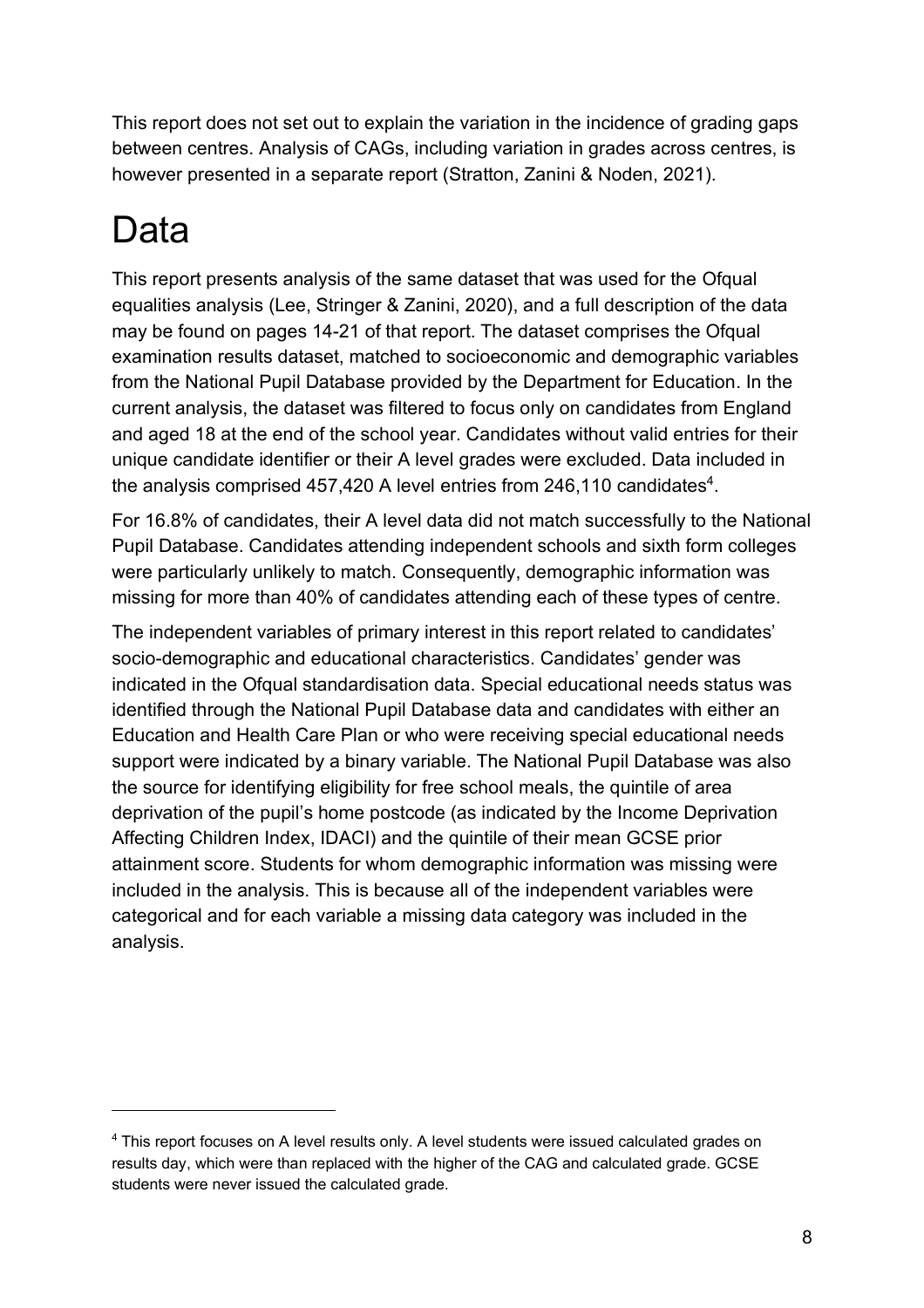### <span id="page-10-0"></span>Some descriptive statistics

### <span id="page-10-1"></span>CAGs and calculated grades for A level entries

The relationship between CAGs and calculated grades is shown in Figure 1. We see that for most entries, the CAG was the same as the calculated grade. We also see that for each CAG a substantial proportion of entries were given a calculated grade which was one grade lower. In addition, we see that for smaller proportions of entries the calculated grade was higher than the centre assessment grade. Also, in a small proportion of cases the discrepancy between CAG and the calculated grade is greater than one grade. It should be noted that the thin lines (also shown in a lighter shade in Figure 1) are not shown to scale.<sup>5</sup>

Table 1 provides greater detail relating to the numbers represented in Figure 1. It again shows the relationship between the CAG, provided by schools and colleges in May 2020, and the calculated grade which was awarded on results day. For example, 179,700 entries received a grade B as their CAG. Of these, 59% were also graded B as their calculated grade. Of the remaining 41% of entries where the calculated grade was different from the CAG, the vast majority received a C grade with just 1% of B grade CAGs being adjusted to an A or A\* grade and 3% of B grade CAGs being adjusted to a D grade or lower.

Across all entries shown in the table, in most cases (59%) the CAG was the same as the calculated grade – that is, 59% of cases lie on the main diagonal in Table 1. For a small proportion of entries (3%) the gap between the CAG and the calculated grade was of more than one grade. In the remaining 38% of cases, the CAG was one grade different from the calculated grade.

<sup>5</sup> Thin lines, shown in lighter grey each represent fewer than 1,000 A level entries. For example, the horizontal link connecting grade U Centre Assessment Grades to grade U calculated grades represents more than 1,400 entries (and is shown to scale). In contrast, the curved link connecting Centre Assessment Grade U to calculated grade D represents just 60 entries.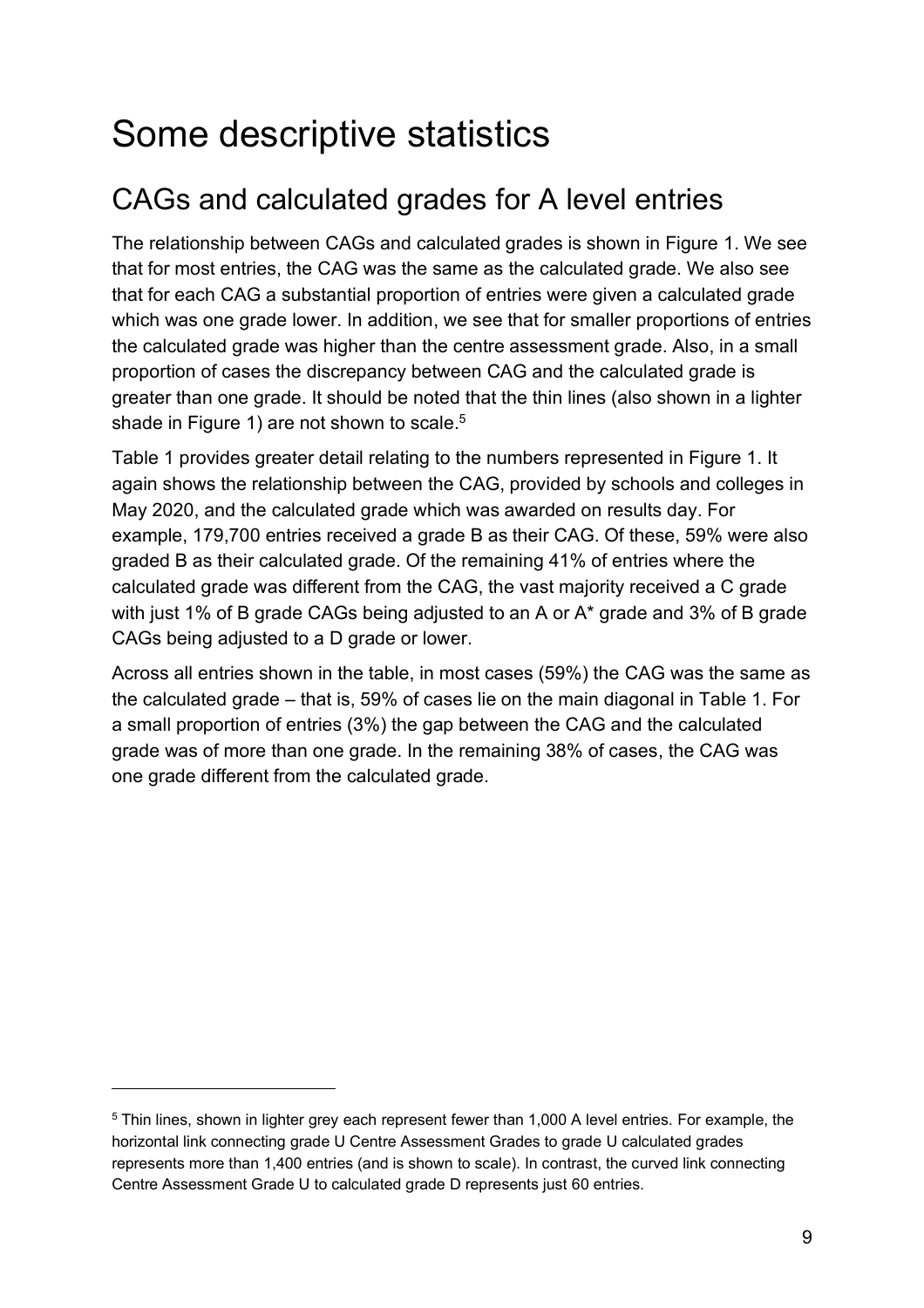Figure 1. Relationship between Centre Assessment Grades and calculated grades – thin lines in lighter grey represent fewer than 1,000 entries are not shown to scale (n=457,420)

### *Centre Assessment Grade Calculated grade*

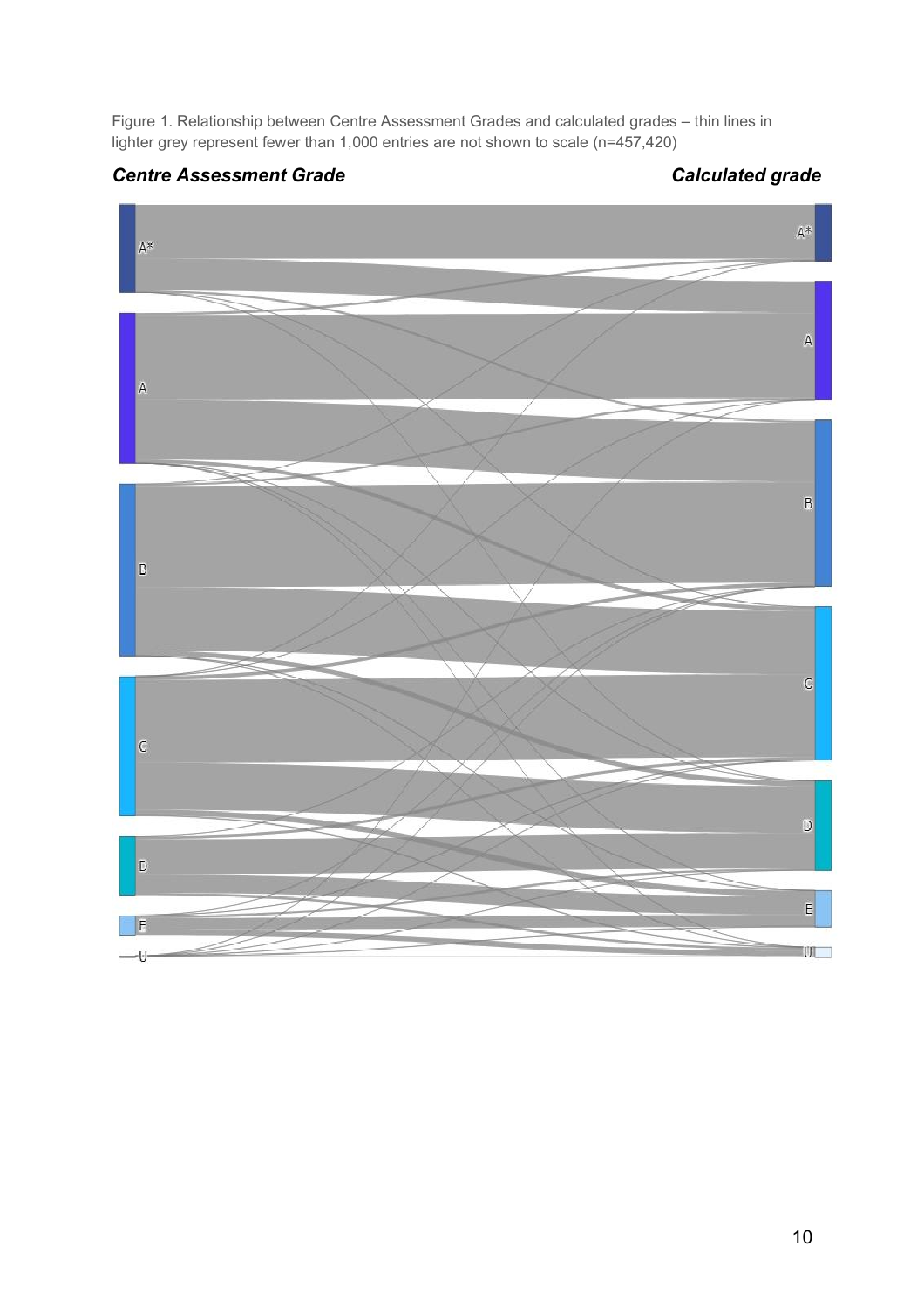In most cases where there was a discrepancy, the CAG was one grade higher than the calculated grade. Thus, overall, for a substantial minority of entries (41%) the calculated grade was not equal to the CAG, and in the vast majority of these discrepant cases the calculated grade was lower than the CAG (39%).

It should be noted that the proportion of entries for which the CAG was higher than the calculated grade varied across subjects. Among relatively popular subjects (those with more than 5,000 entries), this ranged from biology, in which 51% of entries had a higher CAG than calculated grade, to product design, for which the figure was 23% (all subjects with more than 5,000 entries are shown in Appendix, Table A1).

|                  | N       | Calc<br>grade<br>$A^*$ | Calc<br>grade<br>A | Calc<br>grade<br>Β    | Calc<br>grade<br>С    | Calc<br>grade<br>D    | Calc<br>grade<br>Е    | Calc<br>grade<br>U    |
|------------------|---------|------------------------|--------------------|-----------------------|-----------------------|-----------------------|-----------------------|-----------------------|
| CAG A*           | 91,950  | 61                     | 36                 | 3                     | $\tilde{\phantom{a}}$ | $\tilde{\phantom{a}}$ | 0                     | 0                     |
| CAG A            | 156,920 | 1                      | 56                 | 39                    | 3                     | $\tilde{\phantom{a}}$ | $\tilde{\phantom{a}}$ | $\tilde{\phantom{a}}$ |
| CAG <sub>B</sub> | 179,700 | $\tilde{\phantom{a}}$  | 1                  | 59                    | 37                    | 3                     | $\tilde{\phantom{a}}$ | $\tilde{\phantom{a}}$ |
| CAG <sub>C</sub> | 145,530 | $\tilde{\phantom{a}}$  | $\tilde{}$         | 2                     | 59                    | 34                    | 4                     | $\tilde{\phantom{a}}$ |
| CAG D            | 61,240  | $\mathbf 0$            | 0                  | $\tilde{\phantom{a}}$ | 5                     | 59                    | 31                    | 4                     |
| CAG E            | 20,260  | 0                      | 0                  | $\tilde{\phantom{a}}$ | 1                     | 11                    | 60                    | 28                    |
| CAG U            | 1,810   | 0                      |                    |                       |                       | 3                     | 17                    | 79                    |

Table 1. Relationship between Centre Assessment Grades and calculated grades (n=457,420)

*Note:* Numbers have been rounded to the nearest 10, percentages rounded to the nearest whole percentage. Percentages less than  $0.5\%$  are represented by  $\sim$ . Zero means that there were zero cases.

### <span id="page-12-0"></span>CAGs and calculated grades at candidate level

Most candidates study for more than one A level subject, and consequently the chances of a candidate having a discrepant grade for at least one entry was greater than for one single entry.

Here, for individual candidates, we cannot judge the scale of the consequences which followed from the change in grading from results day on 13<sup>th</sup> August, when calculated grades were issued, to the issuing of final grades on  $17<sup>th</sup>$  August. For example, as university applicants know well, a single grade can be the difference between gaining or not gaining a university place. We can however identify the number of A levels in which candidates saw their grade increase from results day to final grades, and this is shown in Table 2. We see that 32% had no grade changes and therefore that 68% of candidates had at least one entry in which the CAG was higher than the calculated grade and hence was upgraded. This is in line with figures previously published (Ofqual, 2020c).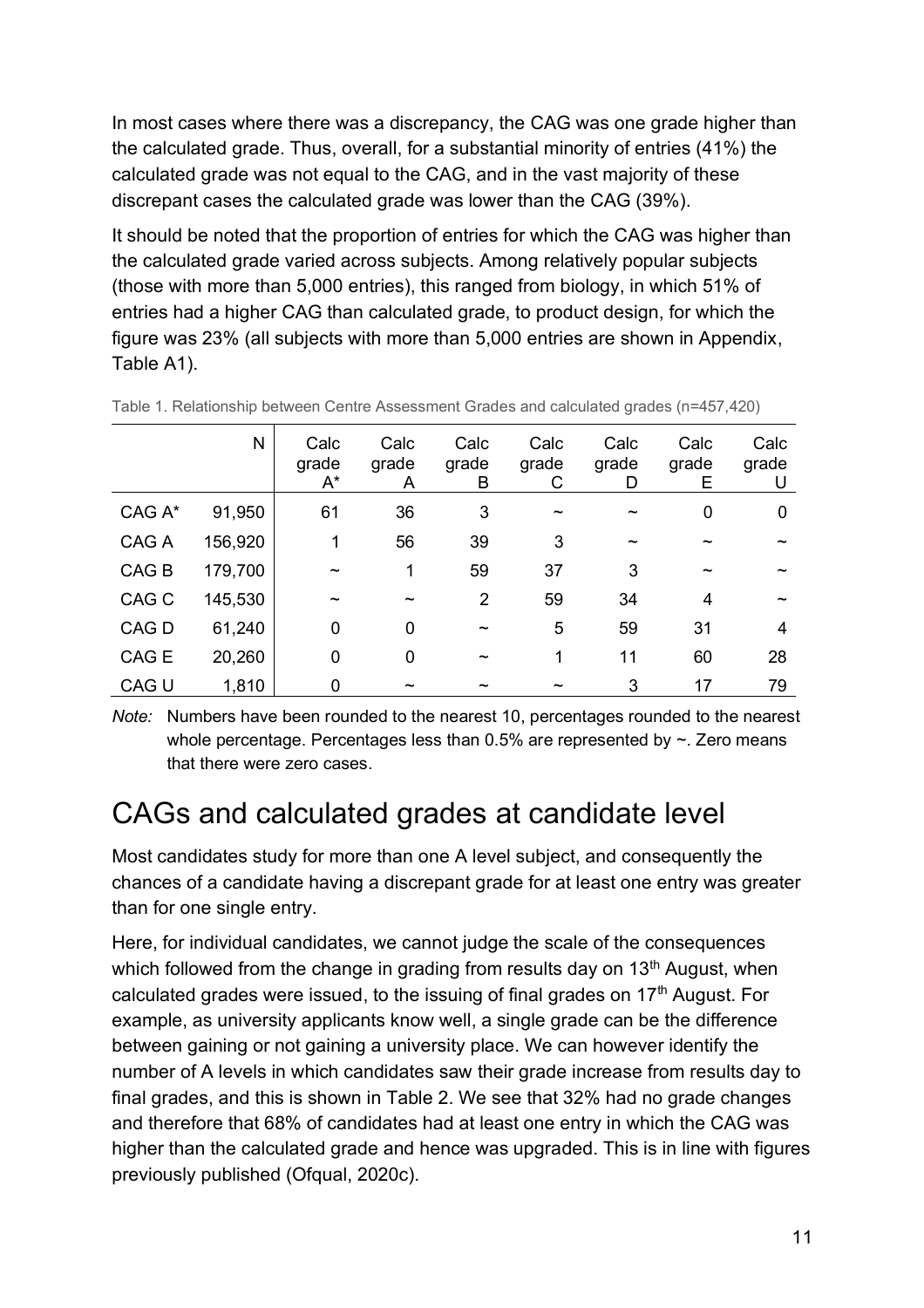Table 2. Number of A levels in which candidates had a higher CAG than calculated grade (n=246,110)

|                         |        |        |        |        | Δ                     | Total   |
|-------------------------|--------|--------|--------|--------|-----------------------|---------|
| % of candidates         | 32     | 39     | 23     |        | $\tilde{\phantom{a}}$ | 100     |
| Number of<br>candidates | 78,470 | 95,580 | 55,730 | 16,100 | 220                   | 246,110 |

*Note:* Numbers have been rounded to the nearest 10, percentages rounded to the nearest whole percentage. Percentages less than 0.5% are represented by  $\sim$ .

Although we are unable to identify those for whom the discrepancy between CAG and calculated grades caused greatest distress or had the greatest consequence, we can identify those for whom the discrepancy was largest. That is, we have added together the discrepancies – or gaps – between calculated grades and CAGs to calculate a 'grading gap' for each candidate. Consequently, a candidate given CAGs ABB who was given calculated grades ACD, would have a candidate-level grading gap of three grades – with the CAG higher than the calculated grades. The candidate-level distribution of grading gaps is shown in Figure 2.

We see that for just over 30% of candidates there was no difference between their aggregate CAGs and calculated grades. For most candidates, however, their CAG score exceeded their calculated grades total.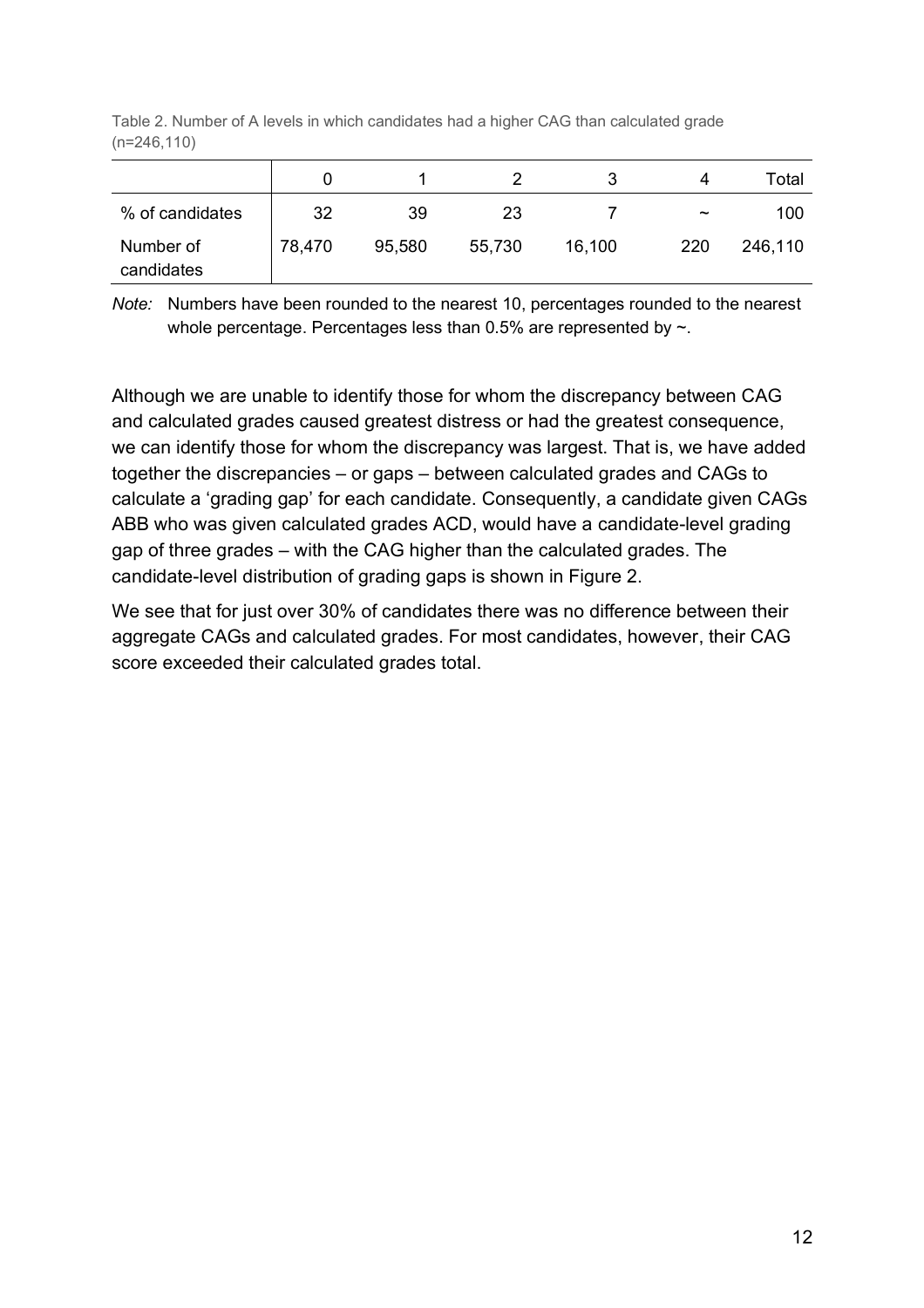

#### Figure 2. Candidate-level grading gaps

<span id="page-14-0"></span>Candidate-level three-grade gap

In our initial candidate-level analysis, we chose to focus on candidates whose CAGs exceeded their calculated grades by three points or more. This threshold was chosen balancing the proportion of candidates affected and the size of the grading gap.<sup>6</sup> Descriptive statistics relating to candidates' characteristics and the incidence of a three-point grading gap are shown in Appendix table A2.

Different candidates may enter different numbers of A levels. Consequently, there are numerous ways in which a candidate could acquire a grading gap of three points or more. Figure 3 shows the most common combinations of entries and grading gaps which led to a gap of three or more. The largest bar, labelled '1 1 1', indicates that there was a one-point grading gap in each of three A level subjects, which means that the standardisation method downgraded each of three entries by one grade. This was the case for more than 40% of candidates who had a grading gap of three points or more. The second bar shows that, among this group of candidates, in almost a quarter of cases a candidate had a CAG which was two points higher in one of their A level subjects, one point higher in a second and no gap for the third. The fourth column, labelled '2 1 –', relates to candidates who took two A levels, and had a two-grade gap for one entry and a one-grade gap for the other entry.

 $6$  Appendix Tables A4 and A5, however, present models relating to two point and four point grading gaps.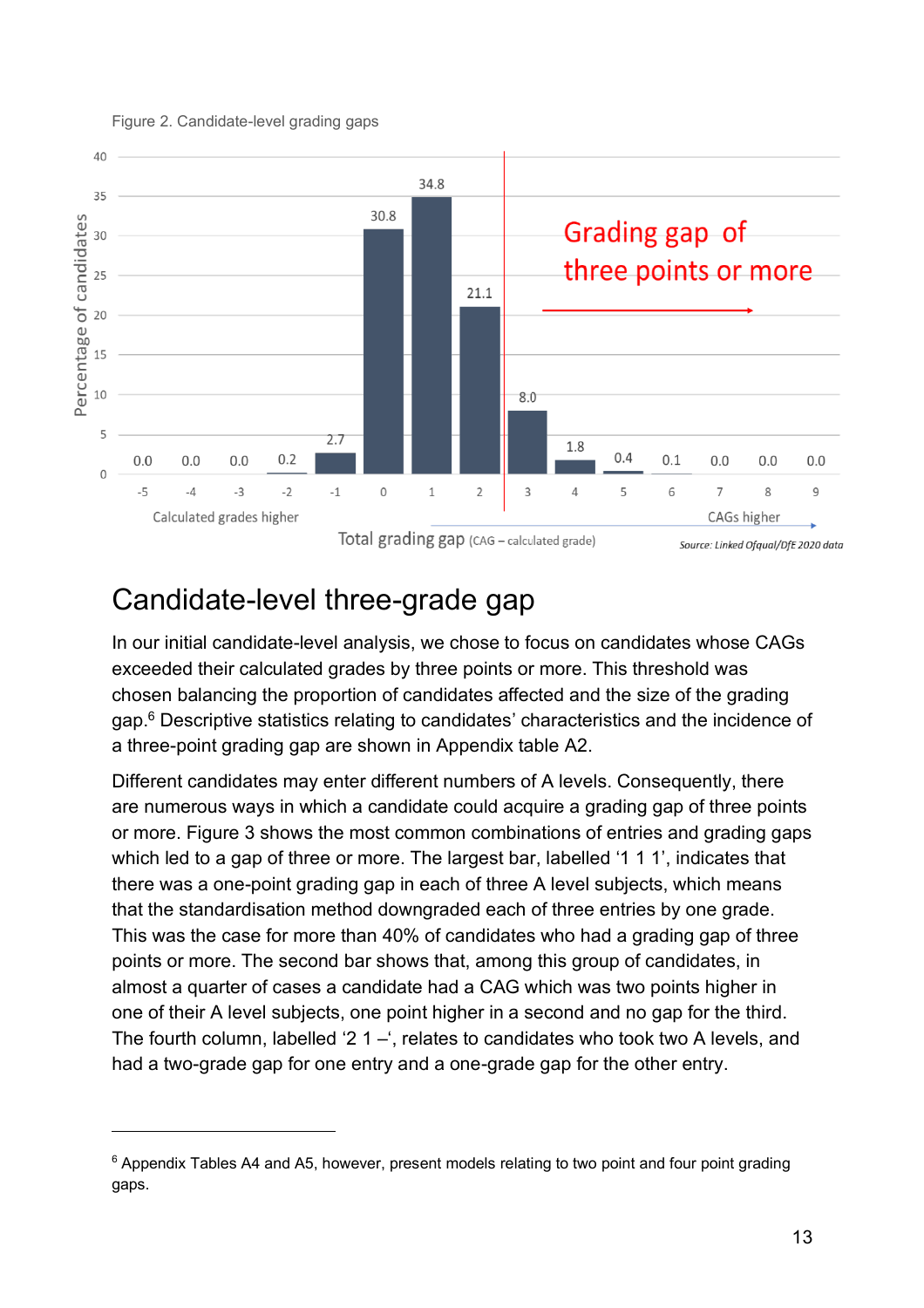

Figure 3. Candidates with a grading gap of three points or more, contribution of individual A levels to the grading gap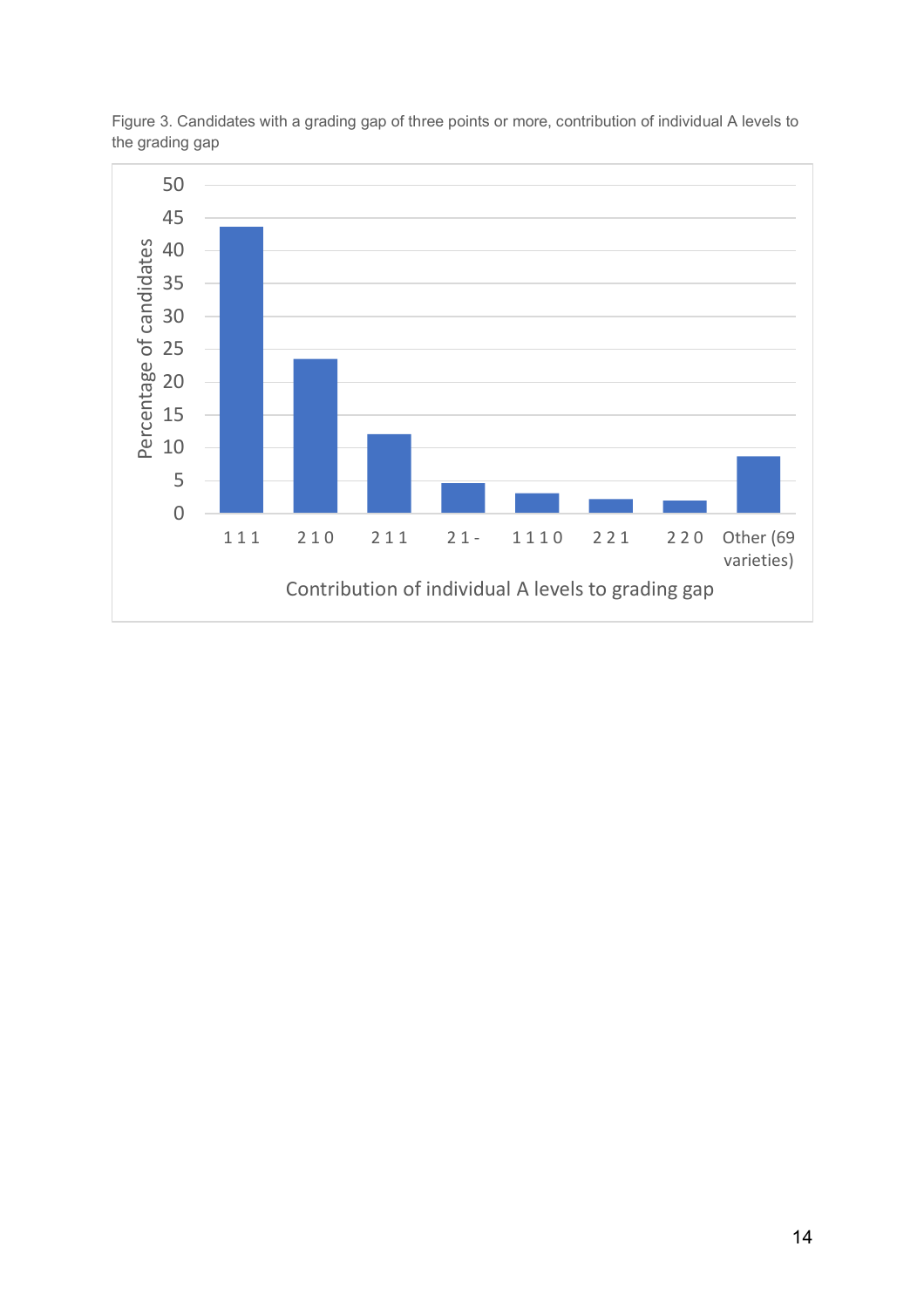### <span id="page-16-0"></span>Analytical approach

We take two approaches to address the relationship between candidate characteristics and grading gaps. In the first instance we take a candidate-level approach, as our primary interest is in the outcomes experienced by candidates, and then an entry level approach. The models included in this report are summarised in Table 3.

|                                                                                                                                                                                                                | M <sub>1</sub>                      | M <sub>2</sub>                      | M3                                  | M <sub>4</sub>                      | M <sub>5</sub>                      |
|----------------------------------------------------------------------------------------------------------------------------------------------------------------------------------------------------------------|-------------------------------------|-------------------------------------|-------------------------------------|-------------------------------------|-------------------------------------|
| Dependent variable                                                                                                                                                                                             | 3 point<br>grading gap<br>(or more) | 3 point<br>grading gap<br>(or more) | 3 point<br>grading gap<br>(or more) | 1 point<br>grading gap<br>(or more) | 1 point<br>grading gap<br>(or more) |
| $\mathsf{N}$                                                                                                                                                                                                   | 82,830                              | 82,830                              | 82,830                              | 248,490                             | 450,810                             |
| Level 1                                                                                                                                                                                                        | Candidate                           | Candidate                           | Candidate                           | Entry                               | Entry                               |
| Level <sub>2</sub>                                                                                                                                                                                             | <b>Not</b><br>applicable            | Centre                              | Centre                              | Candidate                           | Candidate                           |
| Level 2a                                                                                                                                                                                                       | <b>Not</b><br>applicable            | <b>Not</b><br>applicable            | Not<br>applicable                   | Subject<br>within<br>centre         | Subject<br>within centre            |
| Candidate-level<br>characteristics<br>Gender<br>Major ethnic<br>group<br>Language<br>$\overline{\phantom{a}}$<br>group<br><b>SEN</b><br><b>FSM</b><br><b>IDACI</b> quintile<br>Prior<br>attainment<br>quintile | Yes                                 | Yes                                 | Yes                                 | Yes                                 | Yes                                 |
| Subject fixed effects<br>49 binary<br>variables for<br>subject groups                                                                                                                                          | <b>No</b>                           | <b>No</b>                           | Yes                                 | <b>No</b>                           | <b>No</b>                           |

Table 3. Summary of models

The candidate-level approach uses the presence or absence of a three-point grading gap as its binary dependent variable. Clearly, the likelihood of having a three-point grading gap would be affected by the number of A levels a candidate had entered. A candidate sitting only one A level would be extremely unlikely to have a three-point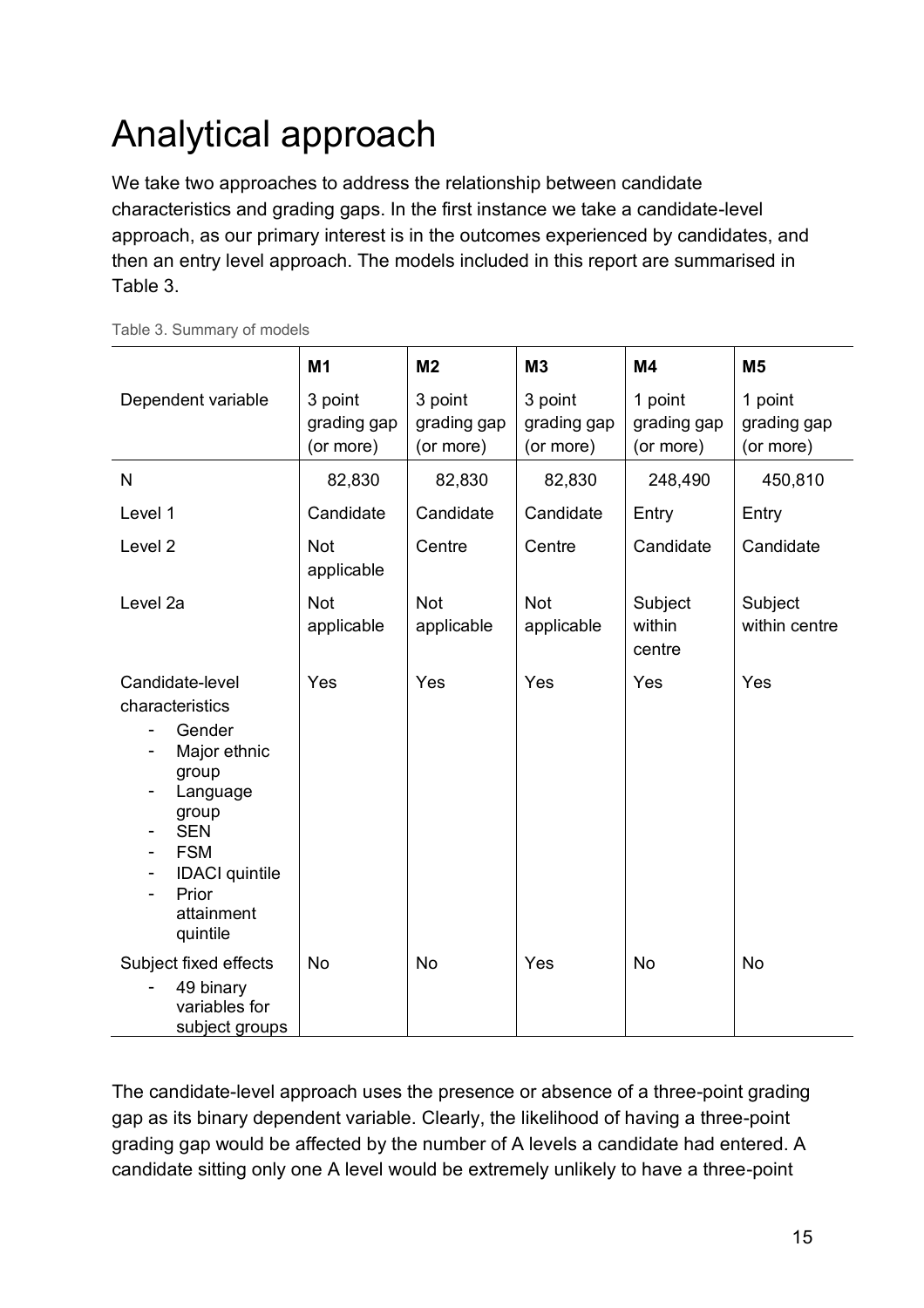grading gap compared with a candidate taking three A levels. Consequently, we focused our attention only on candidates taking three A levels. Descriptive statistics relating to the subset of candidates taking three A levels are also shown in Appendix table A2.

We then use logistic regression to model how likely it was that a candidate was downgraded by three or more grades, including our set of demographic characteristics as explanatory variables. As the model is predicting the log odds of having a grading gap, we exclude candidates who, in any of their three subjects, were in a cohort of fifteen or fewer candidates. This is because for the smallest cohorts of candidates (cohorts of fewer than five) there was no possibility of a grading gap – the CAG was used as the calculated grade. For cohorts of five to 15 a taper was applied and these cases have also been excluded.

Initially, in Model 1, we knowingly violate the independence assumption of logistic regression. That is, our initial model treats candidates as if their grading gap outcomes were independent of all other candidates, including those studying at the same centre. In Model 2 we correct for this false assumption, clustering candidates at centre level (that is, usually a school or college). A key advantage of model two is that, by explicitly taking into account the hierarchical structure of the data, the model more accurately estimates the standard errors of the regression coefficients. Model 3 then takes into account the A level subjects being studied by candidates, taking into account the association between A level subject and the likelihood of calculated grades differing from CAGs.

In the second analytical approach, individual A level entries are the lowest level in the model – that is, entries are not aggregated to produce a candidate-level score. Instead, entries are clustered within individual candidates and within 'subject group within centre'. As each entry is clustered both within a candidate and within the subject group within centre, this involves a cross-classified data structure. As was described earlier, subject within centre is the level at which the standardisation method was applied.

Model 3 and Model 4 are fit to the same set of candidates. That is, model three relates to candidates taking three A levels, all three of which were in subject within centre groups of more than 15 candidates. In Model 5, we then fit the crossclassified model to a larger number of entries, by including all A level entries that were in subject within centre cohorts of more than 15.

All analysis was carried out using R, models were fit using lme4 and diagrams created using ggplot2 and plotly.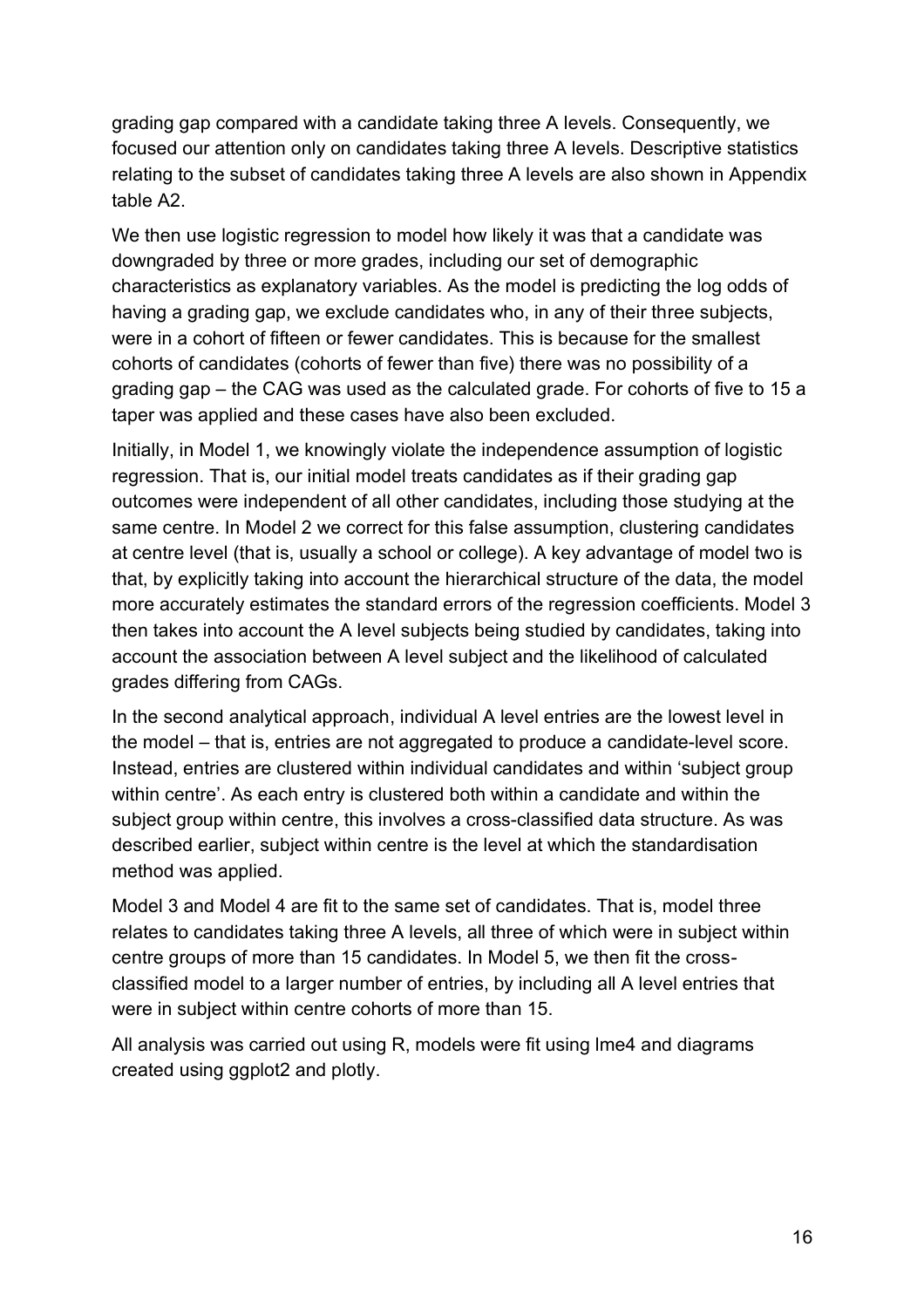### <span id="page-18-0"></span>**Results**

### <span id="page-18-1"></span>Candidate-level analysis

The candidate-level analysis takes as its dependent variable a binary indicator for whether the candidate had CAGs which were, in total, three grades or more higher than the total score for their calculated grades.

We wanted to examine whether the relationship between candidate characteristics and the likelihood of a three-point grading gap was present when we simultaneously took account of these factors. In Model 1, we knowingly ignore the clustering of cases within centres. In the absence of clustering, the effective sample sizes are smaller than the number of cases shown and consequently standard errors and p values are underestimated; the p values reported for model one should be treated with caution. Model 2 then clusters candidates within centres and Model 3 adds a set of control variables relating to the subjects which candidates studied.

First of all, it is helpful to consider the model fit statistics of the three models. For Model 1. Tiur's coefficient of discrimination (Tiur, 2009) indicates that less than 1% of the probability of a candidate having a three-point grading gap is explained by the characteristics included in the model. In short, knowing these candidate characteristics, such as a candidate's gender, ethnicity and prior attainment band, would provide very little predictive power as to the likelihood that they would have had a three-point grading gap.

Model 2 takes into account the clustering of candidates within centres. We see from the model fit statistics at the foot of Table 4 that, while the explanatory power of the candidate characteristic variables remains at a very low level, more than 30% of probability of a candidate having a three-point grading gap is accounted for by differences between centres. In Model 3, we add a set of dummy variables to control for which subjects a candidate was studying (the model is shown in full in Appendix Table 3). While the proportion of variance clustered at centre level remains stable, there is a slight improvement in Tiur's coefficient of discrimination as compared with Model 2, indicating that there is some difference between subjects in the likelihood of a grading gap.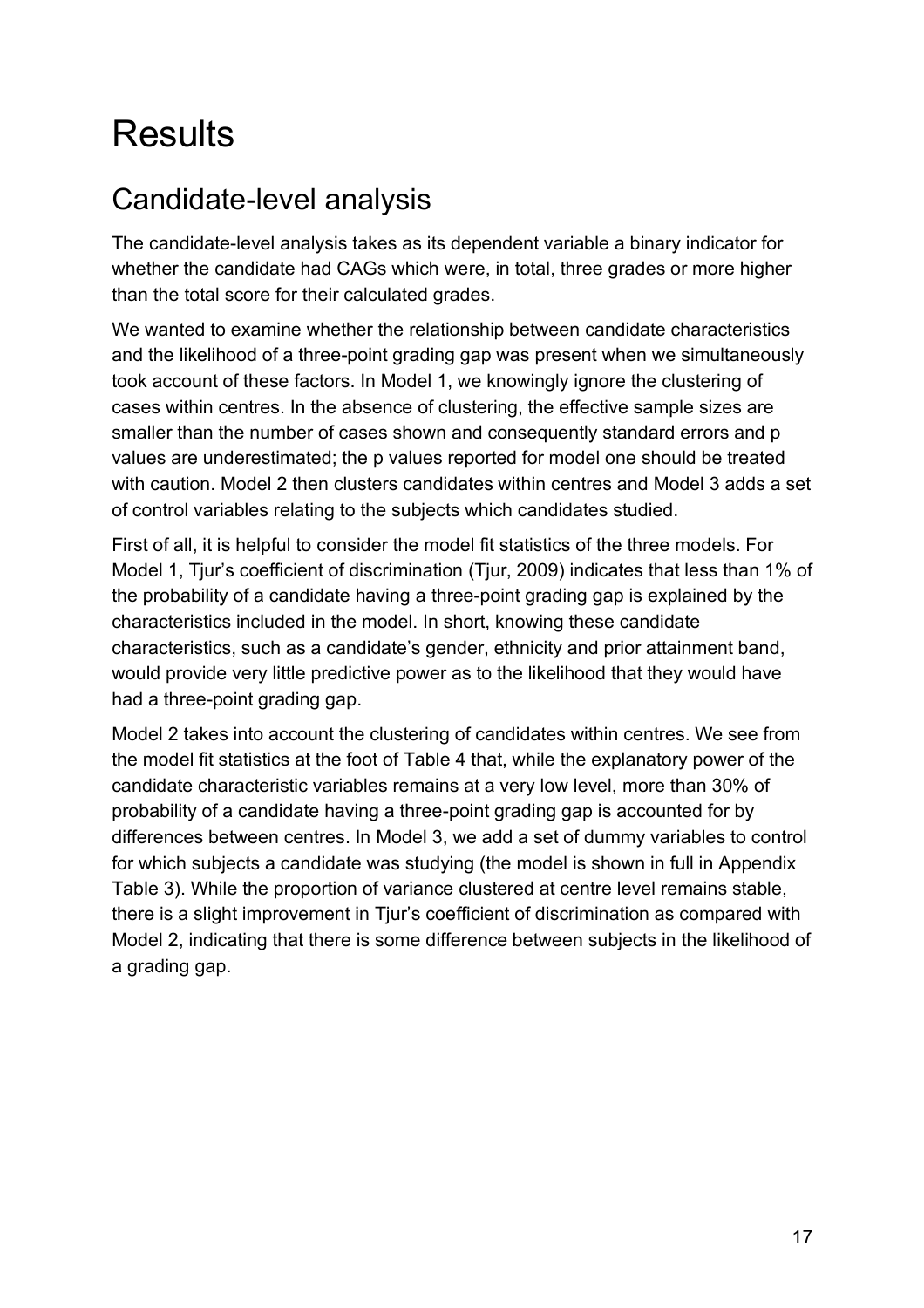Table 4a. Candidate-level logistic regression models fixed effects for models 1, 2 and 3, dependent variable = grading gap of three points or more (n=82,830)

|                                                     | M <sub>1</sub><br>odds<br>ratio | M1<br>std.<br>error | $M1p-$<br>val. | M <sub>2</sub><br>odds<br>ratio | M <sub>2</sub><br>std.<br>error | M2 p-<br>val. | M <sub>3</sub><br>odds<br>ratio | M <sub>3</sub><br>std.<br>error | M3 p-<br>val.  |
|-----------------------------------------------------|---------------------------------|---------------------|----------------|---------------------------------|---------------------------------|---------------|---------------------------------|---------------------------------|----------------|
| [Intercept]                                         | 0.18                            | 0.01                | < 0.001        | 0.19                            | 0.01                            | < 0.001       | 0.19                            |                                 | 0.02 < 0.001   |
| Male (female)                                       | 0.92                            | 0.02                | < 0.001        | 0.97                            | 0.02                            | 0.252         | 0.91                            | 0.03                            | 0.001          |
| SEN status (no SEN)                                 | 0.86                            | 0.05                | 0.004          | 0.99                            | 0.06                            | 0.824         | 0.96                            | 0.06                            | 0.469          |
| FSM eligibility (not eligible)                      | 1.02                            | 0.05                | 0.737          | 1.01                            | 0.06                            | 0.911         | 1.02                            | 0.06                            | 0.675          |
| Asian or Asian British (white)                      | 1.17                            | 0.04                | < 0.001        | 1.17                            | 0.05                            | < 0.001       | 1.10                            | 0.05                            | 0.043          |
| <b>Black or Black British</b>                       | 1.20                            | 0.06                | < 0.001        | 1.04                            | 0.06                            | 0.473         | 0.98                            | 0.06                            | 0.769          |
| Chinese                                             |                                 | 0.92 0.13           | 0.533          | 1.01                            | 0.15                            | 0.948         | 0.97                            | 0.15                            | 0.846          |
| Mixed                                               | 1.06                            | 0.06                | 0.249          | 0.98                            | 0.06                            | 0.779         |                                 | 0.94 0.06                       | 0.312          |
| Any other ethnic group                              | 1.41                            | 0.12                | < 0.001        | 1.25                            | 0.12                            | 0.015         | 1.16                            | 0.11                            | 0.124          |
| Ethnic group unclassified                           | 1.26                            | 0.11                | 0.010          | 1.08                            | 0.11                            | 0.489         |                                 | 1.04 0.11                       | 0.689          |
| EAL (first language English)                        | 1.11                            | 0.04                | 0.006          | 1.08                            | 0.05                            | 0.053         | 1.05                            | 0.04                            | 0.238          |
| Language group unclassified                         | 0.96                            | 0.15                | 0.814          | 1.06                            | 0.18                            | 0.740         | 1.05                            | 0.18                            | 0.770          |
| Missing socio-demographics data                     | 0.51                            | 0.13                | 0.007          | 0.71                            | 0.20                            | 0.214         | 0.68                            | 0.19                            | 0.170          |
| 1 <sup>st</sup> (lowest) deprivation quintile       | 0.89                            | 0.03                | 0.002          | 0.96                            | 0.04                            | 0.276         | 0.96                            | 0.04                            | 0.383          |
| $2nd$ deprivation quintile                          | 0.96                            | 0.04                | 0.237          | 0.97                            | 0.04                            | 0.512         | 0.98                            | 0.04                            | 0.616          |
| 4 <sup>th</sup> deprivation quintile                | 0.99                            | 0.04                | 0.778          | 0.98                            | 0.04                            | 0.665         | 0.99                            | 0.04                            | 0.764          |
| 5 <sup>th</sup> (highest) deprivation quintile      | 1.09                            | 0.04                | 0.027          | 1.02                            | 0.04                            | 0.655         | 1.02                            | 0.05                            | 0.620          |
| Missing IDACI data                                  | 1.42                            | 0.35                | 0.158          |                                 | 1.39 0.38                       | 0.227         | 1.39                            | 0.38                            | 0.233          |
| 1 <sup>st</sup> (lowest) prior attainment quintile  | 0.85                            | 0.04                | 0.001          | 0.78                            | 0.04                            | < 0.001       | 0.95                            | 0.05                            | 0.408          |
| 2 <sup>nd</sup> prior attainment quintile           | 0.98                            | 0.04                | 0.632          | 0.92                            | 0.04                            | 0.033         | 1.01                            | 0.04                            | 0.882          |
| 4 <sup>th</sup> prior attainment quintile           | 0.97                            | 0.03                | 0.318          | 1.01                            | 0.04                            | 0.862         | 0.93                            | 0.03                            | 0.034          |
| 5 <sup>th</sup> (highest) prior attainment quintile | 0.57                            | 0.02                | < 0.001        | 0.59                            | 0.02                            | < 0.001       | 0.51                            |                                 | 0.02 < 0.001   |
| Missing prior attainment data                       | 0.83                            | 0.03                | < 0.001        | 0.83                            | 0.05                            | 0.001         | 0.81                            |                                 | 0.05 < 0.001   |
| Subject groups                                      | n/a                             | n/a                 | n/a            | n/a                             | n/a                             | n/a           |                                 |                                 | (See appendix) |

*Note:* Models 2 and 3 were fit using the glmer command and nAGQ=0 subcommand which uses a faster but less exact form of parameter estimation than the default setting.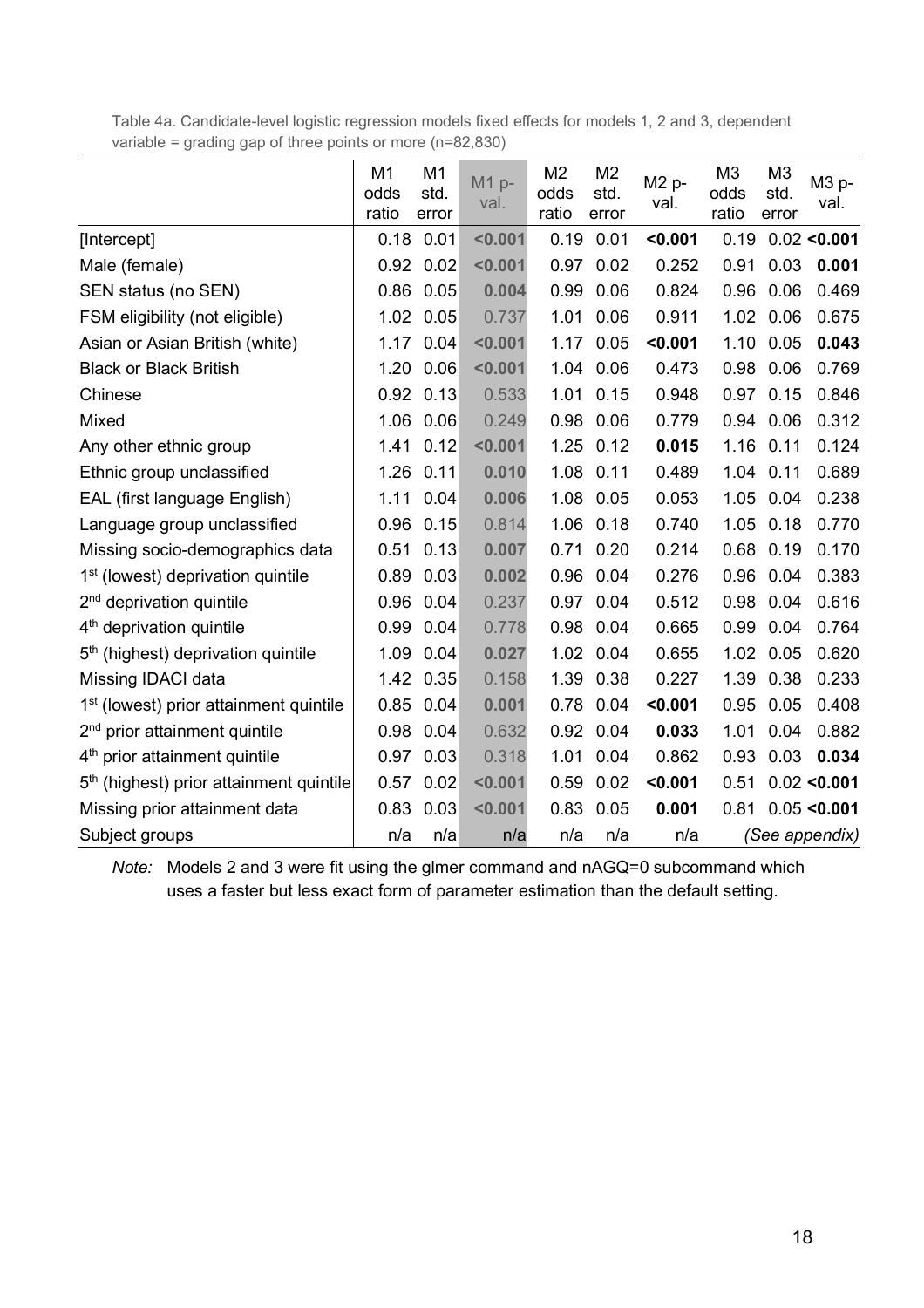Table 4b. Candidate-level logistic regression models random effects and model fit for models 1, 2 and 3, dependent variable = grading gap of three points or more (n=82,830)

|                                           | M1             | M <sub>2</sub>             | M <sub>3</sub>             |
|-------------------------------------------|----------------|----------------------------|----------------------------|
| $\sigma^2$                                | Not applicable | 3.29                       | 3.29                       |
| $T_{00}$                                  | Not applicable | $1.46$ centre no           | $1.46$ $\text{centre\_no}$ |
| <b>ICC</b>                                | Not applicable | 0.31                       | 0.31                       |
| N                                         | Not applicable | $1417$ $\text{centre\_no}$ | $1417$ centre_no           |
| Observations                              | 82,830         | 82,830                     | 82,830                     |
| Marginal $R^2$ / Conditional $R^2$ (Tjur) | 0.009          | 0.010 / 0.315              | 0.031 / 0.328              |

*Note:* Models 2 and 3 were fit using the glmer command and nAGQ=0 subcommand which uses a faster but less exact form of parameter estimation than the default setting.

Moving to the interpretation of the candidate characteristics included in the models, it is notable that various candidate characteristics appear to be statistically significant in Model 1, but cease to be so in Model 2 when candidates are clustered at centre level. For example, in Model 1 the odds ratio for candidates from the black ethnic group is 1.20. This means the odds of a three-grade gap for candidates from the black ethnic category are 20% greater than for the reference category – in this case, white candidates. However, when clustering at centre level is taken into account in Model 2, the difference in odds declines to 4% (odds ratio = 1.04) and is not statistically significant. Our interpretation of this different result between Model 1 and Model 2 is that it is the school attended which affects the probability of having a three-point grading gap, rather than belonging to the black ethnic group. In other words, black candidates may be more likely to attend schools or colleges at which all pupils (as a whole, not only black pupils) were more likely to have a three-point grading gap.

Indeed, only two demographic characteristics – candidates' gender and belonging to the Asian ethnic category – were associated with the odds of a three-point grading gap when clustering and subject choice were taken into account (Model 3). In both cases the effect size was very small. Male candidates were 9% less likely to have a three-grade gap than female candidates (that is, odds ratio = 0.91).

In the case of Asian candidates, we see that the odds ratio did not change from Model 1 to Model 2, with Asian candidates' odds 17% higher than white candidates. However, the odds ratio declined somewhat when subject choices were taken into account, suggesting Asian candidates were more likely to take subjects in which more candidates experienced a grading gap. Nevertheless, in Model 3 Asian candidates' odds of a three-grade gap remained 10% greater than those of white candidates.

Model 3 predicts that a white female candidate, attending the median centre, would have a 15.7% probability of experiencing a three-grade gap (with all other variables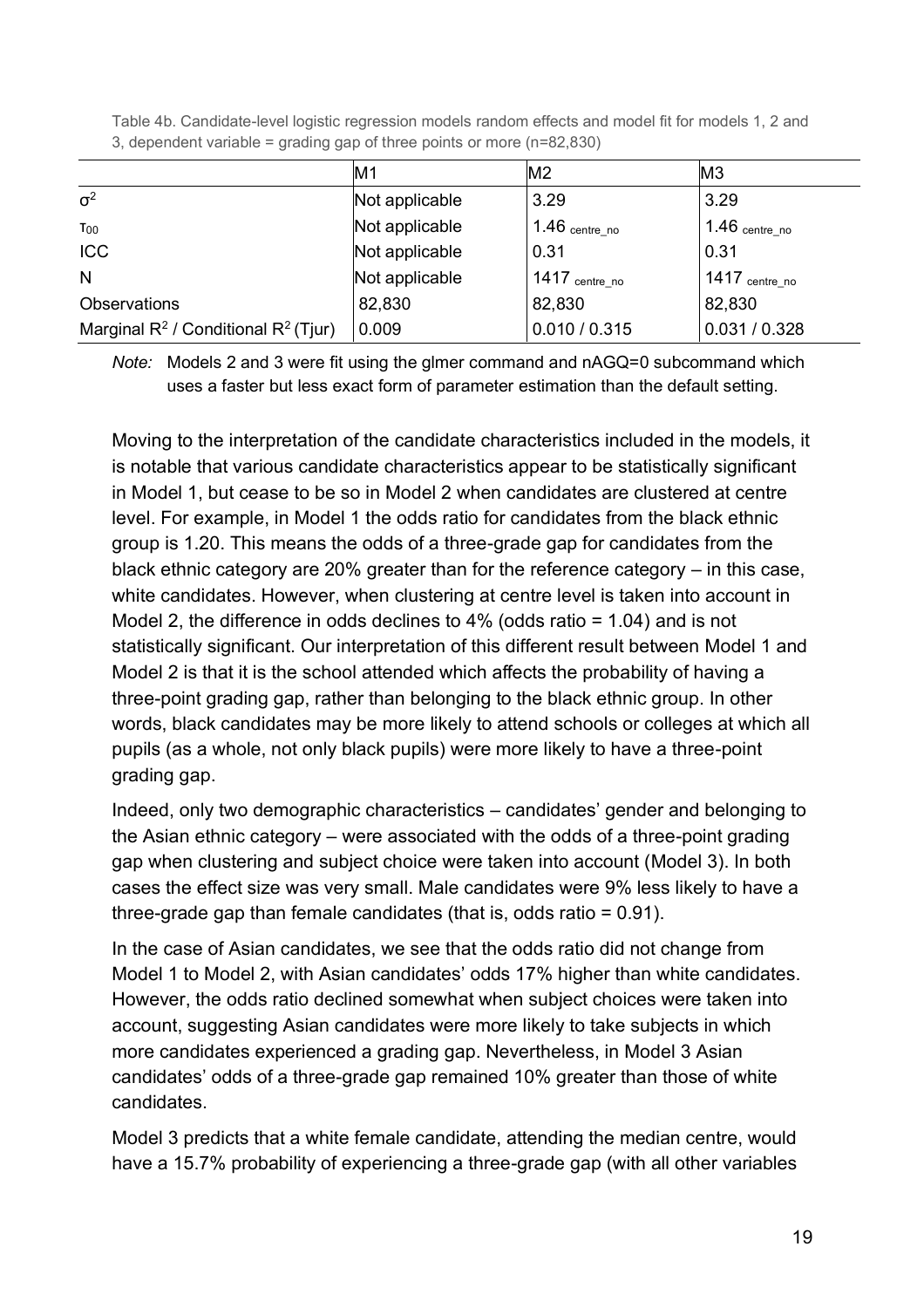set to their reference category). If that candidate were male the probability would be 14.5%. The corresponding probabilities for female and male Asian candidates would be 17% and 15.7%.

Each of the models controls for candidate prior attainment at GCSE, with mean GCSE split into quintile groups. We see that candidates in the highest prior attaining quintile were less likely to have a three-grade gap than those from the median group. This may be linked to the fact that prior attainment was used by some teachers as a source of evidence to rank pupils (Holmes et al., 2021). This might have led students with high prior attainment to be more frequently at the top of rankings and consequently more protected from potential grading gaps.<sup>7</sup>

Analysis was also carried out using alternative thresholds for the dependent variable – a two-point grading gap and a four-point grading gap – and the results are shown in Appendix Tables A4 and A5. Results relating to a two-grade gap echo those relating to the three-grade gap described above, albeit that, for Asian candidates, the increased likelihood of having a two-grade gap did not reach the level of statistical significance in the model controlling for A level subject (shown in the Appendix as model 8).

However, there were somewhat different results relating to a four-grade gap – which of course affected a much smaller proportion of candidates. Most notably, none of the demographic characteristics were significantly associated with a four-point grading gap when both subjects and clustering within centres were taken into account (Model 11).

Nevertheless, regardless of the threshold used, the picture emerging is that the effect sizes for demographic variables were very small, with few differences reaching the level of statistical significance.

### <span id="page-21-0"></span>Entry level analysis

The entry level analysis took an alternative approach with entries rather than candidates as the lowest level of the model. For this analysis we have taken a grading gap of one grade or more as the dependent variable. This is because, as we saw earlier, gaps of more than one grade were relatively unusual and because three A levels each with a one-grade gap was the most frequently observed source of a three-point candidate-level grading gap.

 $7$  To note, also, that students ranked at the top were also more likely to be affected by a ceiling effect, that is the grade distribution reaching the top limits of the available grade range causing truncation at the top end, making it very unlikely for these students the possibility of a negative grade gap (Stratton, Zanini & Noden, 2021).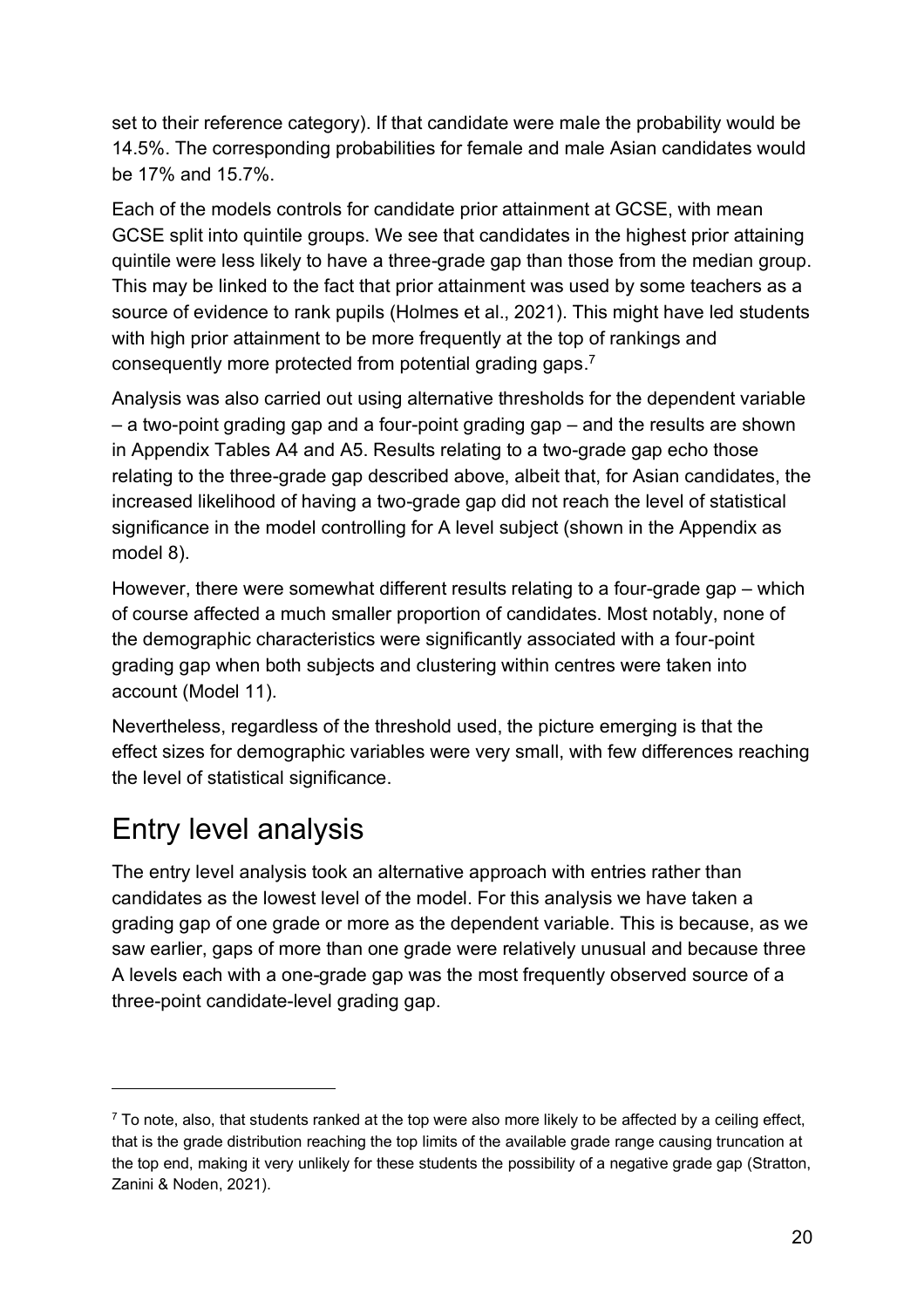Entries are clustered within candidates and also subject groups within centres. The latter is of course the unit at which the calculated grade method was applied. Model 4, shown in Table 5, shows results when the model is fit to the same dataset that was used for models 1, 2 and 3 (that is, candidates taking only three subjects, all of which were taken in subject within centre cohorts of more than 15 candidates).

We see that, as in models 1 to 3, candidates from the highest quintile of prior attainment were significantly less likely to have a grading gap (in the case of models 4 and 5 of course, this is one-point grading gap). However, in Model 4 we see that candidates from the lowest two prior attainment quintiles were significantly less likely to have a grading gap than the median quintile group, albeit with odds reduced by only 9% and 5%).

Consistent with model 3, the only demographic characteristics significantly associated with a grading gap indicate that male candidates were less likely to have a grading gap than female candidates (a 7% reduction in the odds) and that Asian candidates were more likely (a 5% increase in the odds).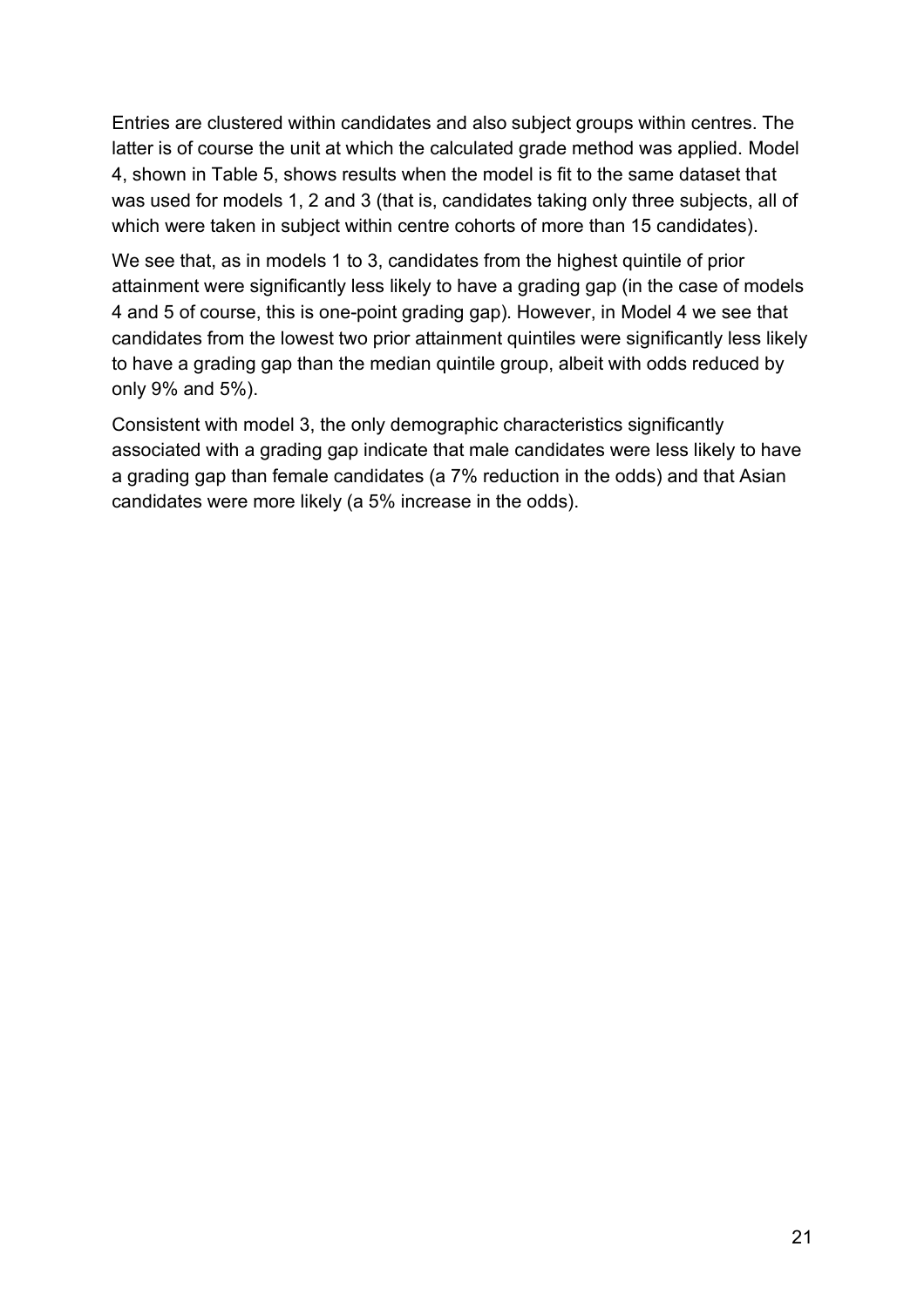|                                                        | M4<br>odds<br>atio | M4 std.<br>error | M4 p-<br>val. | M5 odds M5 std.<br>ratio | error | M5 p-<br>val. |
|--------------------------------------------------------|--------------------|------------------|---------------|--------------------------|-------|---------------|
| [Intercept]                                            | 0.88               | 0.02             | < 0.001       | 0.91                     | 0.01  | < 0.001       |
| Male (female)                                          | 0.93               | 0.01             | < 0.001       | 0.93                     | 0.01  | < 0.001       |
| SEN status (no SEN)                                    | 0.99               | 0.02             | 0.598         | 0.99                     | 0.02  | 0.751         |
| FSM eligibility (not eligible)                         | 1.03               | 0.02             | 0.160         | 1.03                     | 0.02  | 0.148         |
| Asian or Asian British (white)                         | 1.05               | 0.02             | 0.014         | 1.03                     | 0.02  | 0.025         |
| <b>Black or Black British</b>                          | 1.03               | 0.03             | 0.205         | 1.03                     | 0.02  | 0.095         |
| Chinese                                                | 0.93               | 0.06             | 0.231         | 0.93                     | 0.04  | 0.126         |
| Mixed                                                  | 1.01               | 0.02             | 0.745         | 1.01                     | 0.02  | 0.466         |
| Any other ethnic group                                 | 1.01               | 0.04             | 0.763         | 0.96                     | 0.03  | 0.267         |
| Ethnic group unclassified                              | 1.04               | 0.05             | 0.357         | 1.04                     | 0.03  | 0.226         |
| EAL (first language English)                           | 1.01               | 0.02             | 0.452         | 1.02                     | 0.01  | 0.160         |
| Language group unclassified                            | 1.01               | 0.07             | 0.891         | 0.97                     | 0.05  | 0.553         |
| Missing socio-demographics data                        | 1.07               | 0.12             | 0.575         | 1.04                     | 0.09  | 0.611         |
| 1 <sup>st</sup> (lowest) deprivation quintile          | 0.98               | 0.02             | 0.202         | 0.99                     | 0.01  | 0.554         |
| $2nd$ deprivation quintile                             | 0.98               | 0.02             | 0.318         | 1.01                     | 0.01  | 0.516         |
| 4 <sup>th</sup> deprivation quintile                   | 0.99               | 0.02             | 0.727         | 1.00                     | 0.01  | 0.871         |
| 5 <sup>th</sup> (highest) deprivation quintile         | 1.00               | 0.02             | 0.929         | 1.00                     | 0.01  | 0.823         |
| Missing IDACI data                                     | 0.93               | 0.11             | 0.511         | 0.95                     | 0.08  | 0.568         |
| 1 <sup>st</sup> (lowest) prior attainment<br>quintile  | 0.91               | 0.02             | < 0.001       | 0.88                     | 0.01  | < 0.001       |
| 2 <sup>nd</sup> prior attainment quintile              | 0.95               | 0.02             | 0.003         | 0.92                     | 0.01  | < 0.001       |
| 4 <sup>th</sup> prior attainment quintile              | 0.98               | 0.01             | 0.166         | 0.97                     | 0.01  | 0.013         |
| 5 <sup>th</sup> (highest) prior attainment<br>quintile | 0.65               | 0.01             | < 0.001       | 0.64                     | 0.01  | < 0.001       |
| Missing prior attainment data                          | 0.87               | 0.02             | < 0.001       | 0.85                     | 0.01  | < 0.001       |

Table 5a. Entry level cross-classified logistic regression model fixed effects for models 4 and 5, dependent variable = grading gap of one point or more

Table 5b. *Entry level cross-classified logistic regression model random effects and model fit for models 4 and 5, dependent variable = grading gap of one point or more*

|                                                         | M <sub>4</sub> | M <sub>5</sub> |
|---------------------------------------------------------|----------------|----------------|
| $\sigma^2$                                              | 3.29           | 3.29           |
| $T00$ candidate                                         | 0.06           | 0.06           |
| T <sub>00</sub> subject within centre                   | 1.28           | 1.42           |
| <b>ICC</b>                                              | 0.29           | 0.31           |
| N subject within centre                                 | 12,523         | 13,695         |
| N candidate                                             | 82,829         | 207,521        |
| Observations                                            | 248,490        | 450,810        |
| Marginal $R^2$ / Conditional $R^2$ (Tjur) 0.006 / 0.293 |                | 0.006 / 0.315  |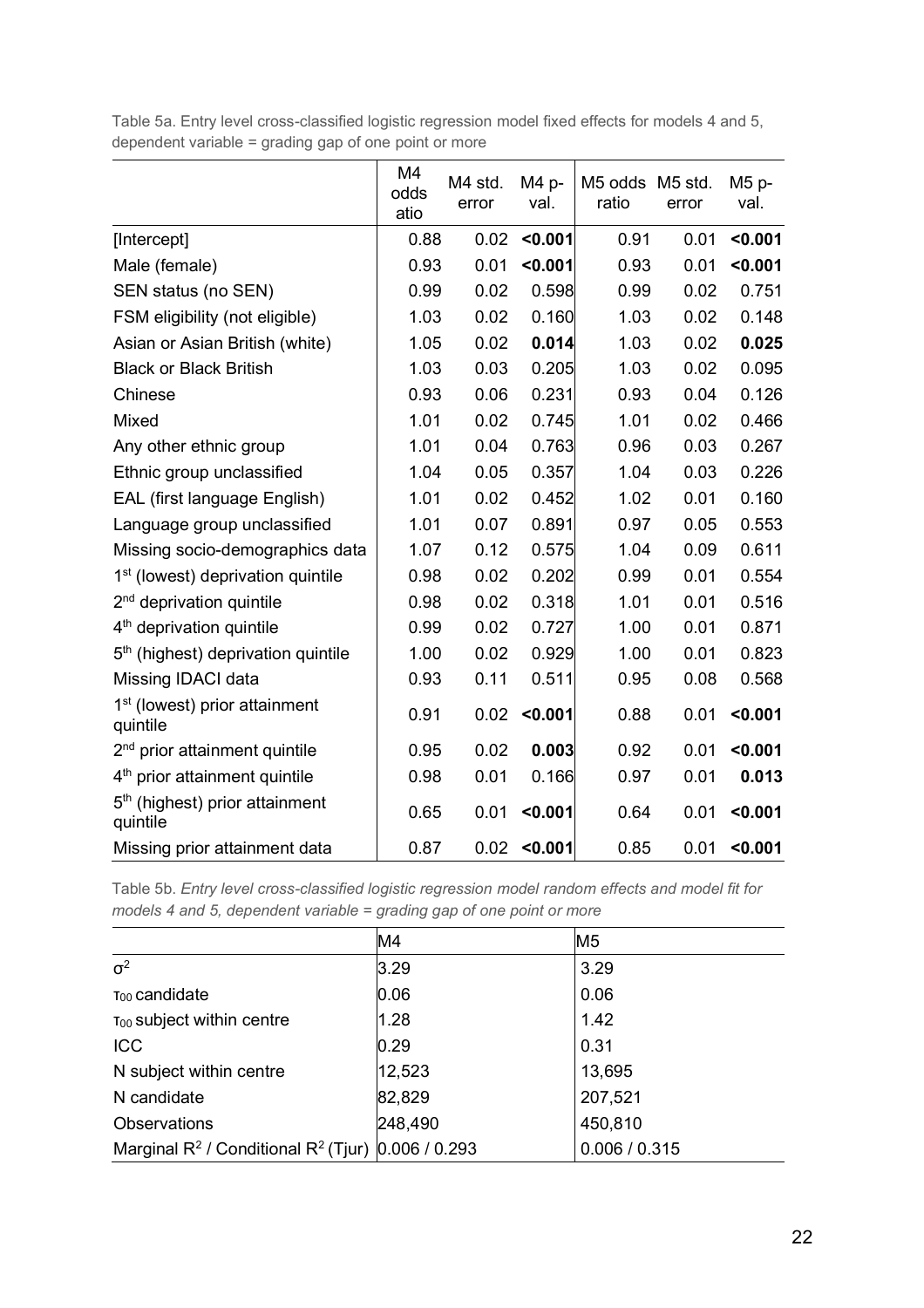As, on this model formulation, we need no longer require information relating to all of a candidate's A level entries, we can expand the dataset to include all A level entries taken in subject within centre cohorts of more than 15 candidates. This allows us to investigate whether the findings shown in models 1 to 4 generalise to a pool of candidates which includes entrants who are also taking less popular subjects. Model 5 shows the results when the model is fitted to this larger dataset (comprising 450,810 entries). We see that the results for Model 5 are substantively the same as those for Model 4.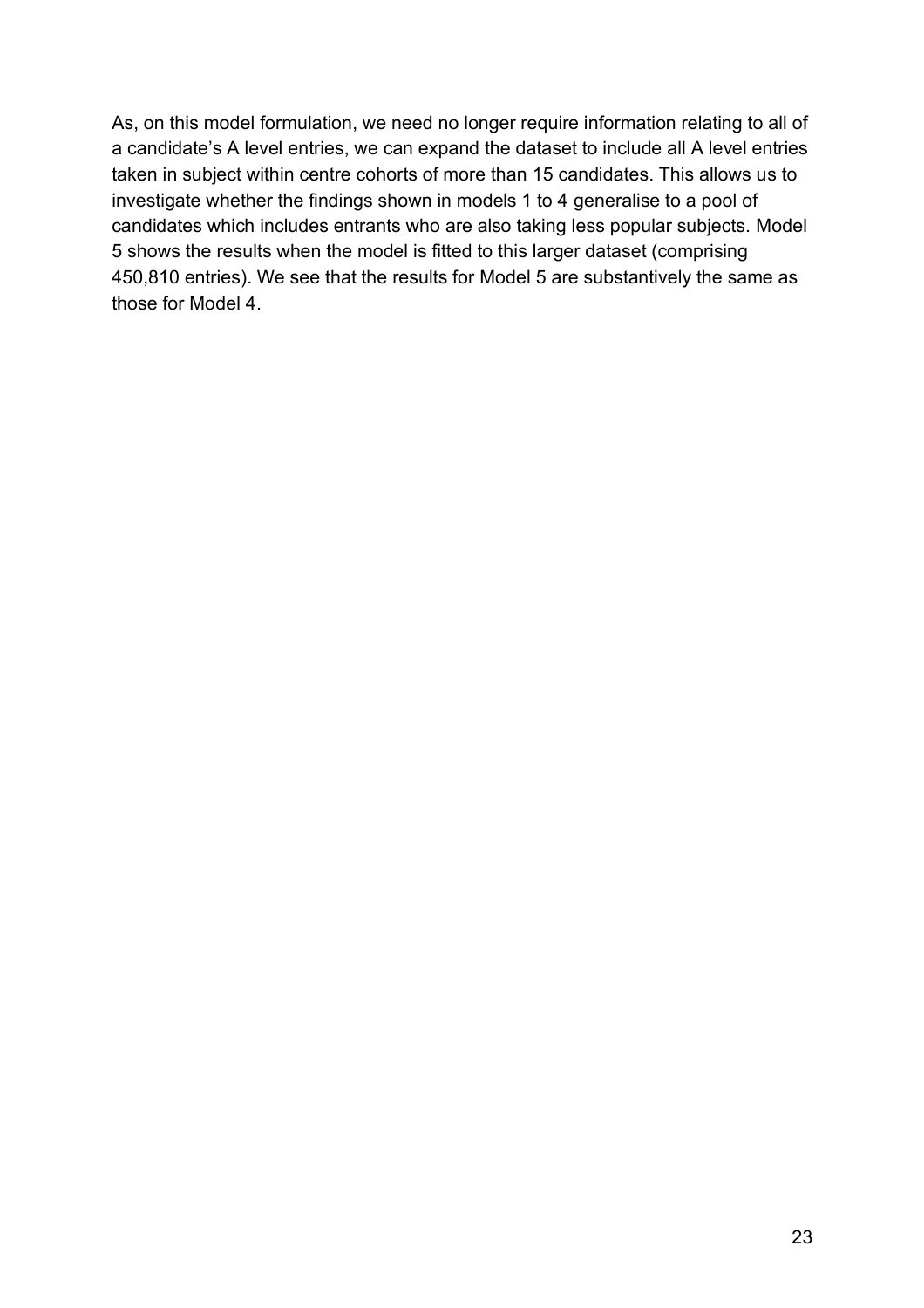### <span id="page-25-0"></span>**Conclusion**

This report presents some initial analysis using data which will be available to external researchers through the ONS Secure Research Service. We wanted to understand whether particular candidate characteristics were associated with the chances of being among those with more substantial discrepancies between CAGs and calculated grades. Our focus has been on candidates who were in 'subject within centre' groups of more than fifteen candidates as this group was treated in the same way by the standardisation method. The initial focus was on candidates whose CAGs were, on aggregate, three grades higher than their calculated grades.

Model 3, presented above, included demographic variables and took account of prior attainment at GCSE and also the A level subjects being studied. Candidates were also clustered within centres. In this model, two demographic characteristics were associated with increased odds of a three-grade gap. However, even for these variables, there was only a very weak relationship with the likelihood of having a three-point grading gap.<sup>8</sup> These weak relationships related to female candidates, who were more likely to have a three-point grading gap than male candidates and candidates from the Asian ethnic category, who were more likely to have a threegrade gap than white candidates.

This analysis does not provide an explanation for such differences. We can speculate, for example, that they could arise from selection effects in which candidates' expectations of their likely position within a subject cohort influence their subject choices – and that these influences vary across groups. Alternatively, we could speculate that they arise from differences in teacher rankings – for example teachers being slightly more inclined to boost some groups of candidates to a higher grade and, in doing so, making them more vulnerable to the standardisation method adjusting their grade downwards. However, regardless of the explanation, the effects on the probability of having a three-grade gap are extremely small.

The analysis, however, also draws attention to much more substantial variation between centres in the chances of experiencing a three-grade gap (and similarly to variation across 'subjects within centre' cohorts).<sup>9</sup> Consequently, an important conclusion to draw from this analysis, which sought to understand whether the chances of grade discrepancies varied by candidate characteristics, is that differences across demographic groups were much smaller than differences across centres.

<sup>&</sup>lt;sup>8</sup> The effects sizes relating to these groups did not reach the threshold even to be described as small as defined by Chen, Cohen, and Chen (2010).

<sup>&</sup>lt;sup>9</sup> Systematic differences between centres, and subjects, are examined in Stratton, Zanini and Noden (2021).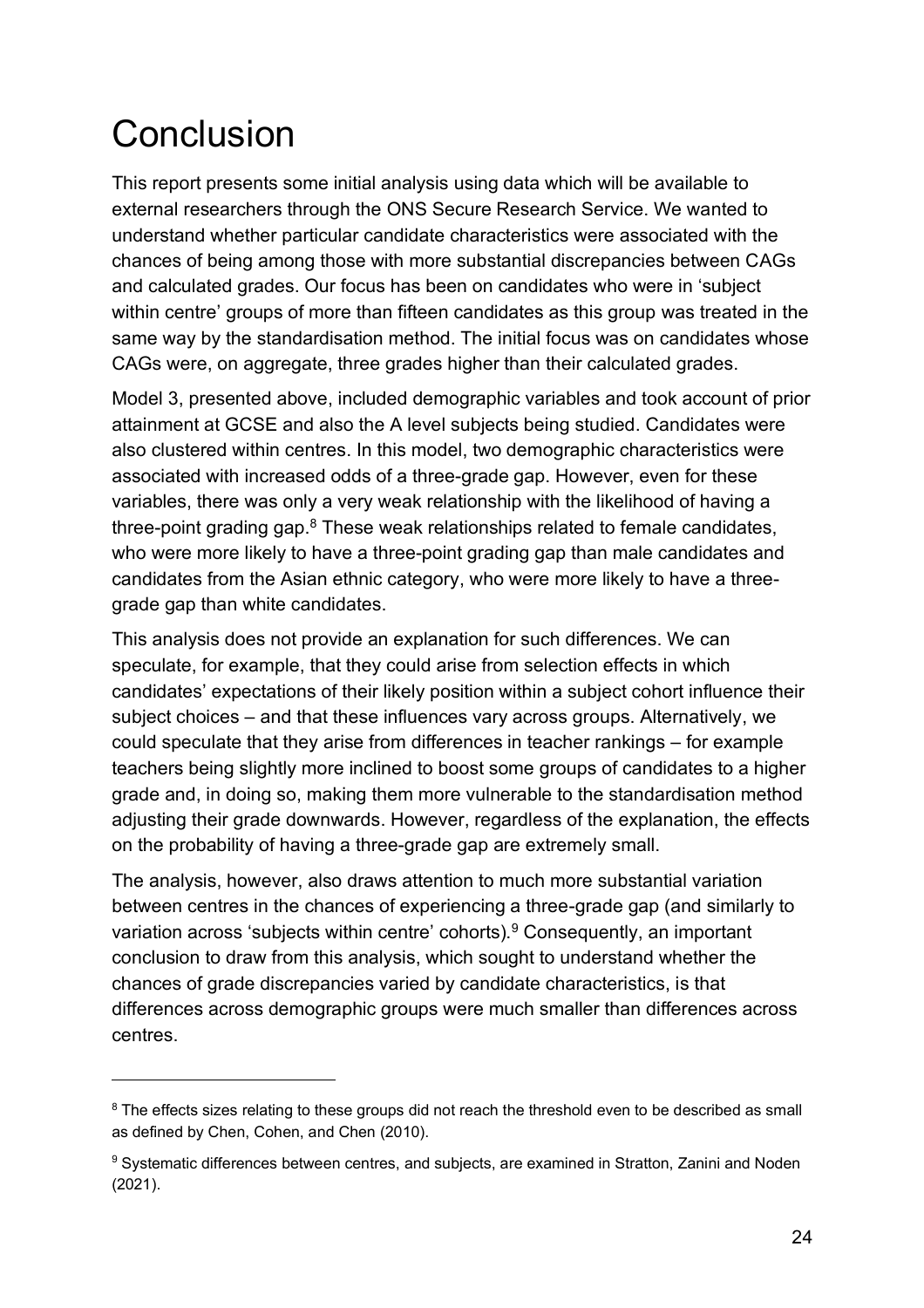A large number of A level students experienced the distress of a grade gap in summer 2020. The findings presented in this report point toward the conclusion that gaps between CAGs and calculated grades did not systematically and substantially affect specific groups of students. Although it is not possible to know which grading approach (CAGs or calculated grades) more accurately reflected the grade students would have achieved had they taken the exams, the evidence produced in this report suggests that candidates with protected characteristics or belonging to disadvantaged groups were not systematically and substantially more likely to experience grade discrepancies.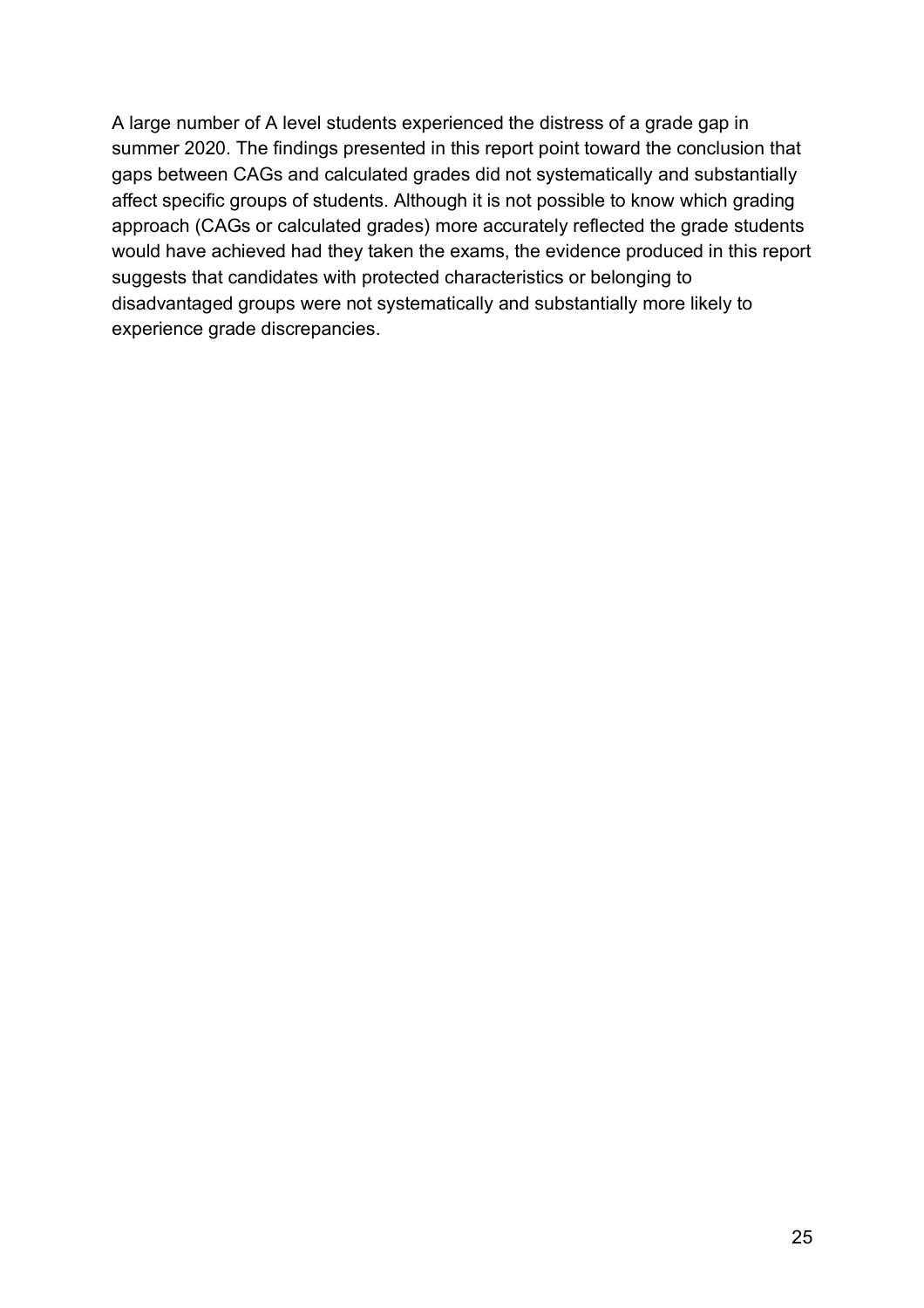### <span id="page-27-0"></span>References

Chen, H., Cohen, P., and Chen, S. (2010). How big is a big odds ratio? Interpreting the magnitudes of odds ratios in epidemiological studies. *Communications in Statistics – simulation and computation*, 29, 860-864.

Holmes, S., Churchward, D., Howard, E., Keys, E., Leahy, F. & Tonin, D. (2021). *Centre Assessment Grades: Teaching Staff Interviews, Summer 2020*. Ofqual Report.

Lee, M. W., Stringer, N. & Zanini, N. (2020). [Student-level equalities analyses for](https://www.gov.uk/government/publications/student-level-equalities-analyses-for-gcse-and-a-level)  [GCSE and A level](https://www.gov.uk/government/publications/student-level-equalities-analyses-for-gcse-and-a-level)*.* Ofqual Research Report, 20/6713.

Ofqual. (2020a). [Summer 2020 grades for GCSE, AS and A level, Extended Project](https://assets.publishing.service.gov.uk/government/uploads/system/uploads/attachment_data/file/887018/Summer_2020_Awarding_GCSEs_A_levels_-_Info_for_Heads_of_Centre_22MAY2020.pdf)  [Qualification and Advanced Extension Award in maths: Information for Heads of](https://assets.publishing.service.gov.uk/government/uploads/system/uploads/attachment_data/file/887018/Summer_2020_Awarding_GCSEs_A_levels_-_Info_for_Heads_of_Centre_22MAY2020.pdf)  [Centre, Heads of Department/subject leads and teachers on the submission of](https://assets.publishing.service.gov.uk/government/uploads/system/uploads/attachment_data/file/887018/Summer_2020_Awarding_GCSEs_A_levels_-_Info_for_Heads_of_Centre_22MAY2020.pdf)  [centre assessment grades](https://assets.publishing.service.gov.uk/government/uploads/system/uploads/attachment_data/file/887018/Summer_2020_Awarding_GCSEs_A_levels_-_Info_for_Heads_of_Centre_22MAY2020.pdf)*.*

Ofqual. (2020b). [Awarding GCSE, AS, A level, advanced extension awards and](https://assets.publishing.service.gov.uk/government/uploads/system/uploads/attachment_data/file/909368/6656-1_Awarding_GCSE__AS__A_level__advanced_extension_awards_and_extended_project_qualifications_in_summer_2020_-_interim_report.pdf)  [extended project qualifications in summer 2020: interim report.](https://assets.publishing.service.gov.uk/government/uploads/system/uploads/attachment_data/file/909368/6656-1_Awarding_GCSE__AS__A_level__advanced_extension_awards_and_extended_project_qualifications_in_summer_2020_-_interim_report.pdf) Ofqual Research Report 20/6656/1.

Ofqual. (2020c). *Summer 2020 results analysis – GCSE, AS and A level. Update to the interim report.* Ofqual Research Report 20/6729.

Office for Statistics Regulation (2021). [Ensuring statistical models command public](https://osr.statisticsauthority.gov.uk/publication/ensuring-statistical-models-command-public-confidence/)  [confidence: learning lessons from the approach to awarding grades in the UK in](https://osr.statisticsauthority.gov.uk/publication/ensuring-statistical-models-command-public-confidence/)  [2020.](https://osr.statisticsauthority.gov.uk/publication/ensuring-statistical-models-command-public-confidence/)

Stratton, T., Zanini, N., & Noden, P. (2021). [An evaluation of Centre Assessment](https://www.gov.uk/government/publications/evaluation-of-centre-assessment-grades-and-grading-gaps-in-summer-2020)  [Grades from summer 2020.](https://www.gov.uk/government/publications/evaluation-of-centre-assessment-grades-and-grading-gaps-in-summer-2020) Ofqual Research Report.

Tjur, T. (2009). Coefficients of determination in logistic regression models – a new proposal: the coefficient of discrimination. *The American statistician*, 63 (4), 366-372.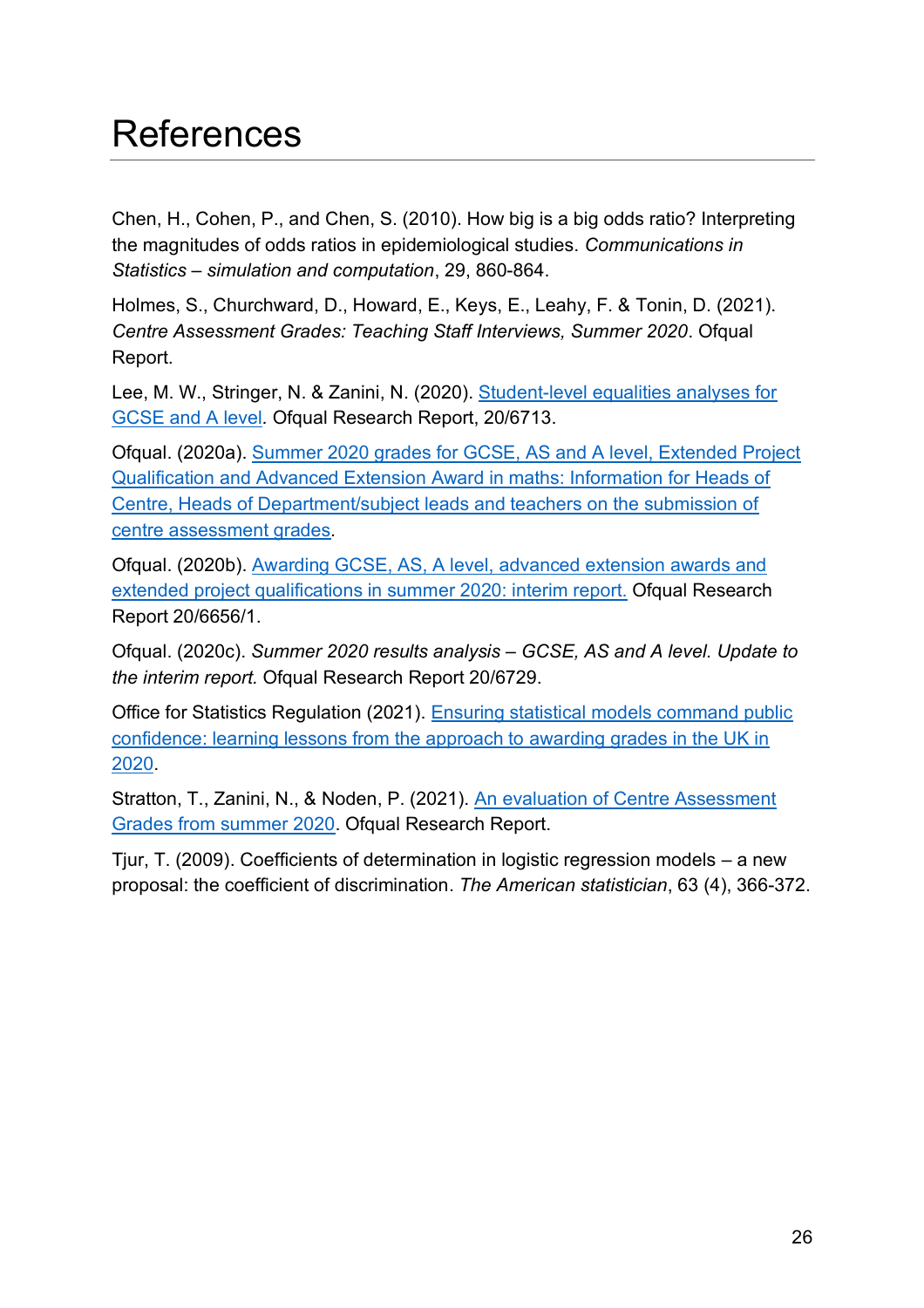### <span id="page-28-0"></span>Appendix – Supplementary tables

| Subject                       | % for which CAG<br>was higher than<br>calculated grade | <b>Entries</b> |
|-------------------------------|--------------------------------------------------------|----------------|
| Biology                       | 51                                                     | 53,550         |
| Law                           | 46                                                     | 10,230         |
| Physics                       | 45                                                     | 31,820         |
| Psychology                    | 44                                                     | 57,810         |
| Chemistry                     | 44                                                     | 46,190         |
| Computing                     | 41                                                     | 10,890         |
| <b>English Literature</b>     | 40                                                     | 35,660         |
| English Language              | 40                                                     | 13,890         |
| <b>Physical Education</b>     | 40                                                     | 9,890          |
| History                       | 39                                                     | 38,440         |
| <b>Mathematics</b>            | 38                                                     | 76,860         |
| <b>Religious Studies</b>      | 38                                                     | 13,520         |
| <b>Business Studies</b>       | 37                                                     | 30,210         |
| <b>Politics</b>               | 37                                                     | 14,860         |
| English Language & Literature | 37                                                     | 6,640          |
| Economics                     | 36                                                     | 27,670         |
| Sociology                     | 35                                                     | 33,460         |
| Geography                     | 35                                                     | 26,040         |
| Art & Design: Photography     | 35                                                     | 10,240         |
| Drama & Theatre Studies       | 35                                                     | 8,300          |
| Art & Design: Fine Art        | 32                                                     | 12,140         |
| Spanish                       | 30                                                     | 7,360          |
| <b>Film Studies</b>           | 30                                                     | 5,290          |
| <b>Media Studies</b>          | 28                                                     | 12,760         |
| <b>Further Mathematics</b>    | 28                                                     | 12,640         |
| French                        | 24                                                     | 6,960          |
| D&T: Product Design           | 23                                                     | 7,900          |

Table A1. Percentage of entries for which Centre Assessment Grade was higher than calculated grade for subjects with more than 5,000 entrants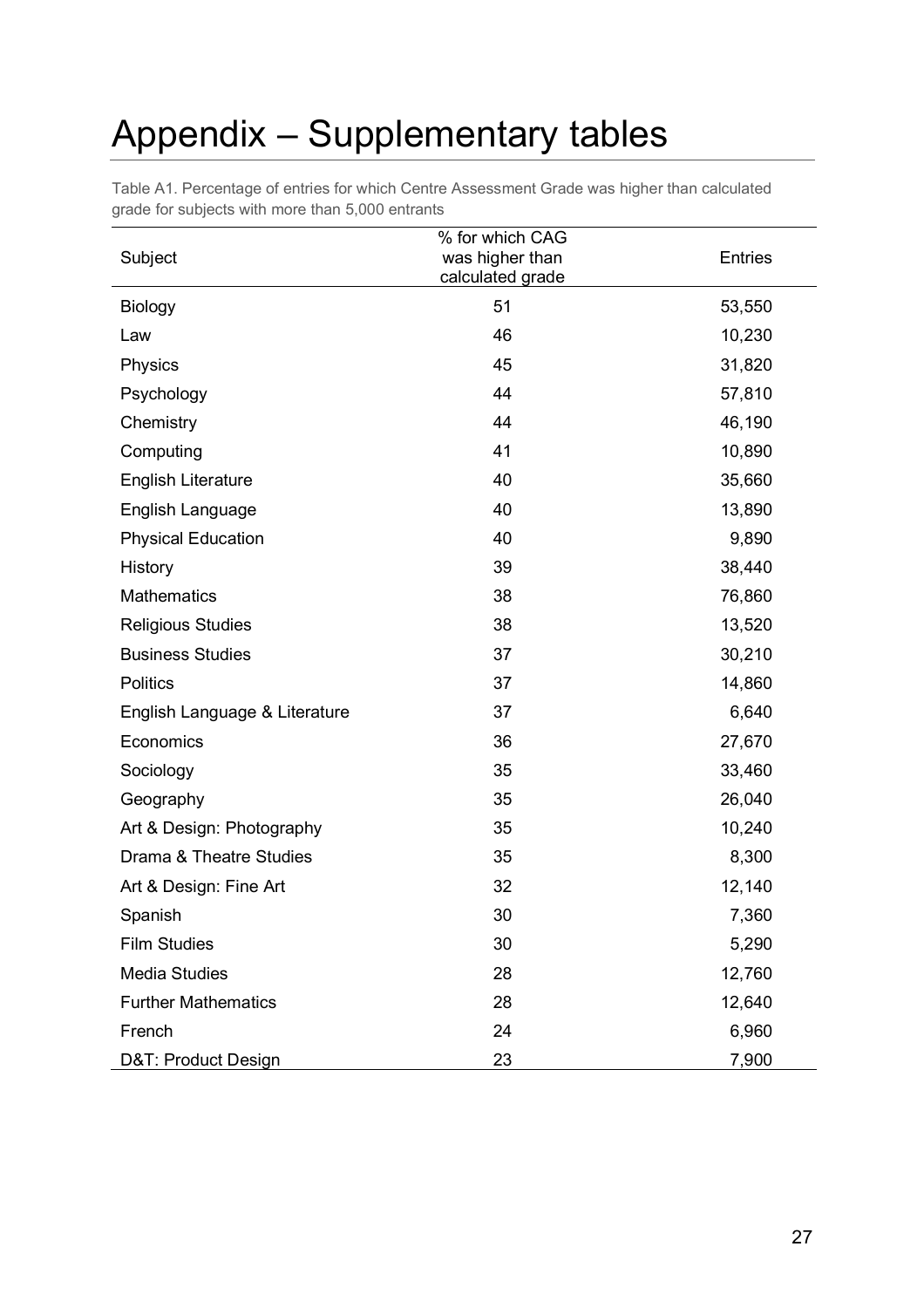Table A2. Descriptive statistics: candidate characteristics and a grading gap of three points or more among all candidates aged 18 (N = 246,110), the subgroup who took three A levels (N = 168,980) and those who took three A levels, all of which were in subjects with more than 15 candidates at the centre (N = 82,830)

|                                                                |                        |              |                |              |                   | % of           |
|----------------------------------------------------------------|------------------------|--------------|----------------|--------------|-------------------|----------------|
|                                                                |                        |              |                |              |                   | $>15$<br>group |
|                                                                |                        |              |                | % 3 A        | $%$ in            | size           |
|                                                                |                        |              |                | level        | group             | for 3 A        |
|                                                                |                        | $%$ all      | $%$ of         | group        | size              | levels         |
|                                                                |                        | with 3       | 3 A            | with 3       | $>15$ for         | with 3         |
| Characteristic                                                 | % of all<br>candidates | grade<br>gap | level<br>group | grade<br>gap | all 3<br>subjects | grade<br>gap   |
| Gender female                                                  | 55.6                   | 10.3         | 56.8           | 13           | 55.3              | 12.5           |
| Gender male                                                    | 44.4                   | 10.3         | 43.2           | 13.2         | 44.7              | 11.8           |
| Gender missing                                                 | 0                      | 0            | 0              | 0            | 0                 | 0              |
| Major ethnic group white                                       | 61.1                   | 10           | 60.7           | 12.8         | 53.5              | 12.1           |
| Major ethnic group Asian                                       | 10.3                   | 12.9         | 11.1           | 15.9         | 13                | 15             |
| Major ethnic group black                                       | 4.4                    | 13.1         | 4.5            | 16.5         | 4.5               | 15.9           |
| Major ethnic group Chinese                                     | 0.5                    | 10.4         | 0.5            | 11.4         | 0.6               | 11.2           |
| Major ethnic group mixed                                       | 4.2                    | 10.9         | 4.4            | 13.3         | 4                 | 13             |
| Major ethnic group any other                                   | 1.4                    | 13.9         | 1.4            | 17.3         | 1.4               | 18             |
| Major ethnic group unclassified                                | 1.4                    | 11.7         | 1.3            | 15.7         | 1.3               | 15.3           |
| Major ethnic group missing                                     | 16.8                   | 8.4          | 16.2           | 10.8         | 21.7              | 9.5            |
| Not eligible for free school meals                             | 77.8                   | 10.7         | 78.9           | 13.5         | 73.9              | 12.9           |
| Eligible for free school meals                                 | 5.4                    | 10.9         | 4.9            | 15.1         | 4.4               | 14.7           |
| FSM information missing                                        | 16.8                   | 8.4          | 16.2           | 10.8         | 21.7              | 9.5            |
| First language English                                         | 70.7                   | 10.3         | 71.2           | 13.1         | 65.7              | 12.5           |
| First language other than English                              | 12                     | 12.8         | 12.2           | 16           | 12.2              | 15.6           |
| First language unclassified                                    | 0.5                    | 10.9         | 0.4            | 14.3         | 0.5               | 13.8           |
| First language missing                                         | 16.8                   | 8.4          | 16.2           | 10.8         | 21.7              | 9.5            |
| No identified special educational needs                        | 78.3                   | 10.8         | 79.3           | 13.6         | 74                | 13.1           |
| Identified special educational needs                           | 4.9                    | 9.3          | 4.5            | 12.4         | 4.3               | 11.3           |
| Missing information on special educational                     |                        |              |                |              |                   |                |
| needs                                                          | 16.8                   | 8.4          | 16.2           | 10.8         | 21.7              | 9.5            |
| Not missing data for ethnicity, FSM, first<br>language and SEN | 83.2                   | 10.7         | 83.8           | 13.6         | 78.3              | 13             |
| Missing data for ethnicity, FSM, first language                |                        |              |                |              |                   |                |
| and SEN                                                        | 16.8                   | 8.4          | 16.2           | 10.8         | 21.7              | 9.5            |
| Lowest IDACI quintile                                          | 16.6                   | 9.8          | 17.7           | 11.9         | 17.4              | 11.3           |
| 2nd IDACI quintile                                             | 16.6                   | 10.2         | 17.1           | 12.7         | 15.9              | 12.2           |
| 3rd IDACI quintile                                             | 16.6                   | 10.8         | 16.7           | 13.7         | 15.4              | 13             |
| 4th IDACI quintile                                             | 16.6                   | 10.8         | 16.3           | 14.1         | 14.9              | 13.4           |
| Highest IDACI quintile                                         | 16.6                   | 11.6         | 15.9           | 15.6         | 14.5              | 15.3           |
| Missing IDACI data                                             | 17                     | 8.4          | 16.3           | 10.8         | 21.8              | 9.5            |
| Lowest mean GCSE score quintile                                | 16.6                   | 6.2          | 9.2            | 12.9         | 6.3               | 12.3           |
| 2nd mean GCSE score quintile                                   | 16.6                   | 10.2         | 15.6           | 14.1         | 12.6              | 14             |
| 3rd mean GCSE score quintile                                   | 16.6                   | 13           | 19.2           | 15.2         | 17.3              | 14.3           |
| 4th mean GCSE score quintile                                   | 16.6                   | 13.8         | 21             | 14.4         | 21                | 14             |
| Highest mean GCSE score quintile                               | 16.6                   | 8.9          | 19.1           | 9            | 22.7              | 8.8            |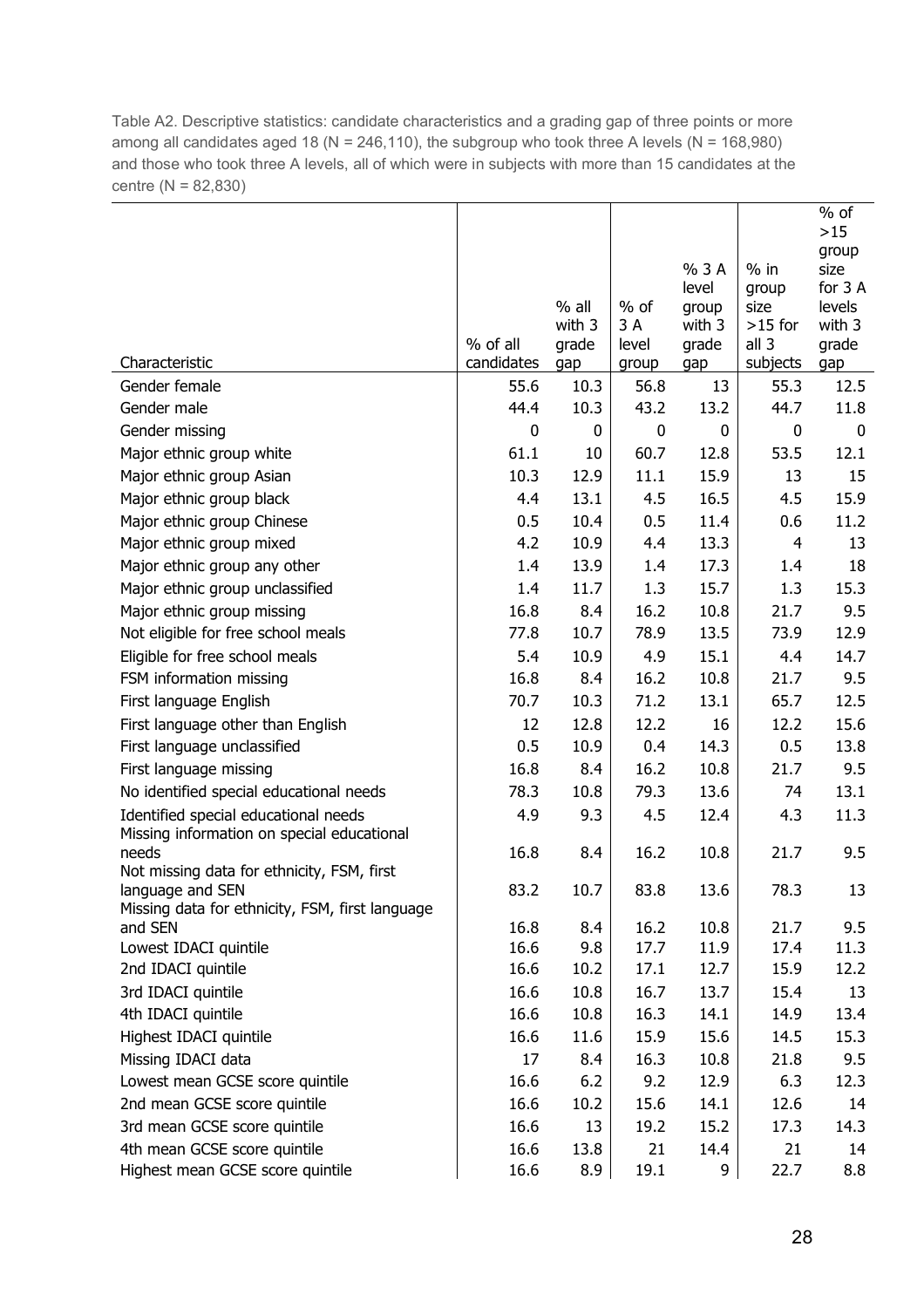| Missing GCSE<br>data | 16.9 | $-$<br>∼<br>J.U | 15.8 | $\overline{\phantom{0}}$<br>12.Y | 20.2 | . |
|----------------------|------|-----------------|------|----------------------------------|------|---|
|                      |      |                 |      |                                  |      |   |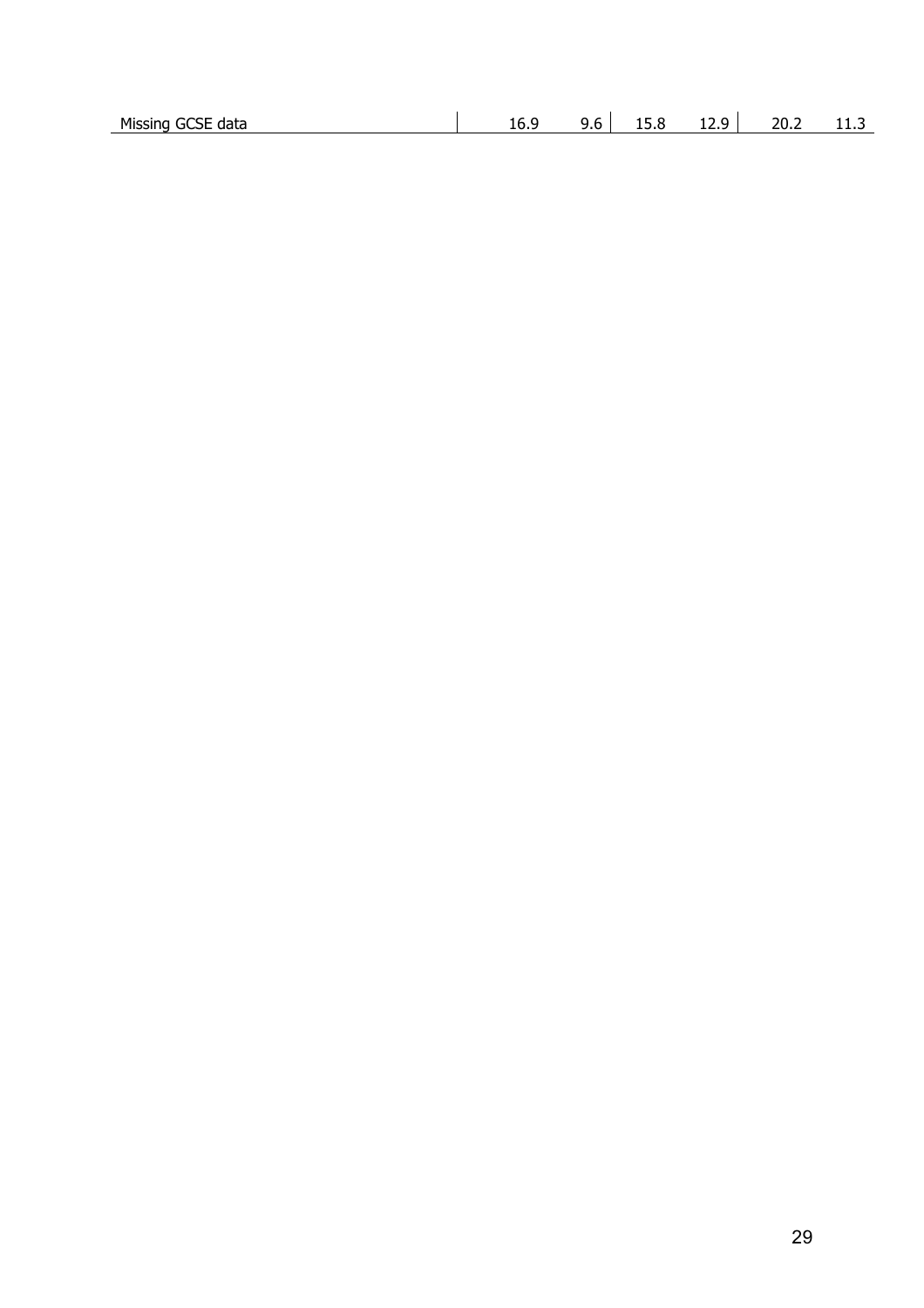Table A3a. Candidate grading gap of three grades or more including subject effects, fixed effects for models 1, 2 and 3

|                                                                        | M1<br>odds<br>ratio | M <sub>1</sub><br>std.<br>error | $M1p-$<br>val. | M <sub>2</sub><br>odds<br>ratio | M <sub>2</sub><br>std.<br>error | M2 p-<br>val. | M <sub>3</sub><br>odds<br>ratio | M3<br>std.<br>error | M3 p-<br>val.         |
|------------------------------------------------------------------------|---------------------|---------------------------------|----------------|---------------------------------|---------------------------------|---------------|---------------------------------|---------------------|-----------------------|
| [Intercept]                                                            |                     | $0.18$ 0.01                     | < 0.001        |                                 | $0.19$ $0.01$                   | < 0.001       |                                 |                     | $0.19$ $0.02 < 0.001$ |
| Male (female)                                                          |                     | $0.92$ $0.02$                   | < 0.001        |                                 | 0.97 0.02                       | 0.252         |                                 |                     | 0.91 0.03 0.001       |
| SEN status (no SEN)                                                    |                     | $0.86$ $0.05$                   | 0.004          |                                 | 0.99 0.06                       | 0.824         |                                 |                     | 0.96 0.06 0.469       |
| FSM eligibility (not eligible)                                         |                     | 1.02 0.05                       | 0.737          |                                 | 1.01 0.06                       | 0.911         |                                 | 1.02 0.06           | 0.675                 |
| Asian or Asian British (white)                                         |                     | $1.17$ 0.04                     | < 0.001        |                                 | 1.17 0.05                       | < 0.001       |                                 |                     | 1.10 0.05 0.043       |
| <b>Black or Black British</b>                                          | 1.20                | 0.06                            | < 0.001        |                                 | 1.04 0.06                       | 0.473         |                                 | 0.98 0.06           | 0.769                 |
| Chinese                                                                |                     | $0.92$ $0.13$                   | 0.533          |                                 | 1.01 0.15                       | 0.948         |                                 | $0.97$ 0.15         | 0.846                 |
| Mixed                                                                  |                     | 1.06 0.06                       | 0.249          |                                 | 0.98 0.06                       | 0.779         |                                 | 0.94 0.06           | 0.312                 |
| Any other ethnic group                                                 |                     | $1.41$ $0.12$                   | < 0.001        |                                 | 1.25 0.12                       | 0.015         |                                 | $1.16$ 0.11         | 0.124                 |
| Ethnic group unclassified                                              |                     | 1.26 0.11                       | 0.010          |                                 | 1.08 0.11                       | 0.489         |                                 | 1.04 0.11           | 0.689                 |
| EAL (first language English)                                           |                     | 1.11 0.04                       | 0.006          |                                 | 1.08 0.05                       | 0.053         |                                 |                     | 1.05 0.04 0.238       |
| Language group unclassified                                            |                     | 0.96 0.15                       | 0.814          |                                 | 1.06 0.18                       | 0.740         |                                 |                     | 1.05 0.18 0.770       |
| Missing socio-demographic data                                         |                     | $0.51$ $0.13$                   | 0.007          |                                 | 0.71 0.20                       | 0.214         |                                 |                     | 0.68 0.19 0.170       |
| 1 <sup>st</sup> (lowest) deprivation quintile<br>$(3rd$ quintile)      |                     | $0.89$ $0.03$                   | 0.002          |                                 | 0.96 0.04                       | 0.276         |                                 |                     | 0.96 0.04 0.383       |
| $2nd$ deprivation quintile                                             |                     | $0.96$ $0.04$                   | 0.237          |                                 | 0.97 0.04                       | 0.512         |                                 |                     | 0.98 0.04 0.616       |
| 4 <sup>th</sup> deprivation quintile                                   |                     | $0.99$ $0.04$                   | 0.778          |                                 | 0.98 0.04                       | 0.665         |                                 |                     | 0.99 0.04 0.764       |
| 5 <sup>th</sup> (highest) deprivation quintile                         |                     | $1.09$ $0.04$                   | 0.027          |                                 | 1.02 0.04                       | 0.655         |                                 | 1.02 0.05           | 0.620                 |
| Missing IDACI data                                                     |                     | 1.42 0.35                       | 0.158          |                                 | 1.39 0.38                       | 0.227         |                                 |                     | 1.39 0.38 0.233       |
| 1 <sup>st</sup> (lowest) prior attainment<br>quintile $(3rd$ quintile) |                     | $0.85$ $0.04$                   | 0.001          |                                 | 0.78 0.04                       | < 0.001       |                                 |                     | 0.95 0.05 0.408       |
| 2 <sup>nd</sup> prior attainment quintile                              |                     | 0.98 0.04                       | 0.632          |                                 | 0.92 0.04                       | 0.033         |                                 |                     | 1.01 0.04 0.882       |
| 4 <sup>th</sup> prior attainment quintile                              |                     | $0.97$ 0.03                     | 0.318          |                                 | 1.01 0.04                       | 0.862         |                                 |                     | 0.93 0.03 0.034       |
| $5th$ (highest) prior attainment<br>quintile                           |                     | $0.57$ $0.02$                   | < 0.001        |                                 | $0.59$ 0.02                     | < 0.001       |                                 |                     | $0.51$ $0.02 < 0.001$ |
| Missing prior attainment data                                          | 0.83                | 0.03                            | < 0.001        |                                 | 0.83 0.05                       | 0.001         |                                 |                     | $0.81$ $0.05 < 0.001$ |
| Accounting (maths)                                                     | n/a                 | n/a                             | n/a            | n/a                             | n/a                             | n/a           |                                 |                     | 1.01 0.14 0.933       |
| Ancient history                                                        | n/a                 | n/a                             | n/a            | n/a                             | n/a                             | n/a           |                                 |                     | 0.45 0.16 0.024       |
| Art & design 3d studies                                                | n/a                 | n/a                             | n/a            | n/a                             | n/a                             | n/a           |                                 |                     | 0.76 0.15 0.165       |
| Art & design art, craft and design                                     | n/a                 | n/a                             | n/a            | n/a                             | n/a                             | n/a           |                                 |                     | 1.16 0.15 0.274       |
| Art & design critical and<br>contextual studies                        | n/a                 | n/a                             | n/a            | n/a                             | n/a                             | n/a           |                                 |                     | 2.02 1.11 0.202       |
| Art & design fine art                                                  | n/a                 | n/a                             | n/a            | n/a                             | n/a                             | n/a           |                                 |                     | 1.26 0.10 0.004       |
| Art & design graphics                                                  | n/a                 | n/a                             | n/a            | n/a                             | n/a                             | n/a           |                                 |                     | 0.86 0.09 0.173       |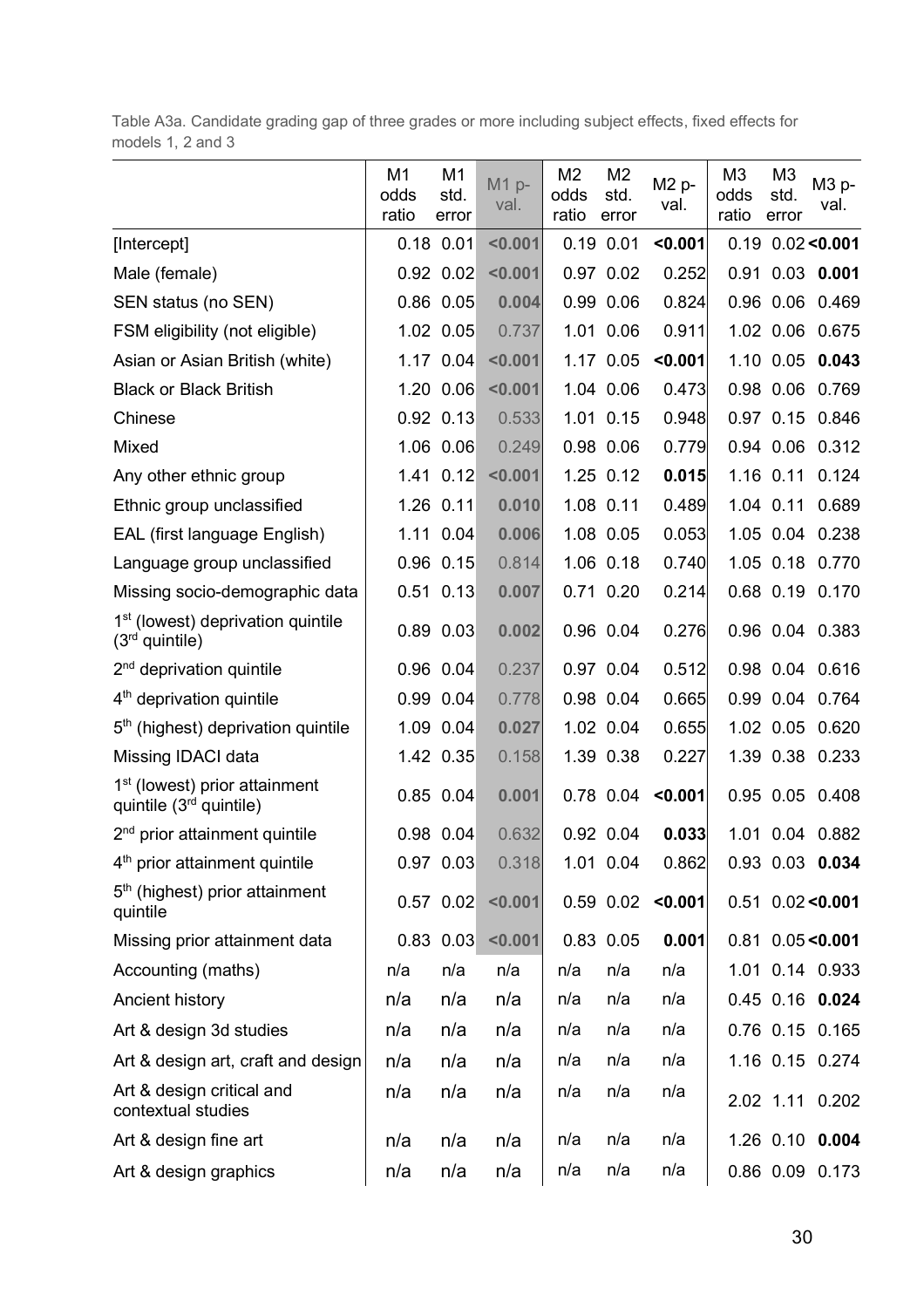| Art & design photography      | n/a | n/a | n/a | n/a | n/a | n/a |  | 1.05 0.10 0.593       |
|-------------------------------|-----|-----|-----|-----|-----|-----|--|-----------------------|
| Art & design textiles         | n/a | n/a | n/a | n/a | n/a | n/a |  | 1.03 0.19 0.883       |
| <b>Biology</b>                | n/a | n/a | n/a | n/a | n/a | n/a |  | 1.35 0.06 < 0.001     |
| <b>Business studies</b>       | n/a | n/a | n/a | n/a | n/a | n/a |  | $0.83$ $0.04 < 0.001$ |
| Chemistry                     | n/a | n/a | n/a | n/a | n/a | n/a |  | 1.05 0.05 0.294       |
| Chinese                       | n/a | n/a | n/a | n/a | n/a | n/a |  | 1.42 0.84 0.558       |
| <b>Classical civilisation</b> | n/a | n/a | n/a | n/a | n/a | n/a |  | 1.04 0.15 0.775       |
| Computing                     | n/a | n/a | n/a | n/a | n/a | n/a |  | 1.46 0.11 < 0.001     |
| D & T design engineering      | n/a | n/a | n/a | n/a | n/a | n/a |  | 3.66 1.62 0.004       |
| D & T fashion and textiles    | n/a | n/a | n/a | n/a | n/a | n/a |  | 3.34 2.19 0.065       |
| D & T product design          | n/a | n/a | n/a | n/a | n/a | n/a |  | 1.60 0.20 < 0.001     |
| Dance                         | n/a | n/a | n/a | n/a | n/a | n/a |  | 3.41 1.23 0.001       |
| Drama & theatre studies       | n/a | n/a | n/a | n/a | n/a | n/a |  | 1.37 0.15 0.003       |
| Economics                     | n/a | n/a | n/a | n/a | n/a | n/a |  | 0.92 0.05 0.077       |
| Electronics                   | n/a | n/a | n/a | n/a | n/a | n/a |  | 0.37 0.27 0.168       |
| English language              | n/a | n/a | n/a | n/a | n/a | n/a |  | 1.02 0.06 0.753       |
| English language & literature | n/a | n/a | n/a | n/a | n/a | n/a |  | 1.11 0.10 0.233       |
| English literature            | n/a | n/a | n/a | n/a | n/a | n/a |  | 0.93 0.04 0.122       |
| <b>Environmental studies</b>  | n/a | n/a | n/a | n/a | n/a | n/a |  | 1.37 0.28 0.116       |
| Film studies                  | n/a | n/a | n/a | n/a | n/a | n/a |  | 1.17 0.12 0.137       |
| French                        | n/a | n/a | n/a | n/a | n/a | n/a |  | 1.43 0.18 0.005       |
| Further mathematics           | n/a | n/a | n/a | n/a | n/a | n/a |  | 0.99 0.09 0.918       |
| Geography                     | n/a | n/a | n/a | n/a | n/a | n/a |  | 0.85 0.04 0.001       |
| Geology                       | n/a | n/a | n/a | n/a | n/a | n/a |  | 1.23 0.30 0.409       |
| German                        | n/a | n/a | n/a | n/a | n/a | n/a |  | 1.03 0.62 0.964       |
| History                       | n/a | n/a | n/a | n/a | n/a | n/a |  | 0.88 0.04 0.002       |
| History of art                | n/a | n/a | n/a | n/a | n/a | n/a |  | 0.67 0.51 0.599       |
| Law                           | n/a | n/a | n/a | n/a | n/a | n/a |  | 1.18 0.07 0.005       |
| Media studies                 | n/a | n/a | n/a | n/a | n/a | n/a |  | $0.61$ $0.05 < 0.001$ |
| Music                         | n/a | n/a | n/a | n/a | n/a | n/a |  | 1.76 0.48 0.038       |
| Music technology              | n/a | n/a | n/a | n/a | n/a | n/a |  | 1.95 0.57 0.021       |
| Philosophy                    | n/a | n/a | n/a | n/a | n/a | n/a |  | 0.97 0.16 0.873       |
| Physical education            | n/a | n/a | n/a | n/a | n/a | n/a |  | 1.27 0.10 0.002       |
| Physics                       | n/a | n/a | n/a | n/a | n/a | n/a |  | $1.31$ 0.07 < 0.001   |
| <b>Politics</b>               | n/a | n/a | n/a | n/a | n/a | n/a |  | 0.94 0.06 0.310       |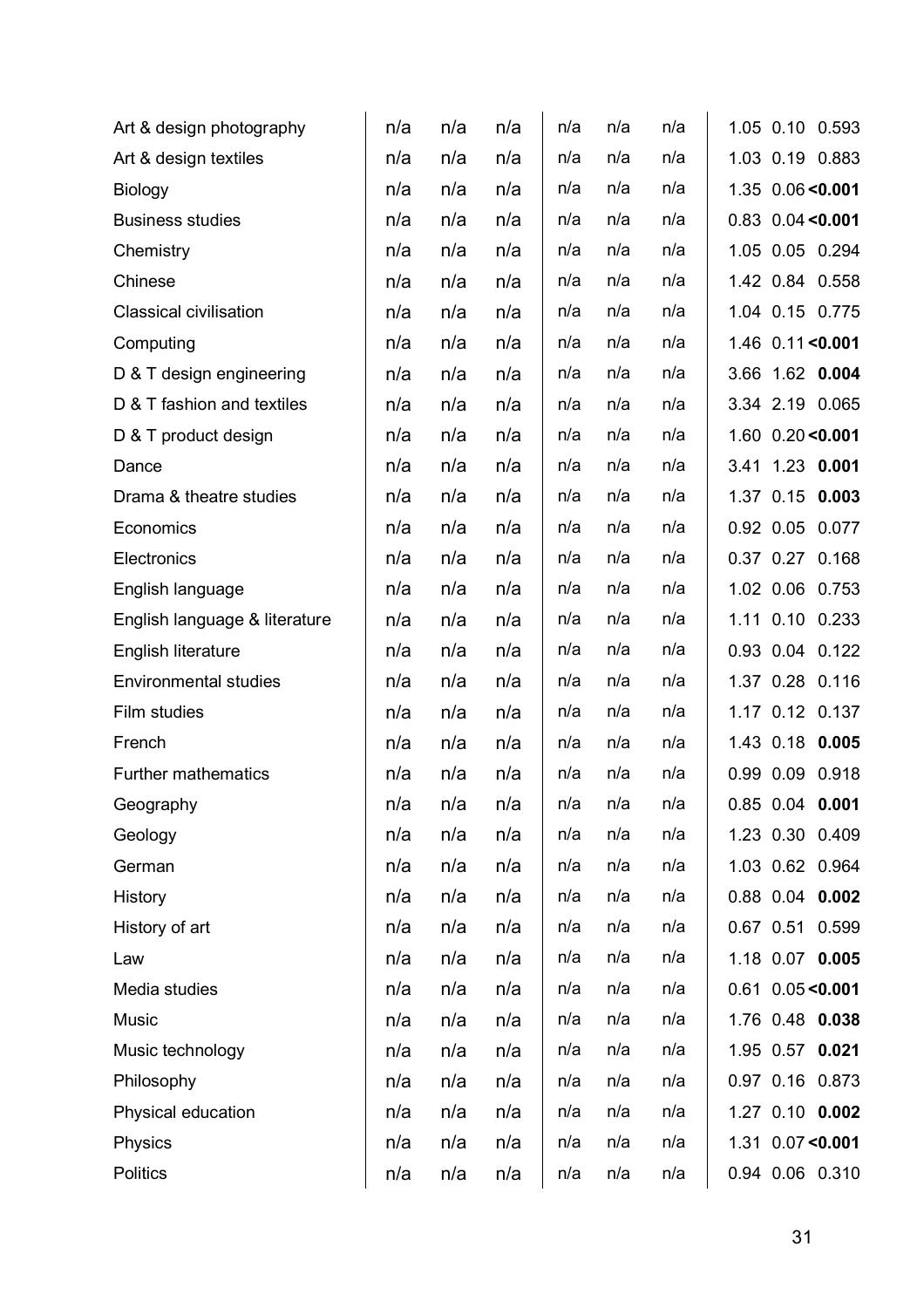| Psychology                  | n/a | n/a | n/a | n/a | n/a | n/a |           | 0.96 0.03 | 0.220               |
|-----------------------------|-----|-----|-----|-----|-----|-----|-----------|-----------|---------------------|
| Religious studies           | n/a | n/a | n/a | n/a | n/a | n/a | 0.97      | 0.07      | 0.705               |
| Sociology                   | n/a | n/a | n/a | n/a | n/a | n/a |           |           | $0.74$ 0.03 < 0.001 |
| Spanish                     | n/a | n/a | n/a | n/a | n/a | n/a |           |           | $1.74$ 0.18 < 0.001 |
| <b>Statistics</b>           | n/a | n/a | n/a | n/a | n/a | n/a | 1.35 0.21 |           | 0.050               |
| Languages with few entrants | n/a | n/a | n/a | n/a | n/a | n/a |           | 0.34 0.38 | 0.333               |

Table A3b. Candidate grading gap of three grades or more including subject effects, random effects and model fit for models 1, 2 and 3

|                                              | M1             | M <sub>2</sub>              | M <sub>3</sub>              |
|----------------------------------------------|----------------|-----------------------------|-----------------------------|
| $\sigma^2$                                   | Not applicable | 3.29                        | 3.29                        |
| $T_{00}$                                     | Not applicable | $1.46$ $_{\rm centre\_no}$  | $1.46$ $_{\rm centre\_no}$  |
| <b>ICC</b>                                   | Not applicable | 0.31                        | 0.31                        |
| N                                            | Not applicable | $1417$ $_{\rm{centre\_no}}$ | $1417$ $_{\rm{centre\_no}}$ |
| Observations                                 | 82,830         | 82,830                      | 82,830                      |
| Marginal $R^2$ / Conditional $R^2$<br>(Tjur) | 0.009          | 0.010 / 0.315               | 0.031 / 0.328               |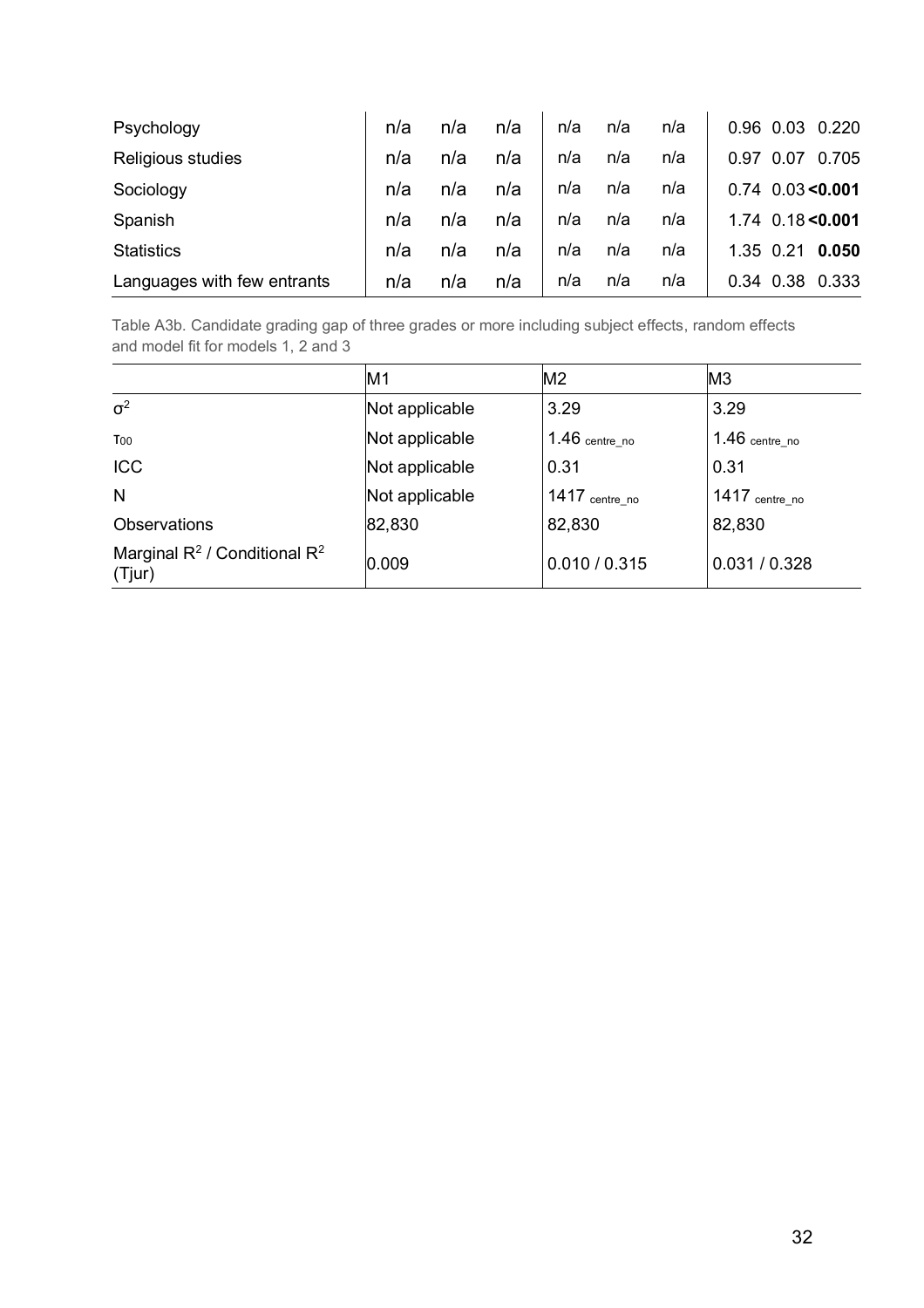Table A4a. Alternative threshold: candidate total CAGs two grades or more higher than calculated grades, fixed effects for models 6, 7 and 8

|                                                                        | M <sub>6</sub><br>odds<br>ratio | M <sub>6</sub><br>std.<br>error | M6 p-<br>val. | M7<br>odds<br>ratio | M7<br>std.<br>error | M7 p-<br>val. | M <sub>8</sub><br>odds<br>ratio | M8<br>std.<br>error | M8 p-<br>val.         |
|------------------------------------------------------------------------|---------------------------------|---------------------------------|---------------|---------------------|---------------------|---------------|---------------------------------|---------------------|-----------------------|
| [Intercept]                                                            | 0.78                            | 0.02                            | < 0.001       |                     | 0.95 0.04           | 0.232         |                                 | 1.00 0.07           | 0.990                 |
| Male (female)                                                          | 0.91                            | 0.01                            | < 0.001       |                     | 0.98 0.02           | 0.180         |                                 | $0.95$ 0.02         | 0.010                 |
| SEN status (no SEN)                                                    | 0.88                            | 0.03                            | 0.001         |                     | 0.97 0.04           | 0.475         |                                 | 0.96 0.04           | 0.274                 |
| FSM eligibility (not eligible)                                         | 1.04                            | 0.04                            | 0.335         |                     | 1.02 0.04           | 0.640         |                                 | 1.03 0.04           | 0.518                 |
| Asian or Asian British (white)                                         | 1.08                            | 0.03                            | 0.002         |                     | 1.08 0.04           | 0.022         |                                 |                     | 1.04 0.03 0.240       |
| <b>Black or Black British</b>                                          | 1.17                            | 0.04                            | < 0.001       |                     | 1.07 0.05           | 0.131         |                                 | 1.04 0.04           | 0.404                 |
| Chinese                                                                | 0.88                            | 0.08                            | 0.191         |                     | 0.95 0.10           | 0.590         |                                 | $0.93$ 0.10         | 0.495                 |
| Mixed                                                                  | 1.04                            | 0.04                            | 0.286         |                     | 0.98 0.04           | 0.693         |                                 | 0.96 0.04           | 0.380                 |
| Any other ethnic group                                                 | 1.08                            | 0.07                            | 0.232         |                     | 0.98 0.07           | 0.788         |                                 | 0.94 0.07           | 0.370                 |
| Ethnic group unclassified                                              | 1.14                            | 0.07                            | 0.053         |                     | 1.09 0.08           | 0.270         |                                 | 1.08 0.08           | 0.345                 |
| EAL (first language English)                                           | 1.03                            | 0.03                            | 0.226         |                     | 1.02 0.03           | 0.554         |                                 | 1.00 0.03           | 0.974                 |
| Language group unclassified                                            | 0.89                            | 0.10                            | 0.308         |                     | $0.87$ $0.11$       | 0.238         |                                 | $0.86$ 0.11         | 0.229                 |
| Missing socio-demographic data                                         | 0.69                            | 0.13                            | 0.047         |                     | 0.91 0.19           | 0.639         |                                 |                     | 0.89 0.19 0.576       |
| 1 <sup>st</sup> (lowest) deprivation quintile<br>$(3rd$ quintile)      | 0.92                            | 0.02                            | 0.001         |                     | 0.95 0.03           | 0.082         |                                 |                     | 0.96 0.03 0.111       |
| $2nd$ deprivation quintile                                             | 0.98                            | 0.03                            | 0.384         |                     | 0.98 0.03           | 0.517         |                                 | 0.99 0.03           | 0.610                 |
| 4 <sup>th</sup> deprivation quintile                                   | 0.99                            | 0.03                            | 0.820         |                     | 0.99 0.03           | 0.688         |                                 | 0.99 0.03           | 0.767                 |
| 5 <sup>th</sup> (highest) deprivation quintile                         | 1.04                            | 0.03                            | 0.126         |                     | 0.99 0.03           | 0.680         |                                 |                     | 0.99 0.03 0.767       |
| Missing IDACI data                                                     | 1.19                            | 0.22                            | 0.361         |                     | 1.10 0.23           | 0.649         |                                 |                     | 1.10 0.23 0.656       |
| 1 <sup>st</sup> (lowest) prior attainment<br>quintile $(3rd$ quintile) | 0.85                            | 0.03                            | < 0.001       |                     | 0.77 0.03           | < 0.001       |                                 |                     | 0.88 0.03 0.001       |
| $2nd$ prior attainment quintile                                        | 0.93                            | 0.02                            | 0.009         |                     | $0.87$ 0.02         | < 0.001       |                                 |                     | 0.92 0.03 0.004       |
| 4 <sup>th</sup> prior attainment quintile                              | 0.98                            | 0.02                            | 0.312         |                     | 1.02 0.03           | 0.453         |                                 |                     | 0.97 0.02 0.230       |
| $5th$ (highest) prior attainment<br>quintile                           | 0.60                            | 0.01                            | < 0.001       |                     | 0.63 0.02           | < 0.001       |                                 |                     | $0.58$ 0.02 < 0.001   |
| Missing prior attainment data                                          | 0.83                            | 0.02                            | < 0.001       |                     | 0.80 0.03           | < 0.001       |                                 |                     | $0.80$ $0.03 < 0.001$ |
| Accounting (maths)                                                     | n/a                             | n/a                             | n/a           | n/a                 | n/a                 | n/a           |                                 |                     | 1.16 0.09 0.073       |
| Ancient history                                                        | n/a                             | n/a                             | n/a           | n/a                 | n/a                 | n/a           |                                 |                     | 0.85 0.13 0.278       |
| Art & design 3d studies                                                | n/a                             | n/a                             | n/a           | n/a                 | n/a                 | n/a           |                                 |                     | 0.96 0.11 0.745       |
| Art & design art, craft and design                                     | n/a                             | n/a                             | n/a           | n/a                 | n/a                 | n/a           |                                 |                     | 1.05 0.09 0.590       |
| Art & design critical and<br>contextual studies                        | n/a                             | n/a                             | n/a           | n/a                 | n/a                 | n/a           |                                 |                     | 0.95 0.35 0.894       |
| Art & design fine art                                                  | n/a                             | n/a                             | n/a           | n/a                 | n/a                 | n/a           |                                 |                     | 1.14 0.06 0.014       |
| Art & design graphics                                                  | n/a                             | n/a                             | n/a           | n/a                 | n/a                 | n/a           |                                 |                     | 0.95 0.06 0.411       |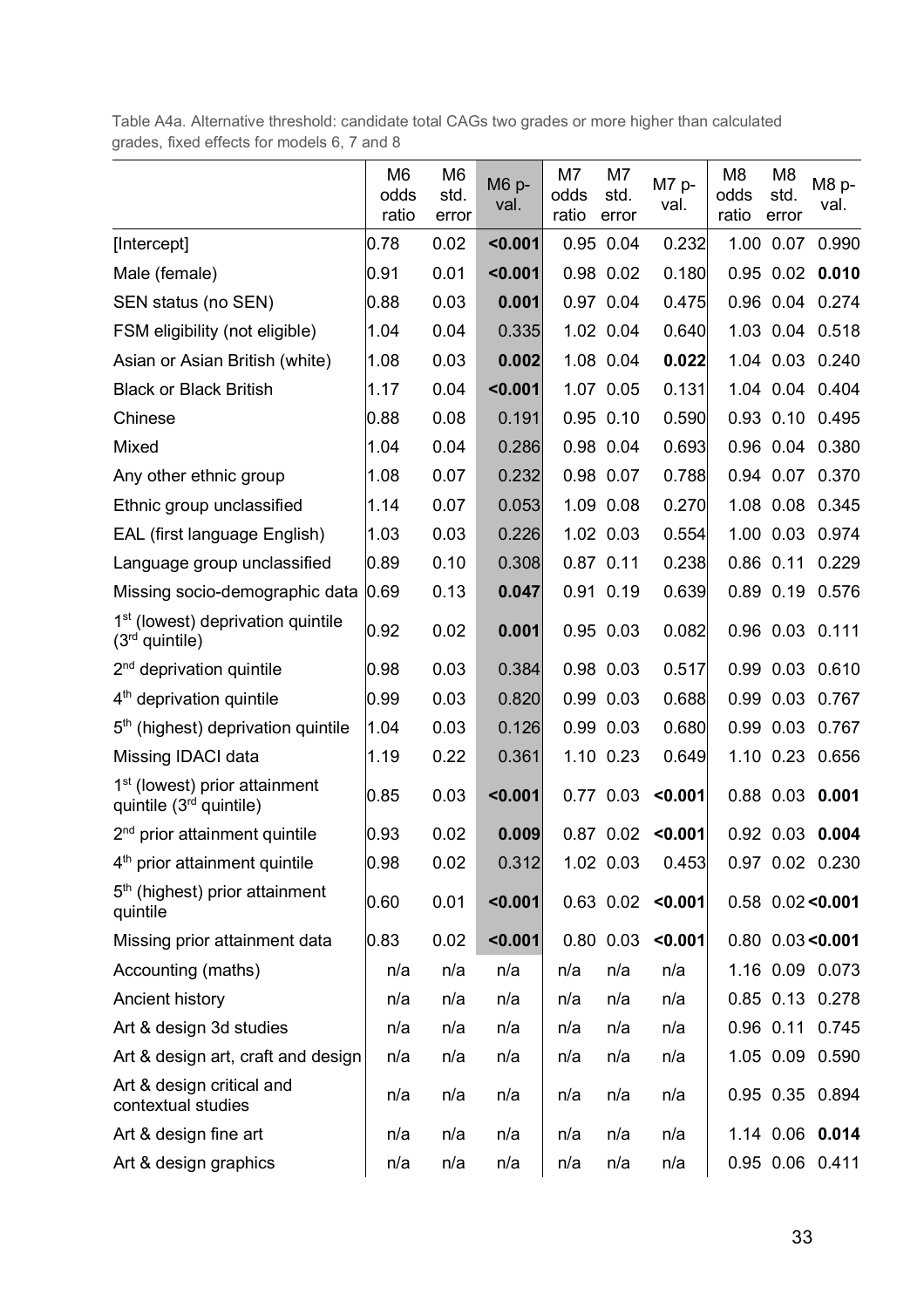| Art & design photography      | n/a | n/a | n/a | n/a | n/a | n/a | 1.04 0.06 0.453       |       |
|-------------------------------|-----|-----|-----|-----|-----|-----|-----------------------|-------|
| Art & design textiles         | n/a | n/a | n/a | n/a | n/a | n/a | 1.46 0.15 < 0.001     |       |
| Biology                       | n/a | n/a | n/a | n/a | n/a | n/a | $1.22$ $0.04 < 0.001$ |       |
| <b>Business studies</b>       | n/a | n/a | n/a | n/a | n/a | n/a | $0.84$ $0.03 < 0.001$ |       |
| Chemistry                     | n/a | n/a | n/a | n/a | n/a | n/a | 0.98 0.03 0.513       |       |
| Chinese                       | n/a | n/a | n/a | n/a | n/a | n/a | 2.02 0.89 0.111       |       |
| <b>Classical civilisation</b> | n/a | n/a | n/a | n/a | n/a | n/a | 1.17 0.11 0.081       |       |
| Computing                     | n/a | n/a | n/a | n/a | n/a | n/a | 1.38 0.07 < 0.001     |       |
| D & T design engineering      | n/a | n/a | n/a | n/a | n/a | n/a | 2.74 1.07 0.010       |       |
| D & T fashion and textiles    | n/a | n/a | n/a | n/a | n/a | n/a | 1.02 0.62 0.968       |       |
| D & T product design          | n/a | n/a | n/a | n/a | n/a | n/a | 1.41 0.12 < 0.001     |       |
| Dance                         | n/a | n/a | n/a | n/a | n/a | n/a | 1.77 0.54 0.062       |       |
| Drama & theatre studies       | n/a | n/a | n/a | n/a | n/a | n/a | 1.33 0.09<0.001       |       |
| Economics                     | n/a | n/a | n/a | n/a | n/a | n/a | 0.93 0.03 0.025       |       |
| Electronics                   | n/a | n/a | n/a | n/a | n/a | n/a | 0.54 0.15 0.024       |       |
| English language              | n/a | n/a | n/a | n/a | n/a | n/a | 1.07 0.04 0.093       |       |
| English language & literature | n/a | n/a | n/a | n/a | n/a | n/a | 1.15 0.07             | 0.014 |
| English literature            | n/a | n/a | n/a | n/a | n/a | n/a | 0.95 0.03             | 0.100 |
| <b>Environmental studies</b>  | n/a | n/a | n/a | n/a | n/a | n/a | 1.28 0.15 0.038       |       |
| Film studies                  | n/a | n/a | n/a | n/a | n/a | n/a | 0.93 0.06 0.296       |       |
| French                        | n/a | n/a | n/a | n/a | n/a | n/a | 1.36 0.11 < 0.001     |       |
| Further mathematics           | n/a | n/a | n/a | n/a | n/a | n/a | $0.76$ $0.05 < 0.001$ |       |
| Geography                     | n/a | n/a | n/a | n/a | n/a | n/a | 0.93 0.03 0.022       |       |
| Geology                       | n/a | n/a | n/a | n/a | n/a | n/a | 1.02 0.16 0.919       |       |
| German                        | n/a | n/a | n/a | n/a | n/a | n/a | 1.60 0.39 0.055       |       |
| History                       | n/a | n/a | n/a | n/a | n/a | n/a | $0.90$ $0.03 < 0.001$ |       |
| History of art                | n/a | n/a | n/a | n/a | n/a | n/a | 1.50 0.40 0.124       |       |
| Law                           | n/a | n/a | n/a | n/a | n/a | n/a | 1.15 0.05 < 0.001     |       |
| Media studies                 | n/a | n/a | n/a | n/a | n/a | n/a | $0.71$ $0.03 < 0.001$ |       |
| Music                         | n/a | n/a | n/a | n/a | n/a | n/a | 1.82 0.31 < 0.001     |       |
| Music technology              | n/a | n/a | n/a | n/a | n/a | n/a | 1.56 0.28 0.013       |       |
| Philosophy                    | n/a | n/a | n/a | n/a | n/a | n/a | 1.14 0.11 0.153       |       |
| Physical education            | n/a | n/a | n/a | n/a | n/a | n/a | 1.34 0.07 < 0.001     |       |
| Physics                       | n/a | n/a | n/a | n/a | n/a | n/a | 1.14 0.04 0.001       |       |
| <b>Politics</b>               | n/a | n/a | n/a | n/a | n/a | n/a | 0.94 0.04 0.089       |       |
| Psychology                    | n/a | n/a | n/a | n/a | n/a | n/a | 0.97 0.02 0.207       |       |
| Religious studies             | n/a | n/a | n/a | n/a | n/a | n/a | 0.94 0.04 0.164       |       |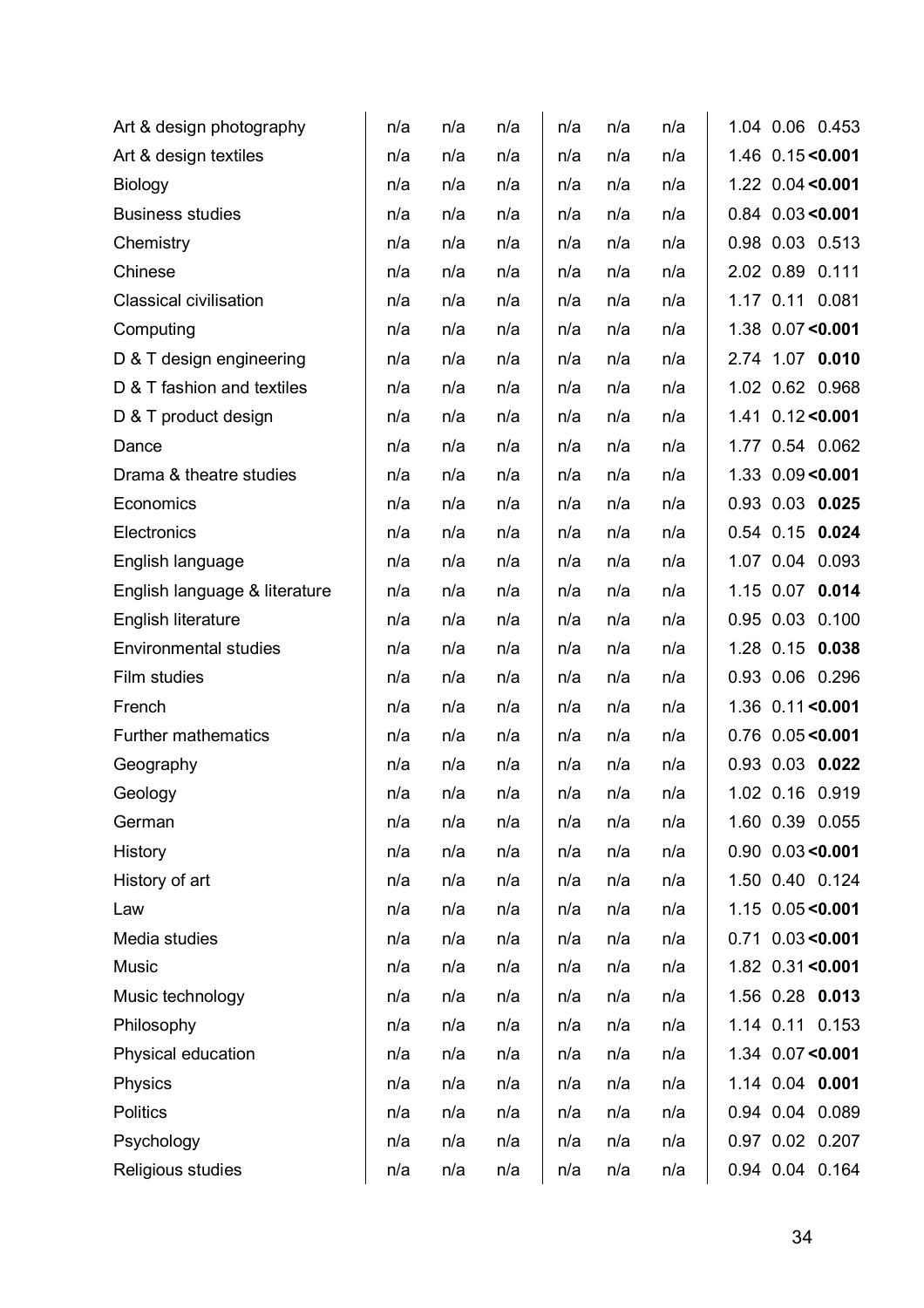| Sociology                   | n/a | n/a | n/a | n/a | n/a | n/a | $0.76$ 0.02 < 0.001 |
|-----------------------------|-----|-----|-----|-----|-----|-----|---------------------|
| Spanish                     | n/a | n/a | n/a | n/a | n/a | n/a | $1.45$ 0.10 < 0.001 |
| <b>Statistics</b>           | n/a | n/a | n/a | n/a | n/a | n/a | 1.45 0.15 0.001     |
| Languages with few entrants | n/a | n/a | n/a | n/a | n/a | n/a | 1.77 0.84 0.231     |

Table A4b. Alternative threshold: candidate total CAGs two grades or more higher than calculated grades, random effects and model fit for models 6, 7 and 8

|                                              | Model 6        | Model 7                    | Model 8                    |  |  |
|----------------------------------------------|----------------|----------------------------|----------------------------|--|--|
| $\sigma^2$                                   | Not applicable | 3.29                       | 3.29                       |  |  |
| $T_{00}$                                     | Not applicable | $0.95$ $_{\rm centre\_no}$ | $0.95$ $_{\rm centre\_no}$ |  |  |
| <b>ICC</b>                                   | Not applicable | 0.22                       | 0.22                       |  |  |
| N                                            | Not applicable | 1417 centre_no             | 1417 centre_no             |  |  |
| <b>Observations</b>                          | 82,830         | 82,830                     | 82,830                     |  |  |
| Marginal $R^2$ / Conditional $R^2$<br>(Tjur) | 0.012          | 0.008 / 0.231              | 0.021 / 0.241              |  |  |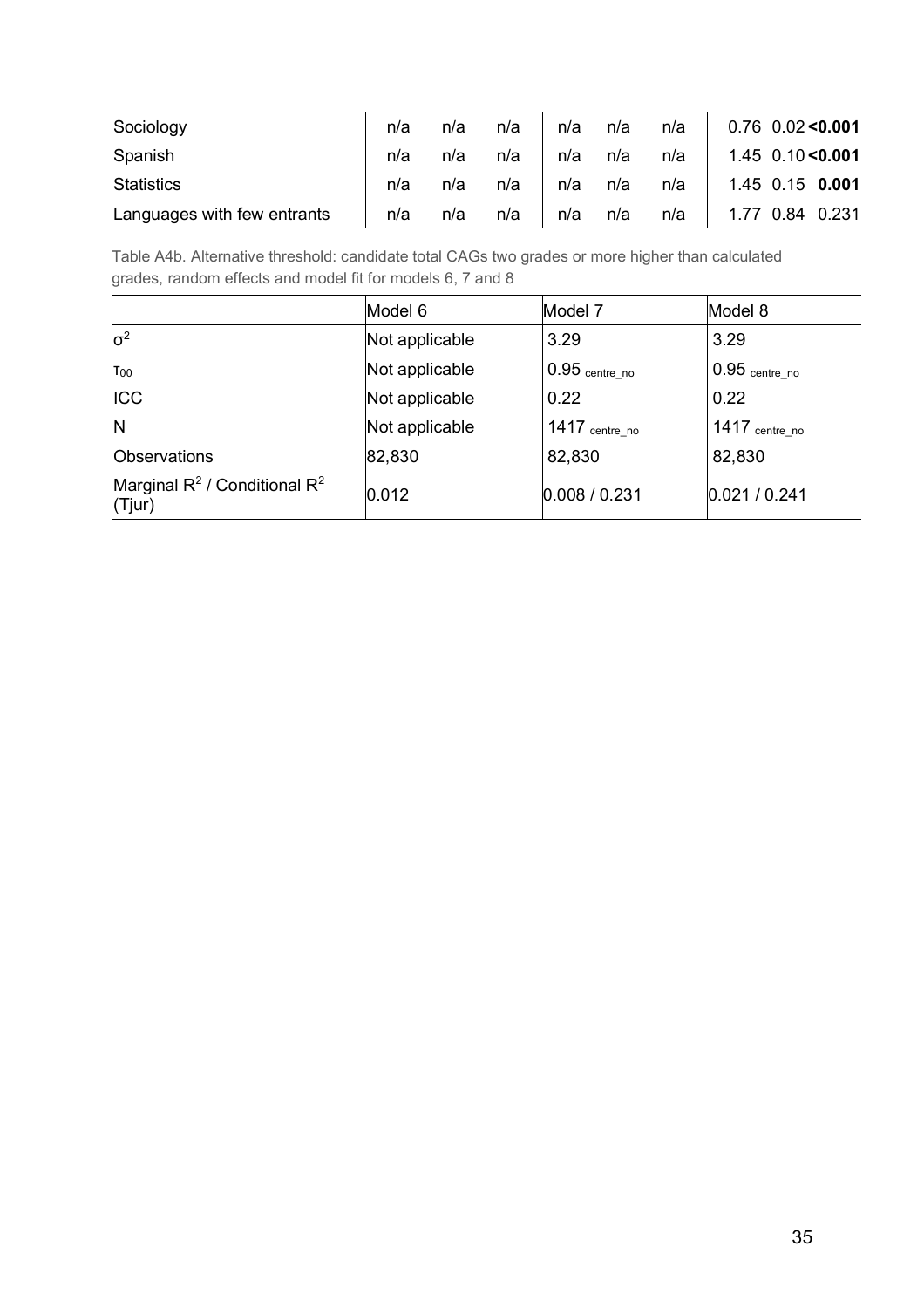Table A5a. Alternative threshold: candidate total CAG four grades or more higher than calculated grades, fixed effects for models 9, 10 and 11

|                                                                        | M <sub>9</sub><br>odds<br>ratio | M <sub>9</sub><br>std.<br>error | M9 p-<br>val. | M9<br>odds<br>ratio | M10<br>std.<br>error | M10 p-<br>val. | M11<br>odds<br>ratio | M11<br>std.<br>error | M11 p-<br>val.        |
|------------------------------------------------------------------------|---------------------------------|---------------------------------|---------------|---------------------|----------------------|----------------|----------------------|----------------------|-----------------------|
| [Intercept]                                                            |                                 | $0.03$ $0.00$                   | < 0.001       |                     | $0.02$ $0.00$        | < 0.001        |                      |                      | $0.02$ $0.00 < 0.001$ |
| Male (female)                                                          |                                 | 1.06 0.05                       | 0.224         |                     | 1.16 0.06            | 0.007          |                      |                      | 0.98 0.06 0.782       |
| SEN status (no SEN)                                                    |                                 | 0.97 0.11                       | 0.787         |                     | 1.19 0.15            | 0.160          |                      |                      | 1.14 0.14 0.307       |
| FSM eligibility (not eligible)                                         |                                 | $0.89$ $0.10$                   | 0.264         |                     | $0.85$ $0.10$        | 0.170          |                      |                      | 0.88 0.10 0.299       |
| Asian or Asian British (white)                                         |                                 | $1.18$ 0.09                     | 0.041         |                     | 1.13 0.11            | 0.192          |                      |                      | 0.97 0.09 0.778       |
| <b>Black or Black British</b>                                          |                                 | $1.44$ $0.14$                   | < 0.001       |                     | 1.20 0.14            | 0.112          |                      |                      | 1.05 0.12 0.673       |
| Chinese                                                                |                                 | $0.97$ $0.30$                   | 0.911         |                     | 1.06 0.35            | 0.869          |                      |                      | 0.90 0.30 0.762       |
| Mixed                                                                  |                                 | 1.33 0.15                       | 0.010         |                     | 1.14 0.14            | 0.273          |                      |                      | 1.04 0.13 0.737       |
| Any other ethnic group                                                 |                                 | 1.54 0.25                       | 0.009         |                     | 1.19 0.22            | 0.337          |                      |                      | 0.99 0.18 0.969       |
| Ethnic group unclassified                                              |                                 | 1.38 0.26                       | 0.083         |                     | 0.78 0.17            | 0.270          |                      |                      | 0.73 0.16 0.168       |
| EAL (first language English)                                           |                                 | $1.18$ 0.09                     | 0.029         |                     | 1.14 0.10            | 0.127          |                      |                      | 1.07 0.09 0.414       |
| Language group unclassified                                            |                                 | 1.13 0.34                       | 0.679         |                     | 1.72 0.57            | 0.100          |                      |                      | 1.66 0.56 0.134       |
| Missing socio-demographic data                                         |                                 | 0.48 0.28                       | 0.208         |                     | 0.81 0.52            | 0.741          |                      |                      | 0.76 0.50 0.671       |
| 1 <sup>st</sup> (lowest) deprivation quintile<br>$(3rd$ quintile)      |                                 | 0.76 0.07                       | 0.002         |                     | 0.85 0.08            | 0.098          |                      |                      | 0.87 0.08 0.142       |
| 2 <sup>nd</sup> deprivation quintile                                   |                                 | $0.98$ 0.08                     | 0.774         |                     | 1.02 0.09            | 0.801          |                      |                      | 1.04 0.10 0.700       |
| 4 <sup>th</sup> deprivation quintile                                   |                                 | $1.17$ 0.10                     | 0.052         |                     | 1.13 0.10            | 0.156          |                      |                      | 1.14 0.10 0.135       |
| 5 <sup>th</sup> (highest) deprivation quintile                         |                                 | 1.28 0.11                       | 0.003         |                     | 1.17 0.11            | 0.101          |                      |                      | 1.18 0.11 0.083       |
| Missing IDACI data                                                     |                                 | 1.15 0.68                       | 0.809         |                     | 1.19 0.76            | 0.785          |                      |                      | 1.14 0.74 0.846       |
| 1 <sup>st</sup> (lowest) prior attainment<br>quintile $(3rd$ quintile) |                                 | $0.88$ $0.09$                   | 0.215         |                     | $0.86$ $0.10$        | 0.203          |                      |                      | 1.18 0.14 0.182       |
| 2 <sup>nd</sup> prior attainment quintile                              |                                 | $0.98$ 0.08                     | 0.778         |                     | $0.90$ $0.08$        | 0.239          |                      |                      | 1.04 0.09 0.696       |
| 4 <sup>th</sup> prior attainment quintile                              |                                 | 0.92 0.06                       | 0.211         |                     | 0.95 0.07            | 0.464          |                      |                      | 0.82 0.06 0.013       |
| 5 <sup>th</sup> (highest) prior attainment<br>quintile                 |                                 | $0.47$ 0.04                     | < 0.001       |                     | 0.48 0.04            | < 0.001        |                      |                      | $0.37$ $0.03 < 0.001$ |
| Missing prior attainment data                                          | 0.78                            | 0.06                            | 0.001         |                     | $0.86$ $0.10$        | 0.209          |                      |                      | 0.79 0.09 0.050       |
| Accounting (maths)                                                     | n/a                             | n/a                             | n/a           | n/a                 | n/a                  | n/a            |                      |                      | 0.93 0.36 0.851       |
| Ancient history                                                        | n/a                             | n/a                             | n/a           | n/a                 | n/a                  | n/a            |                      |                      | 0.82 0.84 0.848       |
| Art & design 3d studies                                                | n/a                             | n/a                             | n/a           | n/a                 | n/a                  | n/a            |                      |                      | 1.17 0.53 0.724       |
| Art & design art, craft and design                                     | n/a                             | n/a                             | n/a           | n/a                 | n/a                  | n/a            |                      |                      | 1.37 0.45 0.341       |
| Art & design critical and<br>contextual studies                        | n/a                             | n/a                             | n/a           | n/a                 | n/a                  | n/a            |                      |                      | 7.19 8.30 0.088       |
| Art & design fine art                                                  | n/a                             | n/a                             | n/a           | n/a                 | n/a                  | n/a            |                      |                      | 1.60 0.33 0.021       |
| Art & design graphics                                                  | n/a                             | n/a                             | n/a           | n/a                 | n/a                  | n/a            |                      |                      | 0.89 0.28 0.707       |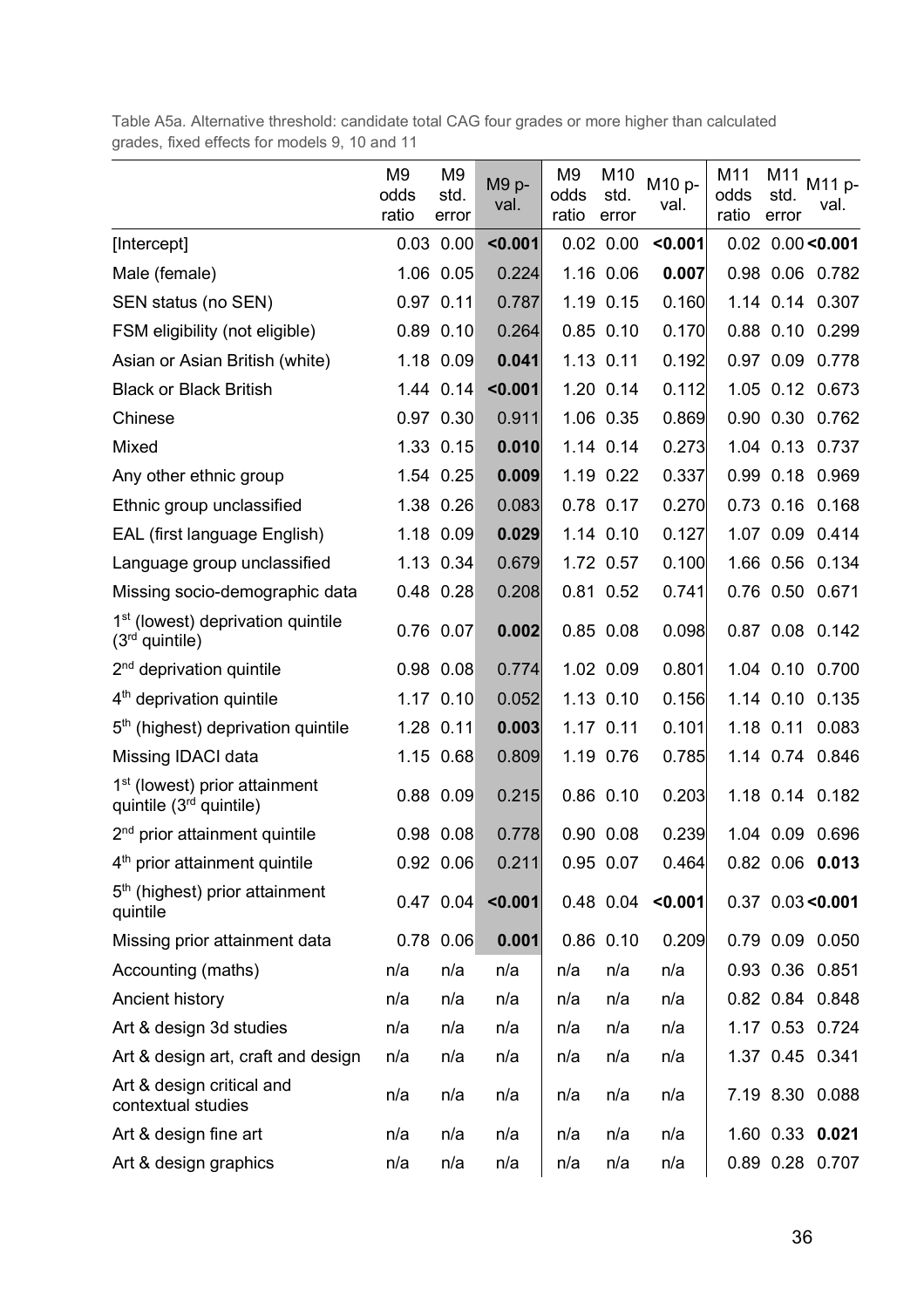| Art & design photography      | n/a | n/a | n/a | n/a | n/a | n/a |      |               | 1.36 0.30 0.168       |
|-------------------------------|-----|-----|-----|-----|-----|-----|------|---------------|-----------------------|
| Art & design textiles         | n/a | n/a | n/a | n/a | n/a | n/a | 1.01 | 0.61          | 0.992                 |
| <b>Biology</b>                | n/a | n/a | n/a | n/a | n/a | n/a |      |               | 1.49 0.14 < 0.001     |
| <b>Business studies</b>       | n/a | n/a | n/a | n/a | n/a | n/a | 0.77 | 0.09          | 0.020                 |
| Chemistry                     | n/a | n/a | n/a | n/a | n/a | n/a |      |               | 1.29 0.13 0.010       |
| Chinese                       | n/a | n/a | n/a | n/a | n/a | n/a | 1.46 |               | 1.67 0.742            |
| <b>Classical civilisation</b> | n/a | n/a | n/a | n/a | n/a | n/a |      |               | 0.86 0.41 0.755       |
| Computing                     | n/a | n/a | n/a | n/a | n/a | n/a |      |               | 1.92 0.32 < 0.001     |
| D & T design engineering      | n/a | n/a | n/a | n/a | n/a | n/a |      |               | 8.49 7.84 0.021       |
| D & T fashion and textiles    | n/a | n/a | n/a | n/a | n/a | n/a |      | $0.00$ $0.01$ | 0.995                 |
| D & T product design          | n/a | n/a | n/a | n/a | n/a | n/a |      | 1.65 0.46     | 0.071                 |
| Dance                         | n/a | n/a | n/a | n/a | n/a | n/a |      | 3.28 2.51     | 0.121                 |
| Drama & theatre studies       | n/a | n/a | n/a | n/a | n/a | n/a |      | 2.10 0.54     | 0.004                 |
| Economics                     | n/a | n/a | n/a | n/a | n/a | n/a | 1.09 |               | 0.12 0.449            |
| Electronics                   | n/a | n/a | n/a | n/a | n/a | n/a |      |               | 1.85 2.00 0.570       |
| English language              | n/a | n/a | n/a | n/a | n/a | n/a |      |               | 0.83 0.14 0.248       |
| English language & literature | n/a | n/a | n/a | n/a | n/a | n/a |      | 1.27 0.31     | 0.332                 |
| English literature            | n/a | n/a | n/a | n/a | n/a | n/a |      | $0.77$ 0.08   | 0.016                 |
| <b>Environmental studies</b>  | n/a | n/a | n/a | n/a | n/a | n/a |      |               | 2.34 1.17 0.090       |
| Film studies                  | n/a | n/a | n/a | n/a | n/a | n/a |      | 1.25 0.35     | 0.414                 |
| French                        | n/a | n/a | n/a | n/a | n/a | n/a |      | 1.65 0.60     | 0.168                 |
| Further mathematics           | n/a | n/a | n/a | n/a | n/a | n/a | 1.44 | 0.27          | 0.050                 |
| Geography                     | n/a | n/a | n/a | n/a | n/a | n/a |      | 0.67 0.08     | 0.001                 |
| Geology                       | n/a | n/a | n/a | n/a | n/a | n/a |      |               | 0.00 0.00 0.972       |
| German                        | n/a | n/a | n/a | n/a | n/a | n/a |      |               | 0.00 0.00 0.985       |
| History                       | n/a | n/a | n/a | n/a | n/a | n/a |      |               | $0.60$ $0.07 < 0.001$ |
| History of art                | n/a | n/a | n/a | n/a | n/a | n/a |      |               | 6.87 7.70 0.085       |
| Law                           | n/a | n/a | n/a | n/a | n/a | n/a |      |               | 1.47 0.22 0.009       |
| Media studies                 | n/a | n/a | n/a | n/a | n/a | n/a |      |               | 0.65 0.14 0.040       |
| Music                         | n/a | n/a | n/a | n/a | n/a | n/a |      |               | $6.88$ 3.64 < 0.001   |
| Music technology              | n/a | n/a | n/a | n/a | n/a | n/a |      |               | 3.55 2.32 0.053       |
| Philosophy                    | n/a | n/a | n/a | n/a | n/a | n/a |      |               | 0.73 0.33 0.487       |
| Physical education            | n/a | n/a | n/a | n/a | n/a | n/a |      |               | 1.32 0.24 0.135       |
| Physics                       | n/a | n/a | n/a | n/a | n/a | n/a |      |               | 1.71 0.19 < 0.001     |
| <b>Politics</b>               | n/a | n/a | n/a | n/a | n/a | n/a |      |               | 0.69 0.11 0.023       |
| Psychology                    | n/a | n/a | n/a | n/a | n/a | n/a |      |               | 0.96 0.08 0.649       |
| Religious studies             | n/a | n/a | n/a | n/a | n/a | n/a |      |               | 0.89 0.16 0.534       |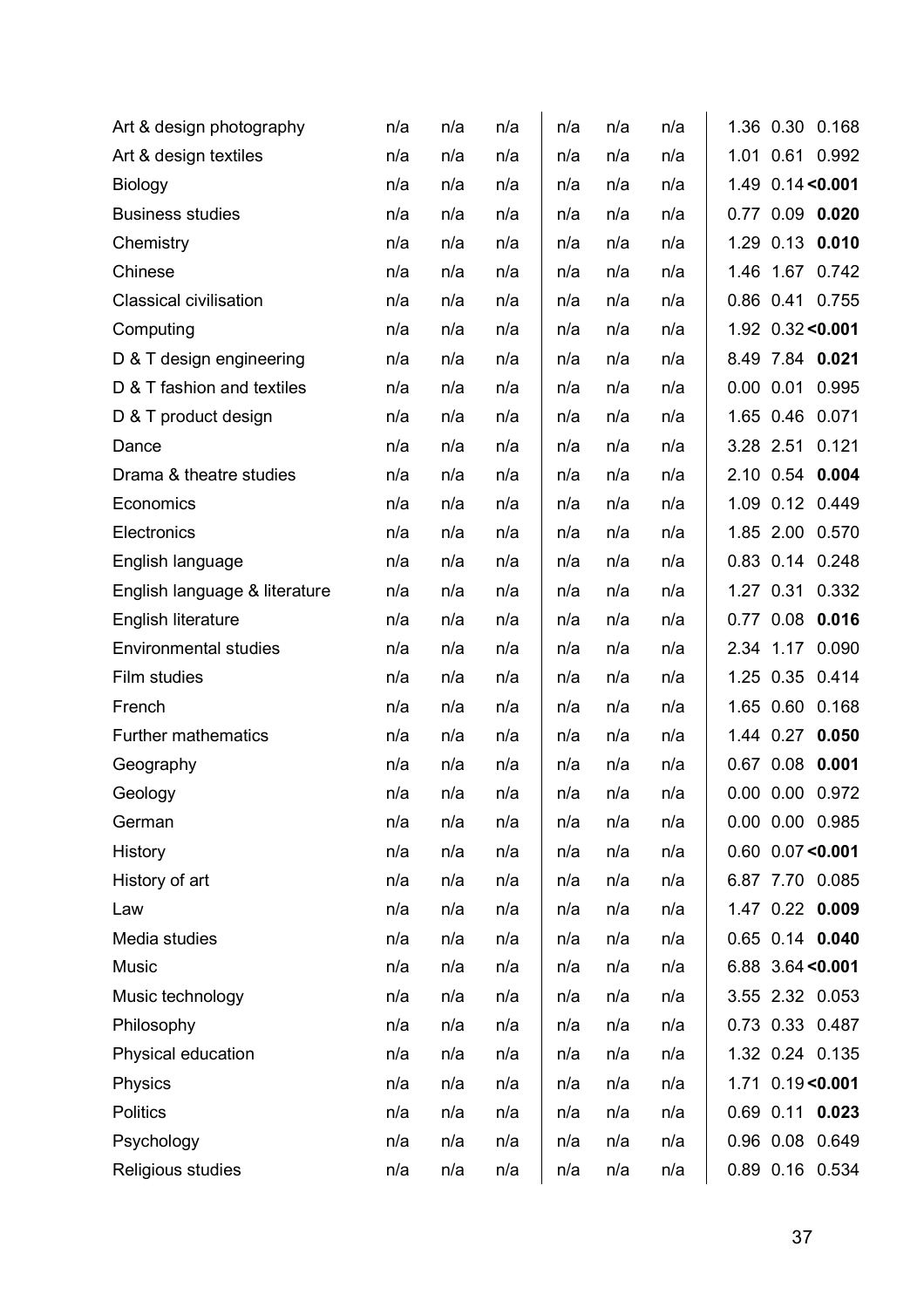| Sociology                   | n/a | n/a | n/a | n/a | n/a | n/a | 0.71 0.08 0.002     |  |
|-----------------------------|-----|-----|-----|-----|-----|-----|---------------------|--|
| Spanish                     | n/a | n/a | n/a | n/a | n/a | n/a | $3.14$ 0.81 < 0.001 |  |
| <b>Statistics</b>           | n/a | n/a | n/a | n/a | n/a | n/a | 1.64 0.68 0.235     |  |
| Languages with few entrants | n/a | n/a | n/a | n/a | n/a | n/a | 1.72 2.48 0.707     |  |

Table A5b. Alternative threshold: candidate total CAG four grades or more higher than calculated grades, random effects and model fit for models 9, 10 and 11

|                                              | M <sub>9</sub> | M <sub>10</sub>            | M11                 |
|----------------------------------------------|----------------|----------------------------|---------------------|
| $\sigma^2$                                   | Not applicable | 3.29                       | 3.29                |
| $T_{00}$                                     | Not applicable | $3.09$ $_{\rm centre\_no}$ | $3.14$ $centre\_no$ |
| ICC                                          | Not applicable | 0.48                       | 0.49                |
| N                                            | Not applicable | $1,417$ centre_no          | $1,417$ centre_no   |
| <b>Observations</b>                          | 82,830         | 82,830                     | 82,830              |
| Marginal $R^2$ / Conditional $R^2$<br>(Tjur) | 0.005          | 0.017 / 0.494              | 0.159 / 0.570       |